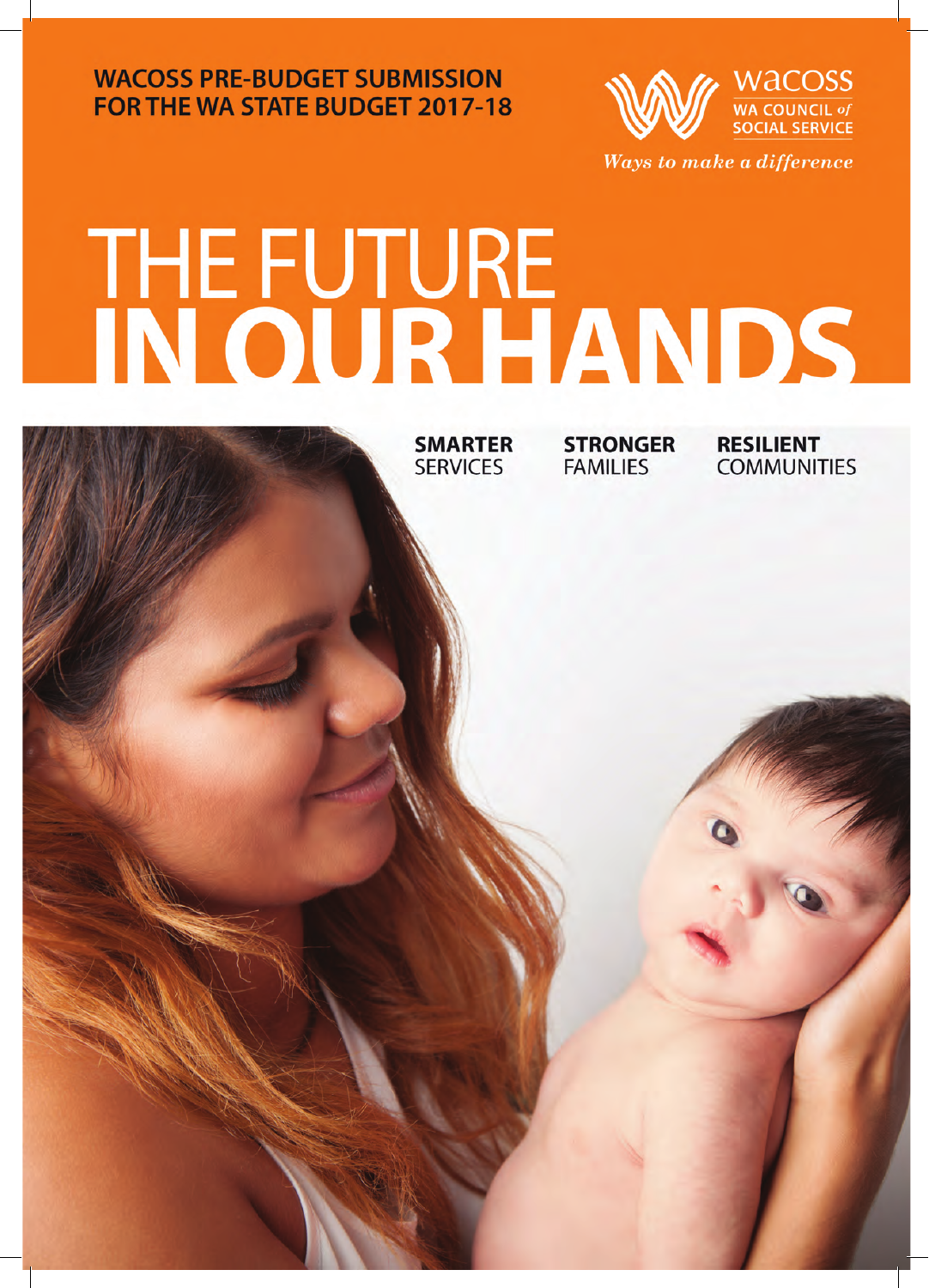#### **Western Australian Council of Social Service**

City West Lotteries House 2 Delhi Street West Perth WA 6005 Telephone: (08) 9420 7222 Freecall: 1300 658 816 Email: info@wacoss.org.au Twitter: @WACOSS www.wacoss.org.au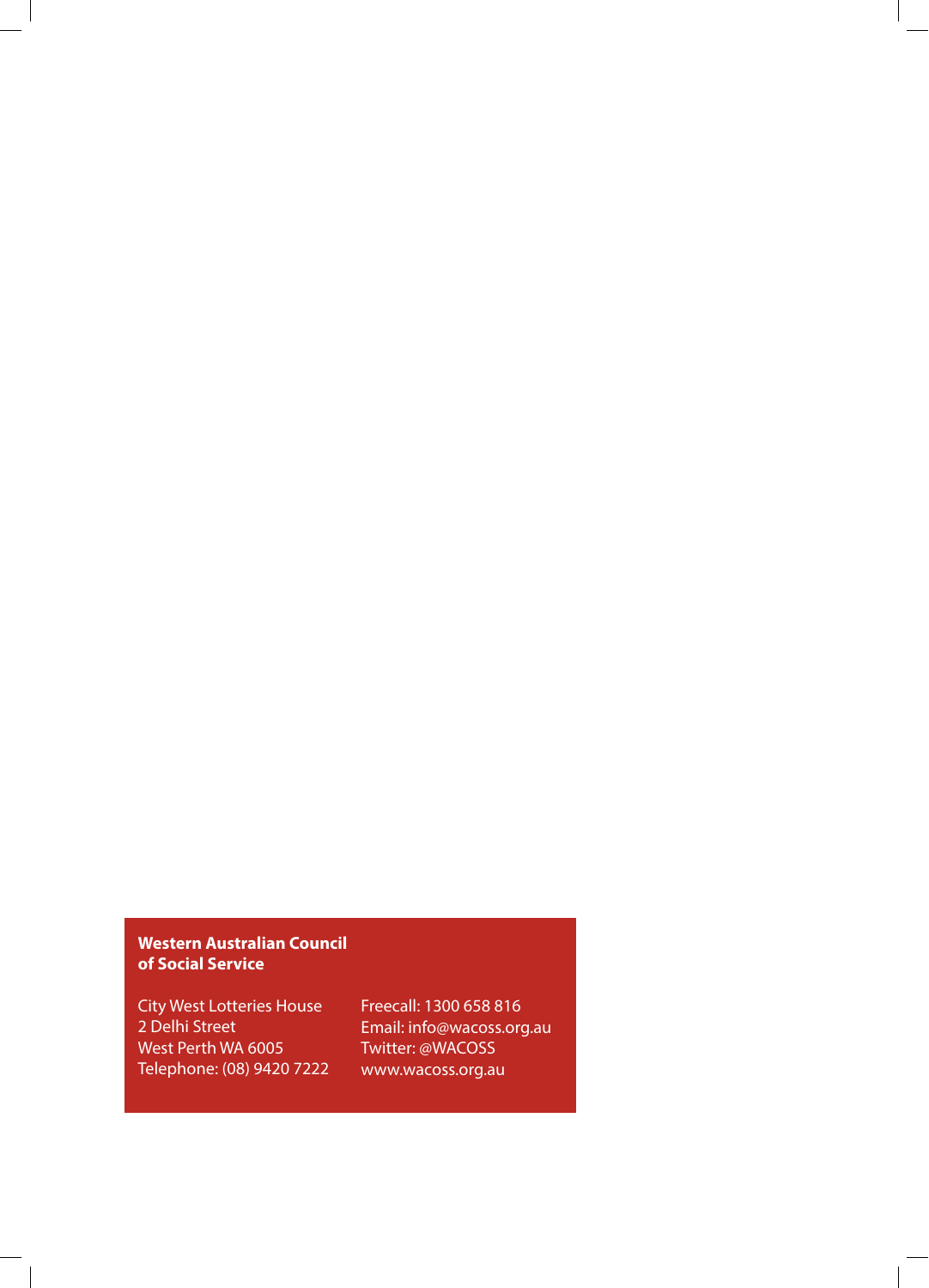# TABLE OF **CONTENTS**

- Foreword
- About WACOSS
- Recommendations Table
- Priorities Table

#### **Strategic Policy Recommendations**

- *Smarter Services*
- *Stronger Families*
- *Resilient Communities*

#### **Budget Priorities**

- *Children, Young People and Families*
- *Housing and Homelessness*
- *Sustainable Services State-wide*
- *Complex Needs and Entrenched Disadvantage*
- *Financial Resilience*
- Acknowledgements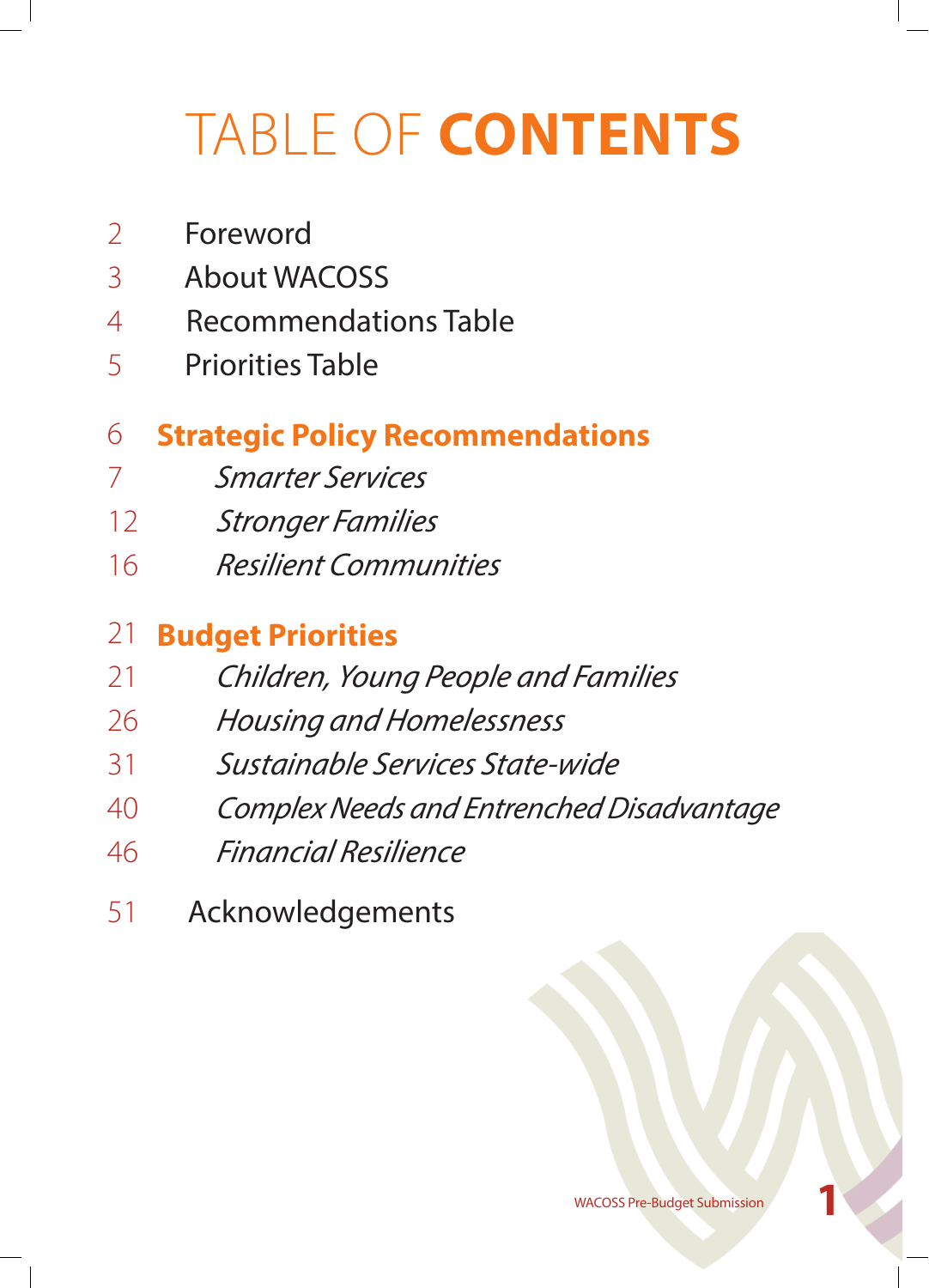# ABOUT **WACOSS**

The Western Australian Council of Social Service is the leading peak organisation for the community services sector, representing approximately three hundred member organisations and affiliates, and the many organisations across the state involved in the provision of services to the community.

The Council is part of a national network consisting of the Australian Council of Social Service (ACOSS) and state and territory Councils of Social Service.

Our national coverage strengthens our capacity to represent state interests.

We speak with, and for, the 515,000 West Australians who regularly access community services each year, whose voices and interests need to be brought to the attention of government, decision makers, media, business and the wider community.

The Council also works to strengthen the capacity of individuals, communities and organisations in the not-for-profit community services sector by providing training, consultancy and sector development activities.







#### OUR VISION: AN INCLUSIVE, JUST AND EQUITABLE SOCIETY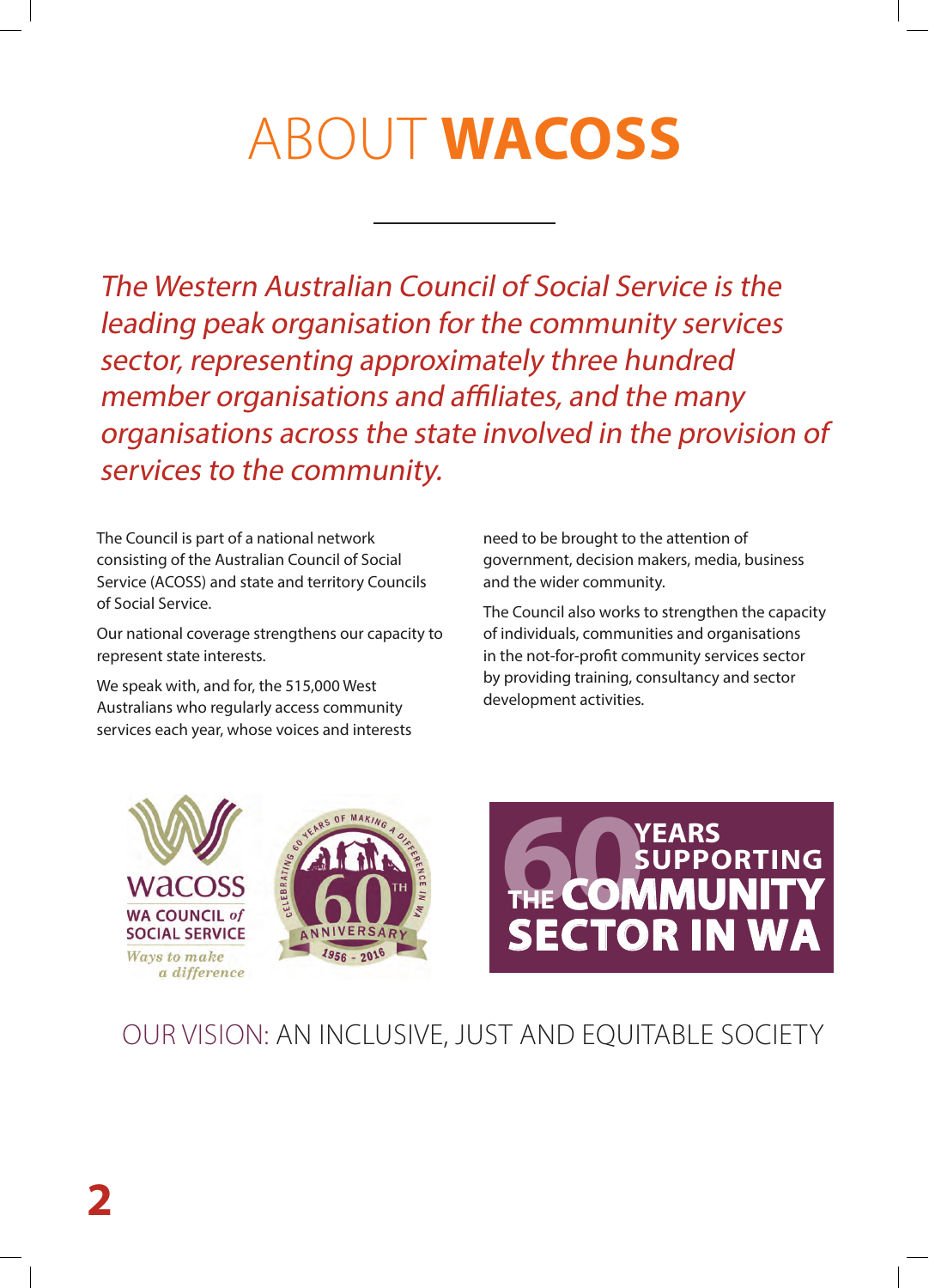## **FOREWORD**

The Council plays an important and unique role in the Western Australian community as a strong voice for social justice and wellbeing within a rigorous social policy framework.

The Council's annual Pre-Budget Submission is presented as a call to action from the State Government each year in shaping strategic policy and investment priorities for the State Budget.

*The Future In Our Hands,* the Council's submission for the 2017-18 State Budget, highlights three themes that are critical to delivering improved outcomes for the most disadvantaged and vulnerable within our community: smarter services, stronger families and resilient communities.

During tight economic times, while government agencies and community services are rationalising their expenditure more tightly than ever, there is a risk of retreating to what is perceived as 'core business.' Such a retreat can both undermine important gains that have been made in recent years in driving more collaborative and coordinated efforts, as well as widen gaps in the service landscape, resulting in more people falling through the cracks and missing out. Instead, we need to be co-designing and investing in smarter services that are better targeting those most in need, that integrate across agencies and portfolios to provide holistic solutions for families and communities, that are more responsive to individual needs and provide tailored wrap-around support to improve resilience and deliver transformative outcomes. Many of our services already demonstrate these features, but we must continue to strive to close existing gaps and overcome systemic barriers to deliver life-long outcomes.

In this tightening environment, with a global economy that is sluggish and increasingly resource limited, it is by supporting and engaging those most excluded from our economy and society that we can give the greatest boost to our productivity in the longer term

to can create the right kind of growth that will deliver for us all the best of possible futures. Currently, WA continues to face reduced revenue due to declining commodity prices, a contracting domestic economy and a low GST share. The contraction of our domestic economy has led to declining demand for labour, reduced population growth, growing unemployment and underemployment and low wage growth, especially for lower-income earners.

The consequence of our mixed economic performance, and the policy and taxation settings of State and Federal Governments, has resulted in growing levels of inequality and poverty across our State. Inequality not only harms us economically, it ultimately harms the social wellbeing of our community. It must be a priority for successive governments over the coming decade to reverse this trend. We must prioritise investment in growing diversified employment opportunities, underpinned by well-designed and accessible social services, to support those most excluded from our economy and community.

 By enabling smarter services, supporting families to become stronger and building more resilient communities, we can create a society in which we all have a share. We invite you to join us in raising the voice of the Council to bring these priorities and recommendations to action.

**Steve Joske CSC** President

**Irina Cattalini** CEO

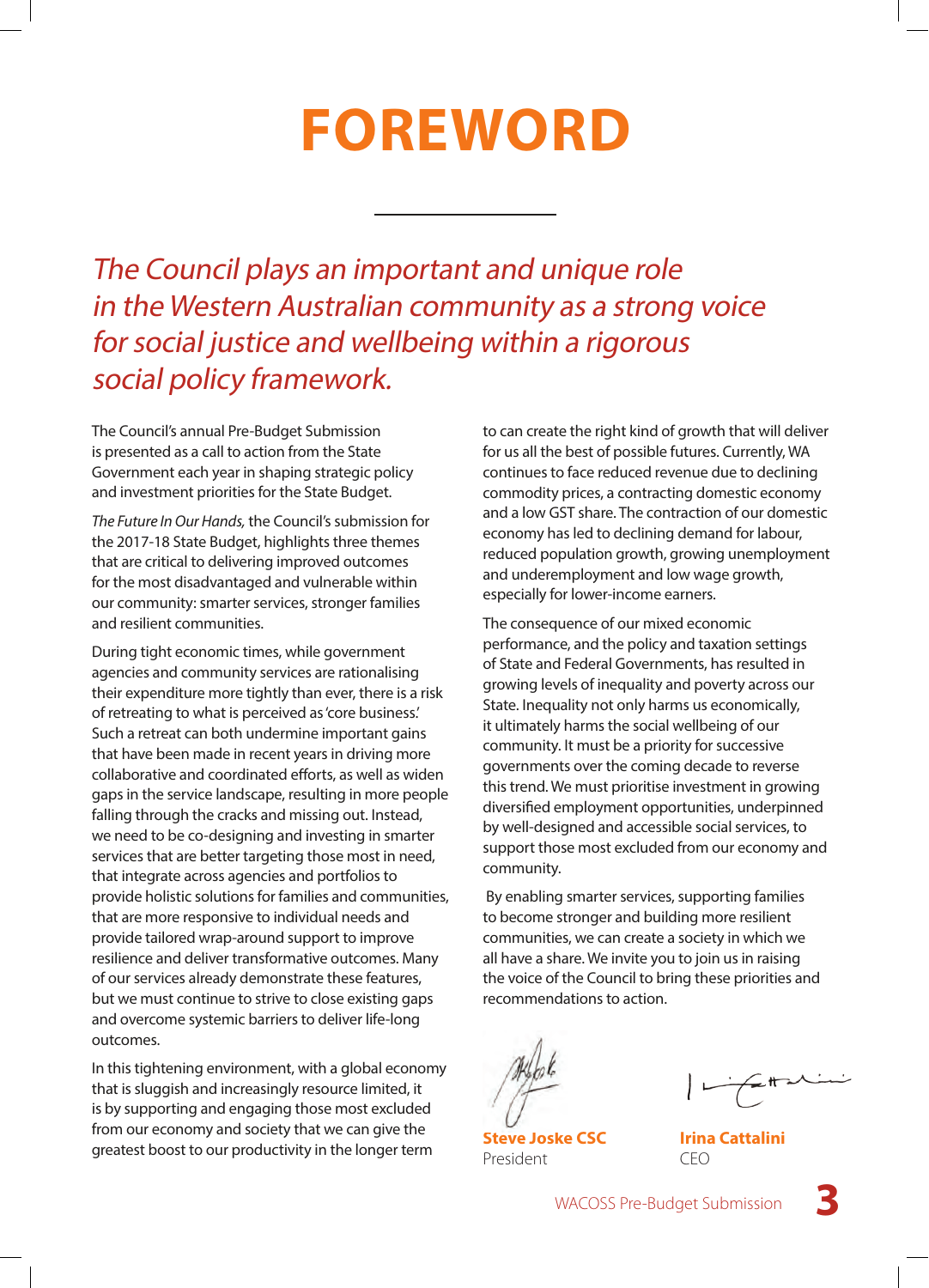# STRATEGIC POLICY **RECOMMENDATIONS**

#### **SMARTER SERVICES**

- **01** Develop guidelines and resources for cross-agency and **cross-disciplinary co-design**
- Build the **culture and capability** of the public and community sectors to develop and implement place-based integrated service models **02**
- Pilot a **place-based pooled-budgeting** model to commission integrated early years, youth and family services in three trial sites **03**
- Develop **shared reporting** and accountability mechanisms for integrated service outcomes **04**
- Develop a framework and practice guidelines for **service integration** through place-based trials with Regional Managers Forums and District Leadership Groups **05**
- Implement the WA **Open Data** policy to ensure all data on community service provision and outcomes is easily accessible **06**
- Extend the **Partnership Forum Outcomes Framework** from its application in earlier intervention family support to provide a guiding and reporting framework across all human services **07**

#### **STRONGER FAMILIES**

- Use **data linkage** on risk factors to explore the costs and benefits of the timing and intensity of family support interventions to reduce Aboriginal child removal rates **08**
- Develop and resource an external child protection oversight process and an **independent child advocacy** support service in consultation with all stakeholders **09**
- Take a whole-of-government approach to **family and domestic violence** including a Ministerial responsibility, a Cabinet sub-committee, a senior leaders group and an independent expert advisory committee **10**
- Introduce a *Family and Domestic Violence Protection Order Act* and provide the training and resources required to ensure its effective application **11**
- Introduce **family and domestic violence provisions** to the *Residential Tenancies Act* that quickly and fairly change lease agreements to keep families safe and reduce the risk of homelessness **12**

#### **RESILIENT COMMUNITIES**

- End **the indefinite detention of mentally impaired accused** by reforming *The Criminal Law (Mentally Impaired Accused) Act 1996* **13**
- Ensure **continuity of mental health services** is maintained for Western Australians who are not eligible for similar support under the NDIS **14**
- Develop a **community housing** policy and growth strategy that provides greater strategic direction to enable specialisation, innovation and investment **15**
- Gradually replace property based **stamp duties** with a broad-based progressive land tax over ten years, with exemptions, deferral and concessions for low income earners **16**
- Commission an independent cross-government inquiry into the targeting, adequacy and impact of **social concessions** by the Economic Regulation Authority **17**
- Consolidate **community legal service funding** into a single, transparent program which procures services under the DCSP policy **18**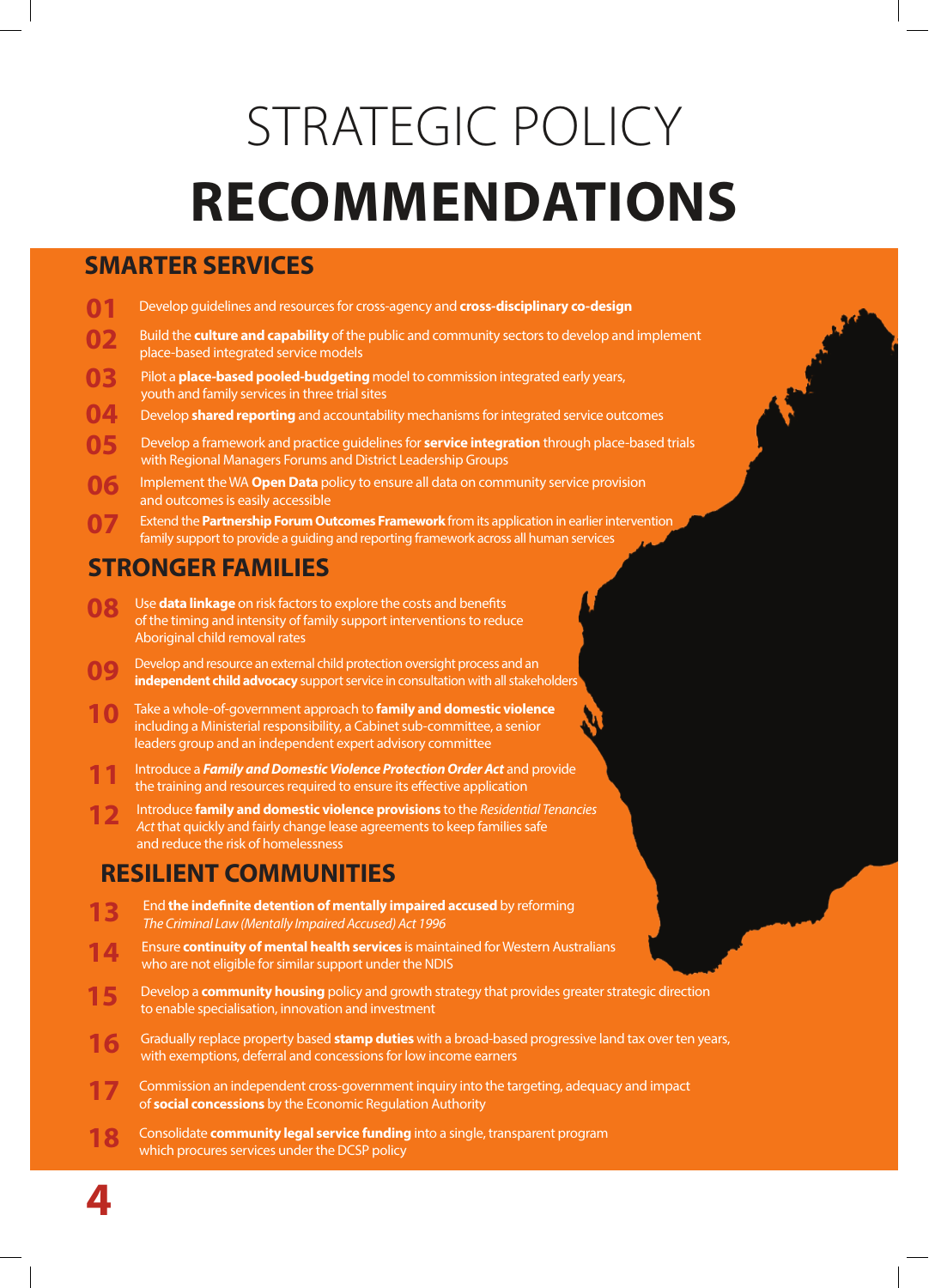# BUDGET **PRIORITIES**

#### **CHILDREN, YOUNG PEOPLE & FAMILIES**

| $\Omega$ <sup>1</sup> | Improve access to secondary support services for families at risk and invest in the state-wide roll-out of<br>Family Support Networks to provide one secondary service hub in each child protection district by 2020 | \$4m  |
|-----------------------|----------------------------------------------------------------------------------------------------------------------------------------------------------------------------------------------------------------------|-------|
| O <sub>2</sub>        | Fund the Earlier Intervention and Intensive Family Support strategy to reduce Aboriginal child removal rates                                                                                                         | \$18m |
| O <sub>3</sub>        | Build the capacity of Aboriginal community controlled services to deliver therapeutic healing,<br>intensive family support and child protection services                                                             | \$30m |
| 04                    | Trial an intensive transitional support model for young people leaving state care                                                                                                                                    | \$2m  |

#### **HOUSING & HOMELESSNESS**

| 0 <sub>5</sub> | Ensure that 27% of the dwellings delivered as part of the State Affordable Housing Strategy's 2020 target<br>are public and community housing                          | \$250m |
|----------------|------------------------------------------------------------------------------------------------------------------------------------------------------------------------|--------|
| 06             | Secure long-term funding certainty for homeless services to enable the development<br>of integrated service models that improve long-term outcomes for homeless people | \$20m  |
|                | Co-design a shared assessment framework and tenancy support system in partnership with the<br>community housing and service sector                                     | \$15m  |

#### **SUSTAINABLE SERVICES STATE-WIDE**

| 08 | Invest in regional community sector networks to provide the backbone support to collective impact<br>projects in early childhood development, family support and youth at risk | 56m   |
|----|--------------------------------------------------------------------------------------------------------------------------------------------------------------------------------|-------|
| 09 | Fund the coordination of <b>Early Years Networks</b> to improve early childhood outcomes, and to support<br>regional integrated service trials in the Pilbara                  | \$1m  |
| 10 | Create an accessible, self-sustaining and up-to-date online directory of social services in Western Australia                                                                  | \$2m  |
|    | Develop an Aboriginal workforce development strategy that provides incentives and support<br>to increase Aboriginal employment in human services contracts                     | \$20m |
| 12 | Sustain existing service delivery levels of community services by ensuring the cost<br>of Equal Remuneration Order wage obligations is met                                     | \$30m |

#### **COMPLEX NEEDS & ENTRENCHED DISADVANTAGE**

|    | Invest in expanded outreach and wrap-around service support as part of a more integrated response to<br>family and domestic violence | \$10m |
|----|--------------------------------------------------------------------------------------------------------------------------------------|-------|
|    | Commit funding for the operation of an Aboriginal residential rehabilitation service in the Southwest                                | \$5m  |
|    | Increase availability and effectiveness of <b>therapeutic services in the justice system</b> ,                                       | \$10m |
| 16 | Commit funding to Better Choices Better Lives the 10 Year Mental Health, Alcohol<br>and Other Drug Services Plan                     | \$25m |

#### **FINANCIAL RESILIENCE**

|    | Increase funding for metropolitan financial counselling services and co-design<br>an integrated financial counselling model for regional areas                                                                                        | 54m     |
|----|---------------------------------------------------------------------------------------------------------------------------------------------------------------------------------------------------------------------------------------|---------|
| 18 | Trial a more flexible model of financial assistance for those in hardship that enables the prioritisation<br>of where hardship grants are spent                                                                                       | \$2m    |
| 19 | Fund Energy Consumers Australia to provide <b>consumer representation and research</b> in WA energy markets in transition to national market membership                                                                               | S1m     |
| 20 | Introduce a 15% consumption tax on net wagering revenue of betting companies offering services<br>in Western Australia and use proceeds to support financial counselling and addiction service<br>for those harmed by online gambling | $+510m$ |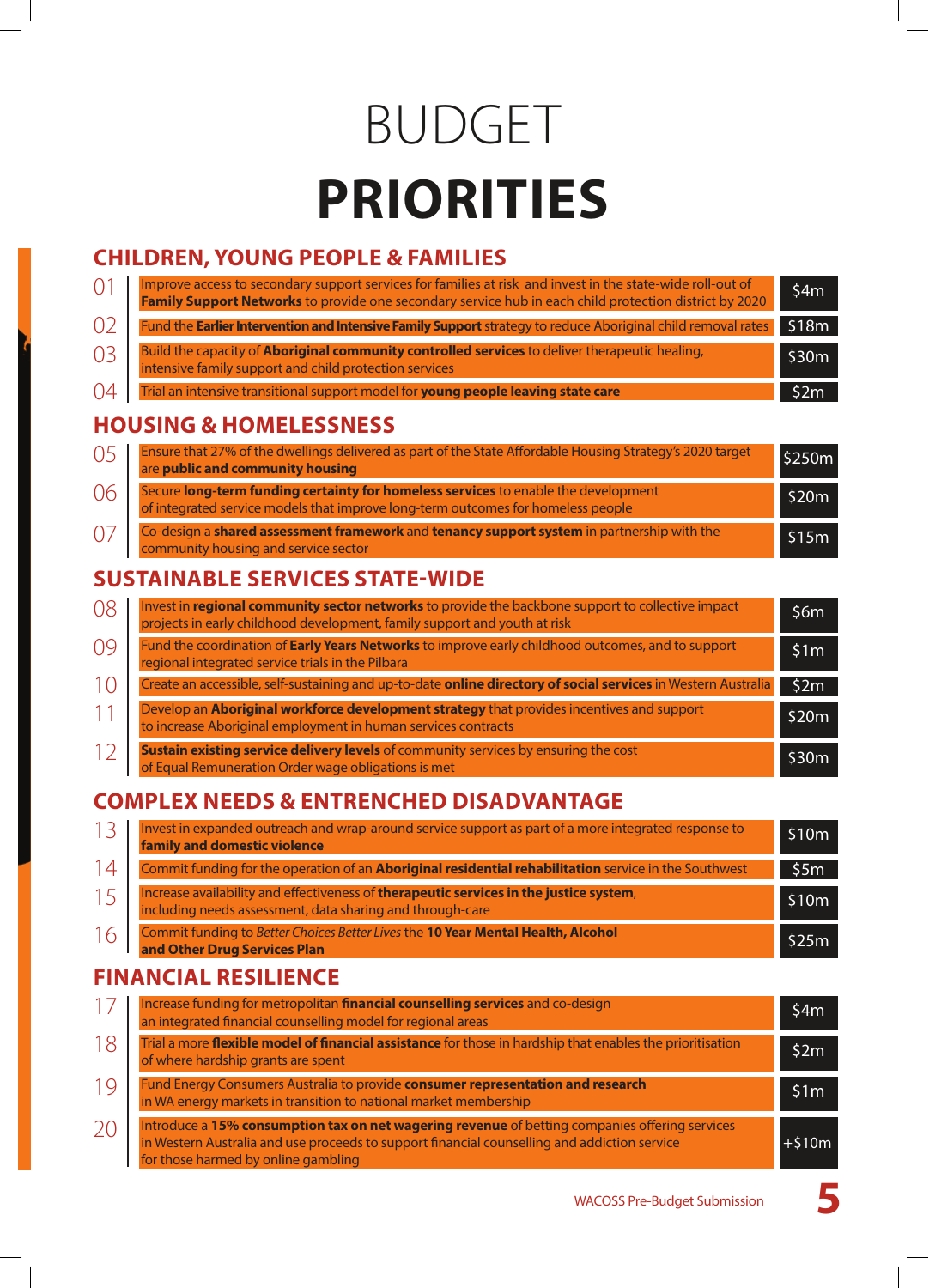# STRATEGIC POLICY **RECOMMENDATIONS**

The Council presents the following strategic opportunities, policy recommendations and reform directions that will deliver effective and empowering services and support in partnership for our community. This section discusses how we can best respond together to our current economic and political context to deliver the best outcomes for our community, particularly our most vulnerable.

These recommendations then provide the context for our budget priorities in the second half of this submission. This section describes how the redirection of resources can address priority areas of unmet need and achieve meaningful onthe-ground outcomes pivotal in securing wider changes to our service system to create better long-term outcomes.

#### **SMARTER SERVICES, STRONGER FAMILIES, RESILIENT COMMUNITIES**

The three themes of this submission capture the key strategic directions we believe are critical to delivering improved outcomes for the most disadvantaged and vulnerable within our community, particularly during tight economic times. We need smarter services to make a lasting difference – services that are better targeting those most in need, that integrate across agencies and portfolios to provide holistic solutions, and services that are more responsive to individual

needs and provide tailored wrap-around support to deliver transformative outcomes. Many of our services are already quite smart in some of these ways, but we are striving to bring it all together to close existing gaps and overcome systemic barriers to deliver life-long outcomes.

These services need to take a strengths-based approach to build on the capacity and aspirations of individuals and families to deliver meaningful outcomes. Families experiencing complex need and entrenched disadvantage are already strong in important ways, but we need to get behind them to make them stronger – especially in the face of inter-generational trauma. We need to recognise the critical role that stronger families can play as the primary source of support and care for those facing significant life challenges. Where families are dysfunctional and children at risk of harm or neglect, we need to put their needs first and focus on creating opportunities for them to thrive and achieve the best possible life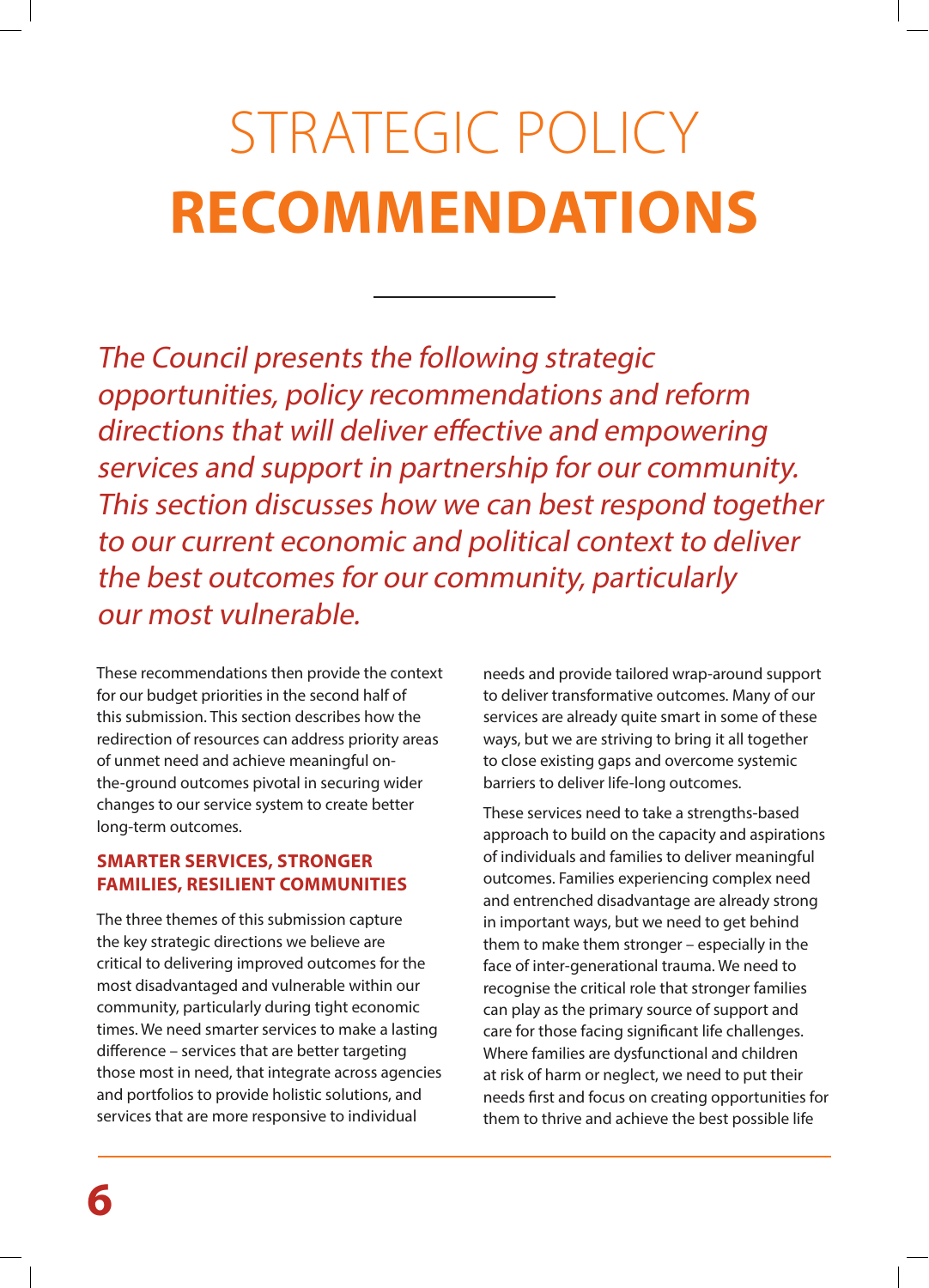outcomes.

Community plays a critical role in assisting individuals and families to respond to and overcome life's challenges. Community and culture are key sources of strength and resilience for Aboriginal families seeking to overcome a history of exclusion and disadvantage. Our community has become more unequal in recent years, with increasing numbers left behind during the boom years, struggling to keep up with the cost of living and at increasing risk of financial hardship. We need to rethink how we prioritise

the policies and supports that provide the social safety net that we all rely on one way or another on our journey through life – to support and enhance the resilience of our most vulnerable. It is during times of constricted economic growth, both locally and internationally, that we need to reflect on how to use our the limited resources available to support and engage those most excluded from our economy and society, in order to create the best possible future.

### SMARTER **SERVICES**

Service integration and place-based collective impact approaches are the focus of the current phase of reforms, embodied in the Regional Human Service Reforms (RHSR),<sup>1</sup> the Aboriginal Youth Service Investment Reforms (AYSIR)<sup>2</sup> and the Connecting Communities for Kids pilot in the Cockburn Kwinana region (CCK).<sup>3</sup> All of these reforms are focused in areas where there is complex need and entrenched disadvantage, where comparatively small cohorts are accessing multiple services and supports but are still achieving poor outcomes. The assumption is that more integrated wrap-around services are needed to address the underlying causes of dysfunction and deliver transformative life outcomes.

Effective outcomes for those with complex needs, entrenched disadvantage and a history of trauma will not be achieved within one department or portfolio alone, but require an integrated approach across our service system. Place-based collective impact models, cross-agency co-design processes and joint commissioning strategies can be challenging, time consuming and resource intensive, but are essential to achieve improved outcomes. We should not simply be pursuing

service integration or reform for its own sake, but actively targeting our efforts to where they will make the greatest difference for our most marginalised citizens. We need to be measuring the impact of these interventions so we can determine whether our efforts are proving costeffective and demonstrating measurable longer term savings across our service system.

The Partnership Forum identified service integration and the development of a co-design toolkit as one of its strategic priorities for 2016. A number of agencies actively committed to using co-design processes as existing service contracts expire and are re-tendered. However, in the absence of clear principles and guidelines these processes have varied greatly in their scope and impact. For our combined efforts to prove effective in developing better integrated, more responsive and *smarter services* we need to develop and agree upon a shared set of co-design principles and practices under the DCSP that build upon the best the world has to offer.

To this end WACOSS actively engaged with the Department of the Premier and Cabinet, Department of Finance and the WA Peaks Forum

<sup>1</sup> Regional Services Reform Unit (2016) regionalservicesreform.wa.gov.au

<sup>&</sup>lt;sup>2</sup> Department of the Premier and Cabinet (2015) Aboriginal Youth Services Investment Reforms

<sup>&</sup>lt;sup>3</sup> Connecting Community for Kids (2015) connectingcommunity.com.au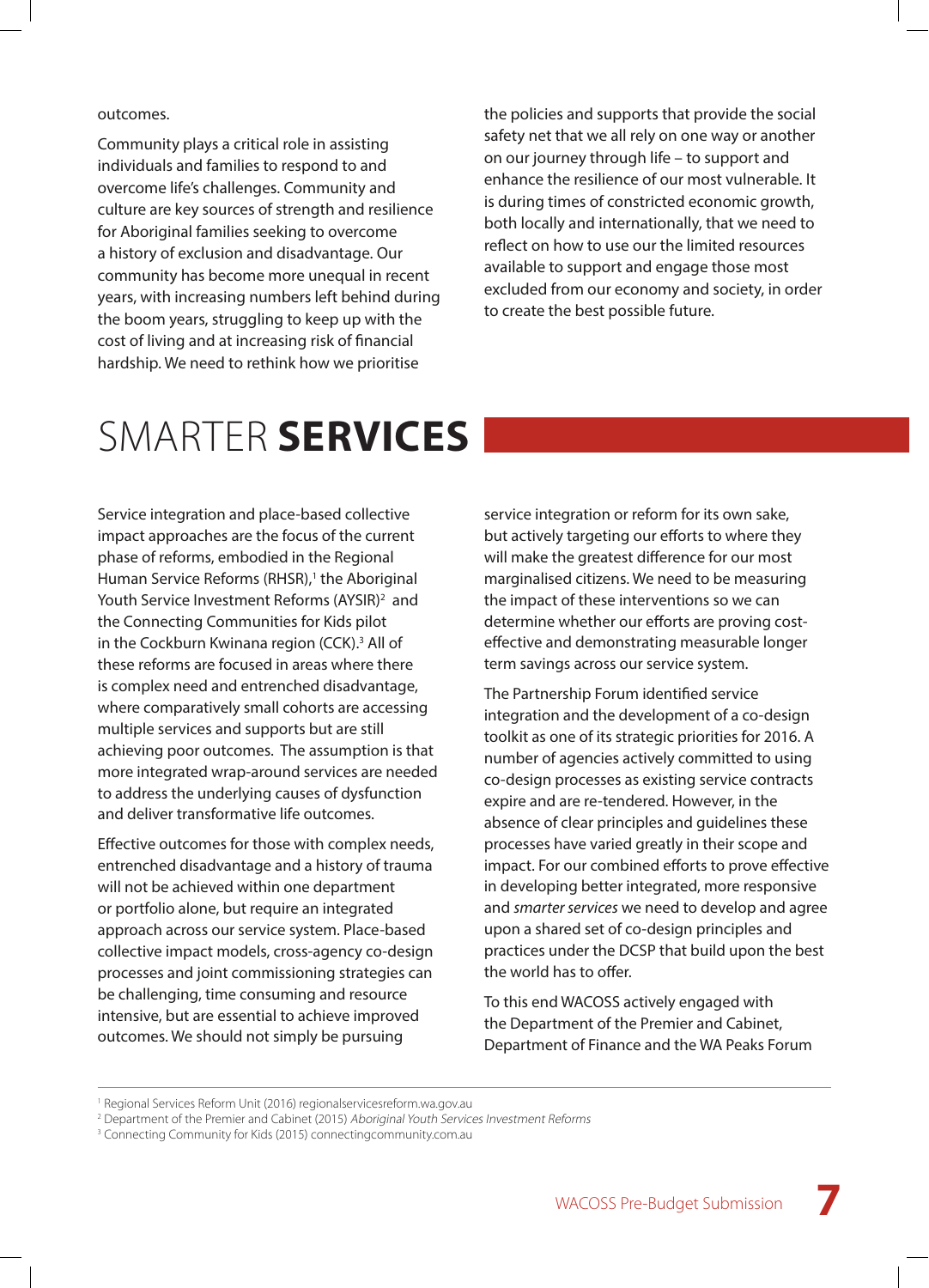to jointly develop shared principles, guidelines and checklists for undertaking co-design. We have reviewed international literature of co-design and co-production and produced a discussion paper that will be the subject of a Partnership Forum workshop to agree a definition and common set of principles. Case studies undertaken by WACOSS, WAAMH, LinkWest, YACWA and NDS will inform the development of a co-design toolkit. While this work will deliver guidelines that enable WA departments to clearly set out the scope, timeline and steps for collaboratively re-designing services, more work is required to extend these tools to support cross-agency and crossportfolio collaborative design processes needed to deliver of the RHSR, AYSIR and CCK reforms. There is significant additional complexity in the planning, management and governance of crossgovernment co-design processes that needs to be worked through by both public and community sectors.

### **01**

Develop guidelines and resources for cross-agency and **cross-disciplinary co-design**

The areas where there is the greatest potential for a collaborative approach to service integration to deliver significant outcomes are the regional, youth and early year's reforms pursuing placebased collective impact models. While there is strong high-level commitment to these reform processes, and significant work has been underway to identify reform opportunities and to engage regional human service managers' forums and local community service providers – we have yet to see any significant progress in the joint commissioning of cross-disciplinary integrated service models.

Building on our experience to date and learning from the approaches trialled under the Connecting Communities for Kids pilot, there are arguably three things that need to happen to enable the joint commissioning of place-based integrated services. Firstly we need to build the capability of both public and community sectors so that contract managers and service coordinators have the capacity to deliver integrated services. This requires both the development of processes and procedures as well as a change of culture and practice in both sectors. Regional human service managers need clear direction and support from their departments that empowers them to make decisions if they are to effectively engage in these collaborative processes.

Secondly, we need to ensure there is a mechanism to allow the combining of resources across existing programs and departments to commission integrated services. The shift from accountability for individual program budgets with specified deliverables to a wider accountability for achieving strategic outcomes has been a critical component of the mechanism of government reforms in New Zealand. Within Government agencies this has enabled greater budgetary flexibility linked to increased accountability for achieving population and cohort outcomes and targets. There is clearly a role for Treasury in supporting and enabling a pooled budgeting and contracting model that supports place-based service integration, with clear reporting and due diligence.

Thirdly, we need a clear model of decision making and accountability for the joint commissioning process. This requires agreement of a shared outcomes framework against which services are commissioned, report and are measured and hence a shared reporting and accountability process. While there have been attempts in the past to achieve similar outcomes by identifying one particular government department as the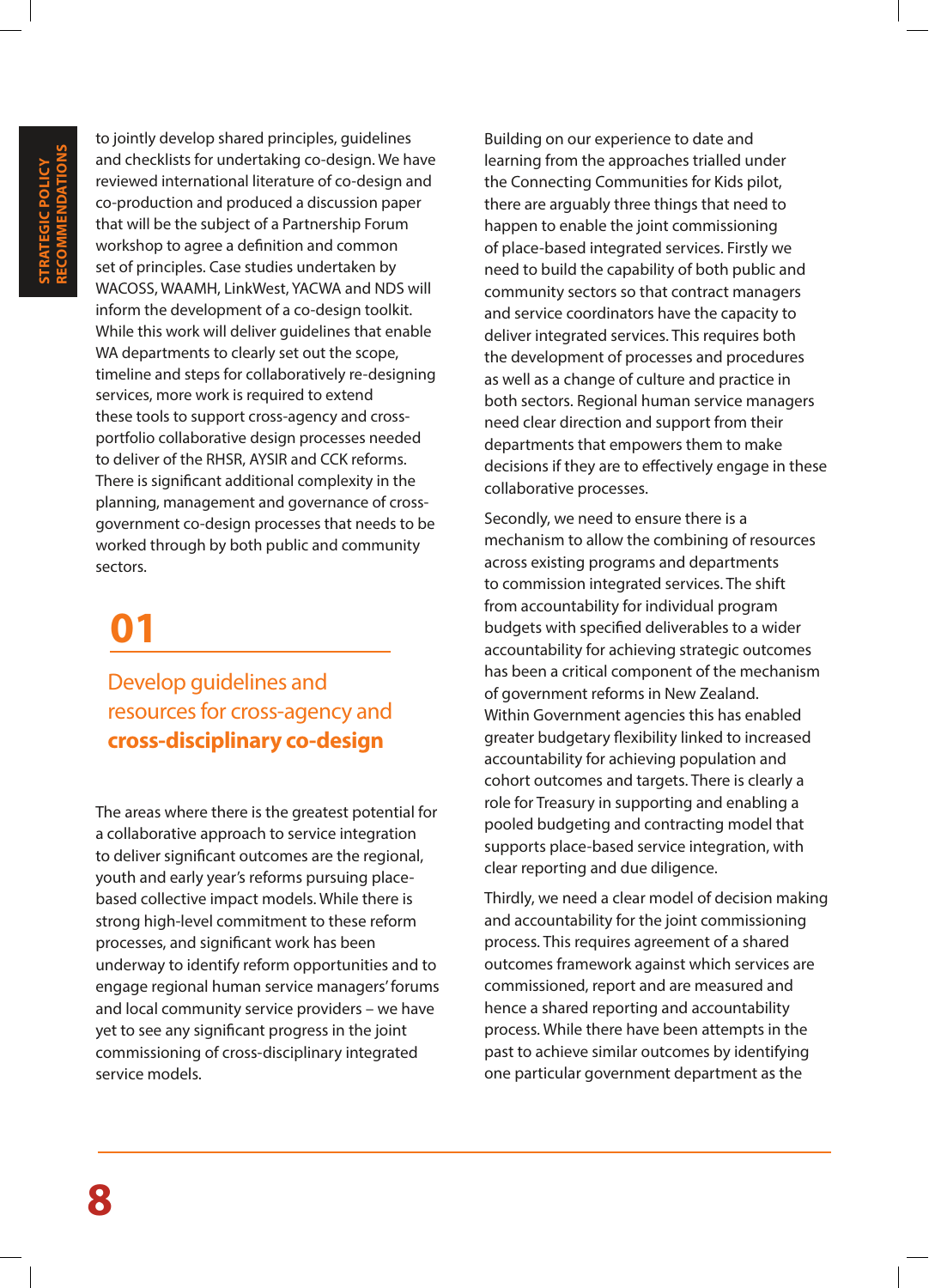'lead agency' who then have responsibility for oversight through their existing accountability processes, this is unlikely to produce truly shared governance and the cross-disciplinary aspects of service integration tend to be subsumed. A more effective approach is to develop shared reporting and accountability frameworks where all agencies are responsible for reporting to Parliament for the delivery of shared outcomes against local and regional plans and targets.

### **02**

Build the **culture and capability** of the public and community sectors to develop and implement place-based integrated service models

### **03**

Pilot a **place-based pooledbudgeting** model to commission integrated early years, youth and family services in three trial sites

### **04**

Develop **shared reporting** and accountability mechanisms for integrated service outcomes

A series of place-based collective impact trials should be undertaken as part of the regional reform agenda, with the joint commissioning of youth services in the Midwest region and Mirrabooka local area; early childhood education and care services in the Pilbara region and Cockburn/Kwinana local area; and intensive family support services in the West and East Kimberley regions. Oversight and support of these trials by the Regional Services Reform Unit (RSRU) and the Partnership Forum should enable the development and implementation of case studies that acknowledge the unique challenges of each locality that would then inform the creation of guidelines and resources to support joint commissioning processes.

### **05**

Develop a framework and practice guidelines for **service integration** through place-based trials with Regional Managers Forums and District Leadership Groups

It is critical that these processes to co-design and jointly commission place-based integrated services have as their starting point a shared understanding of the problem being tackled, the cohort services are being designed for (and with), the extent and relative effectiveness of existing services, and the population outcomes being sought. This is where WA's commitment to and investment in its Open Data policy is critical to delivering impact, by ensuring access to relevant data and cross-agency data linkage to support *data-driven* co-design and commissioning.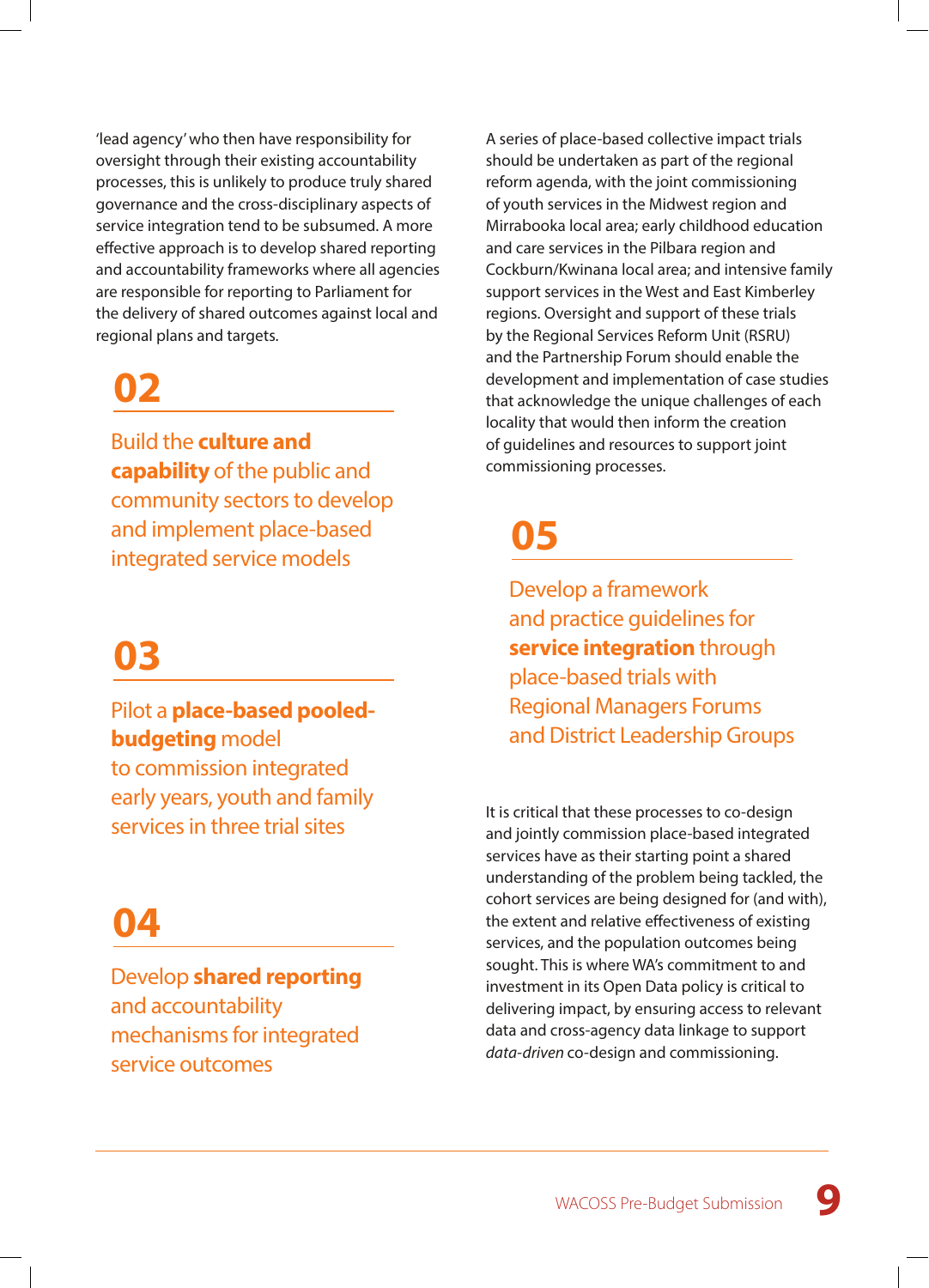There is significant national and international interest in the opportunities afforded by 'big data' and 'open data' to develop more effective and efficient community services. Better data sharing, data quality and analysis may provide opportunities to drive the design of more integrated and effective community services to deliver better long-term outcomes for vulnerable and at-risk groups within our community. Better data linkage together with more effective outcome frameworks can play a crucial role in driving more effective and better targeted community services – to deliver better life outcomes for vulnerable and disadvantaged people within our community and to reduce the growing cost of crisis and tertiary services.4

Data linkage can enable the public and community sectors in WA to better measure outcomes, demonstrate return on investment and understand risk factors to better target at-risk cohorts to enable earlier intervention strategies. There is significant public sector data on community need and service outcomes that include data generated as a result of the reporting requirements of contracted social services. As a result, WA has significant opportunity and potential to develop data linkage capacities that could provide transformative outcomes for the community. We are concerned however, that WA currently lacks shared capability and capacity across our public, research and community sectors to undertake the strategic analysis required to deliver on this potential. A collaborative approach that includes independent capacity within the community sector in needed to prove truly effective.

The joint Councils of Social Service Network recommendations on data availability and use include:

- developing a centralised mechanism for data integration and dissemination to inform policy and program development and collaboration
- $\Box$  clear and consistent measurement of service outcomes, underpinned by a capacitybuilding strategy to enable the community services sector to engage in data sharing and analysis
- **n** increased availability of local area data and improved collection of demographic information for disaggregation
- $\blacksquare$  increasing consumer access to their own data, to empower them to make informed choices about services and care, with informed consent on data sharing
- $\blacksquare$  investigating the benefits and risks of a shared consumer record
- $\blacksquare$  investing in IT platforms that encourage information sharing between community agencies, and in building the capacity and expertise of the community sector in information sharing $5$

### **06**

Implement the WA **Open Data**  policy to ensure all data on community service provision and outcomes is easily accessible

4 WACOSS (2016) Submission to the Review of Data Linkage in Western Australia

<sup>&</sup>lt;sup>5</sup> Joint COSS Network Submission (2016) *Inquiry into Data Availability and Use*, Productivity Commission, p 4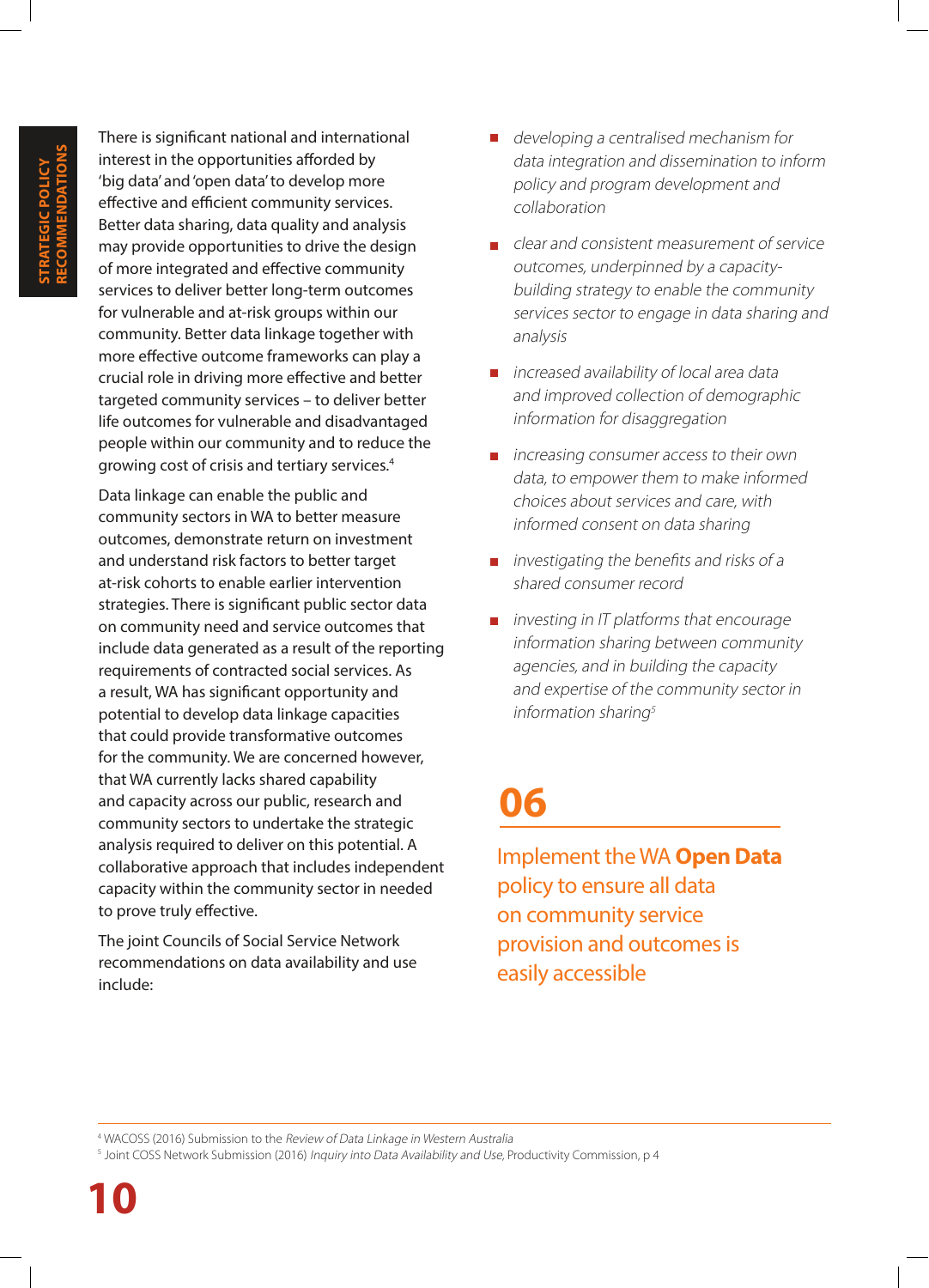In the absence of common outcome frameworks within and across government agencies, much of this service and program level data is fragmented and incommensurate, as many community service providers implement their own data systems and use evaluation frameworks designed specifically for their service. Recent work in the early years has demonstrated the value of having a common framework for assessing developmental vulnerability, providing a foundation for implementing collective impact approaches and enabling a better understanding of the lifelong return on investment in early childhood education and care.<sup>6</sup>

Western Australia has some of the highest rates in the world of Aboriginal children being taken into care. The rate at which these numbers continue to increase is of significant concern. DCPFS is currently reforming its out of home care system, and has developed an *Earlier Intervention and Family Support Strategy*<sup>7</sup> to support families at imminent risk of having a child taken into care. The Partnership Forum is developing an initial outcomes framework for this work. The Council has proposed that *Cultural Wellbeing* should be the overarching foundation for the framework and *Engagement & Governance* should be the underpinning foundation, as seen in the diagram below. We would like to see outcome measures developed for each of these outcome areas, including indicators of consumer direction, and Aboriginal community control. These could potentially include indicators of participation, capacity and service volume.

A community wellbeing framework that was recently developed by the Yawuru peoples of the Western Kimberley with the Bankwest Curtin Economics Centre<sup>8</sup> provides a good template for community engagement in the development of measures of wellbeing, with a number of its

measures directly relevant to the Partnership Forum's Outcomes Framework.

The Council believes that the emerging structure of the Partnership Forum's Outcomes Framework, with its focus on the domains of cultural, social, family and community wellbeing; economic security; engagement; and governance is relevant and applicable across other areas of service integration and reform (including youth services and early childhood development and care). This framework needs to be further developed and adequately resourced to ensure it is effective, key data sources need to be identified and interlinked, and the lessons learned from the process documented so that it can be applied to and developed in other areas.

### **07**

Extend the **Partnership Forum Earlier Intervention Outcomes Framework** from its application in family support to provide a guiding and reporting framework across all human services



6 Brotherhood of St Laurence (2015) Breaking the Cycle of Disadvantage: Submission to the Education State Early Childhood Consultation 7 Noting that in this case 'earlier' intervention refers to families at imminent risk of child removal and is in fact later than what we would usually consider 'early' intervention.

**11**

<sup>&</sup>lt;sup>8</sup> Bankwest Curtin Economics Centre (2016) *Community Wellbeing from the Ground Up: A Yawuru Example*. BCEC Research Report no. 3/16. Partners include the Centre for Aboriginal Economic Policy Research (ANU), Kimberley Institute, Yawuru, and Nagula Jarndu.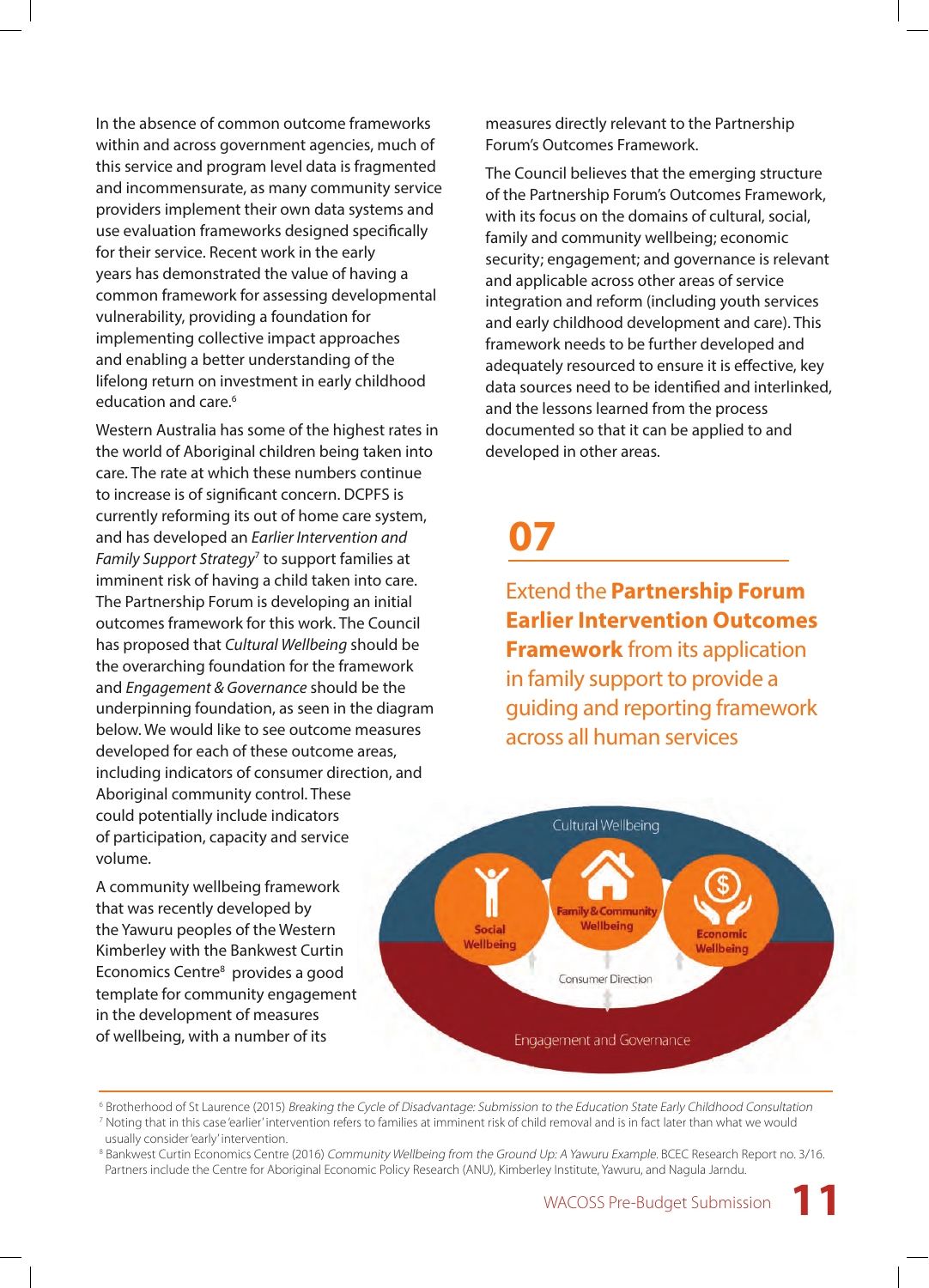### STRONGER **FAMILIES**

Stronger families can play a critical role as the primary source of support and care for those facing significant life challenges. A wrap-around and strengths-based approach to building the capacity and aspirations of families experiencing complex need and entrenched disadvantage can deliver transformational long-term outcomes for those most at risk.

There is currently a strong interest in "social investment" approaches at both Federal and State levels, based on the New Zealand model.<sup>9</sup> Discussion of the complementarity between this model and the collaborative approach to service integration under the DCSP in WA was a key topic of discussion at the 2016 WACOSS Conference.10 The Commonwealth committed \$96m in the 2016 Federal Budget to a Try, *Test and Learn Fund*, 11 which supports data linkage pilot projects for priority at-risk groups. More recently, the Minister for Social Services announced an *Australian Priority Investment Approach to Welfare*12 based on actuarial modelling of the projected lifetime welfare costs of key at-risk groups (including young carers, young parents and young students).

The community sector has some concerns about the manner in which the Federal government is looking to apply this analysis within a narrow and punitive approach to reducing welfare costs.13 Nevertheless these initiatives provide an opportunity for the public and community sectors in WA to demonstrate how a targeted early intervention model can produce better life outcomes for some of our most disadvantaged and vulnerable citizens.

The initiative by DCPFS to develop earlier intervention strategies, when taken together with a commitment to building the role of Aboriginal community controlled services in providing intensive family support and out of home care services, provides an important first step in reducing rates of children in care. More needs to be done however, to improve the targeting of intensive family support to enable services to intervene sooner and more effectively.

The key challenge is determining *how* early to intervene with *which* families to be most effective. On the one hand, there is the risk that if we are not intervening early enough there may be little services can do at that point to improve child safety and prevent removal. The later we intervene the more challenging and costly the support required may be. On the other hand, preventative service models can struggle to identify those most in need, delivering services based on limited resources to families who may be at less risk of child removal, while missing those most in need.

Data linkage and outcomes measurement are critical to enabling us to effectively target services and demonstrate the long-term savings to the State Budget of transformative wrap-around interventions. There is an emerging opportunity to link multi-agency state and federal data to enable a better understanding of risk factors and support a more targeted early intervention approach. To this end we recommend development of a pilot project that combines data linkage and the Earlier Intervention Outcomes Framework to develop intensive family support models delivered by Aboriginal community controlled services.

**STRATEGIC POLICY RECOMMENDATIONS**

<sup>&</sup>lt;sup>9</sup> Treasury NZ, Kaitohutohu Kaupapa Rawa (2016) *Social Investment Program* 

<sup>&</sup>lt;sup>10</sup> See 2016 WACOSS Conference "The Way Ahead – Leave No-one Behind".

<sup>&</sup>lt;sup>11</sup> Department of Social Services (2016) Try, Test and Learn Fund

<sup>&</sup>lt;sup>12</sup> Department of Social Services (2016) Australian Priority Investment Approach to Welfare

<sup>&</sup>lt;sup>13</sup> See for instance: Cassandra Goldie (2016) 'Unemployed people need money to live on. That's a fact My Porter. Not hard to imagine' Guardian Australia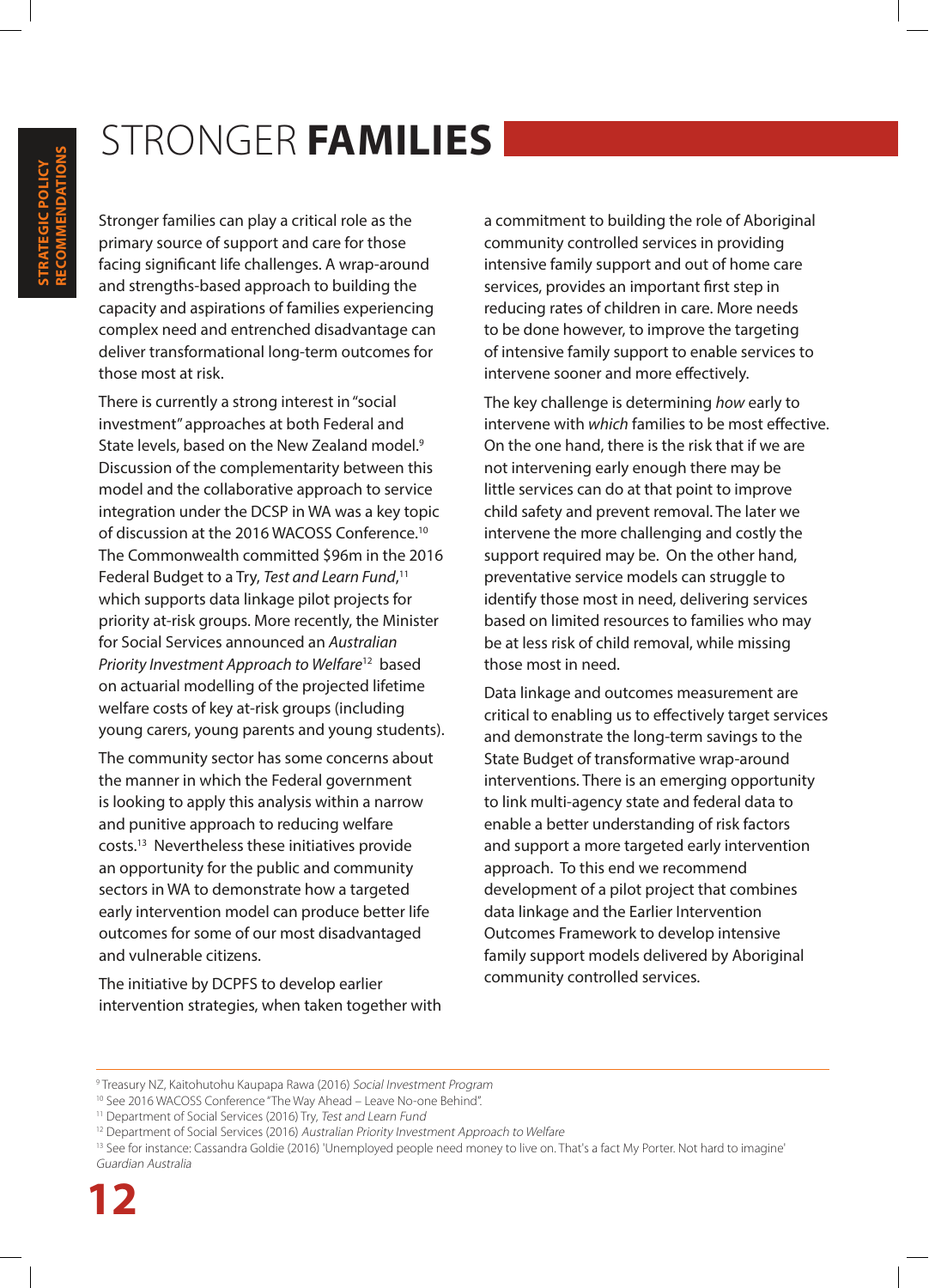### **08**

#### Use **data linkage** on risk factors to explore the timing and intensity of family support interventions to reduce Aboriginal child removal rates.

#### **CHILD PROTECTION ADVOCACY & COMPLAINTS**

Children in out of home care have inevitably been the victims of significant abuse and or neglect. Placement in care often results in shared living with other traumatised children. The love, care and support provided by care givers is fundamental to how those children manage their transition into care, adapt and prepare for their future. It is important to acknowledge the dedication of those who become foster parents, care givers and staff in group homes and other care settings, including Aboriginal family carers and grand carers, and efforts across Aboriginal communities to connect children with culture, tradition, lore and language.

All children deserve to be safe, treated with dignity and respect and be nurtured and grow to their full potential. Unfortunately some children also experience abuse and neglect while in care in Western Australia. Urgent action is required to protect these children. There are two key elements that need to be addressed: the mechanism for systemic oversight of standards and monitoring within the out of home care system; and the process for supporting vulnerable children to come forward with complaints about abuse and neglect. It is fair to say there is still debate across jurisdictions about the best way to tackle these two problems, but there is strong agreement on the need to do so and on the key principles that need to underlie any effective approach. 14

The circumstances of children in care in WA are not unique. The Victorian Auditor General found evidence of a failure to ensure the safety of children in care, identifying the need for independent advocacy for individual children, saying: "the children in residential care often do not have families who can take on this role. They need someone who can listen to their concerns about what is happening to them and advocate on their behalf."15 The *Royal Commission into the Abuse of Young People in Detention* has included children in out of home care, asking: "What improvements could be made to the child protection system of the Northern Territory, including the identification of early intervention options and pathways for children at risk?"16 Victoria and New South Wales have both commissioned inquiries into Aboriginal children in out of home care. The *Royal Commission into Institutional Responses to Child Sexual Abuse*<sup>17</sup> also identified that abuse in care is an ongoing problem and the 2015 Senate *Inquiry into Out of Home Care* recommended COAG implement nationally consistent independent compaint and review mechanisms for children in care. *<sup>18</sup>*

The Department for Child Protection and Family Services has an internal, tiered complaint process that includes an internal Advocate for Children in Care and a Complaint Management Unit.

<sup>&</sup>lt;sup>14</sup> For instance the Everybody's Business report recommends both a reportable conduct scheme for children in care and an advocacy and support service for children who have been abused or neglected (not necessarily in the formal care system). See Everybody's Business: Joint Standing Committee on the Commissioner for Children and Young People, Report no. 7, Parliament of Western Australia. June 2016

<sup>&</sup>lt;sup>15</sup> Residential Care Services for Children, Victorian Auditor General's Report, March 2014. Page vii.

<sup>&</sup>lt;sup>16</sup> Royal Commission into the Detention of Children in the Northern Territory (2016) 'Terms of Reference'

https://childdetentionnt.royalcommission.gov.au/About/Documents/RCDCNT-Terms-of-Reference.pdf

<sup>&</sup>lt;sup>17</sup> Royal Commission into Institutional Responses to Child Sexual Abuse (2014) Interim Report: Volume 1, Royal Commission into Institutional Responses to Child Sexual Abuse, Commonwealth of Australia

<sup>&</sup>lt;sup>18</sup> Senate Community Affairs References Committee (2015) Inquiry into Out of Home Care, Recommendation 6, 10.24 p xvii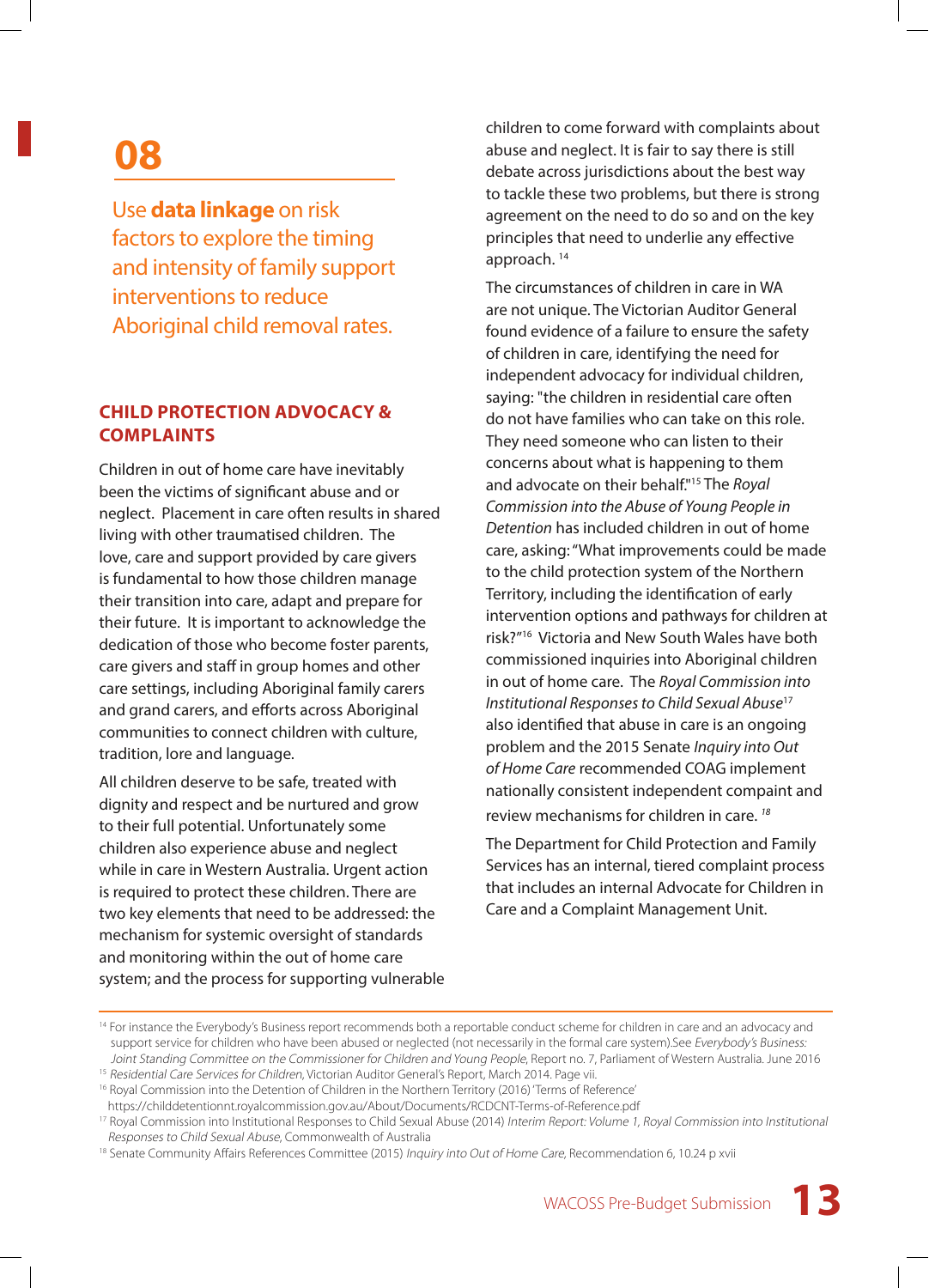Children in care can also directly approach the Office of the Western Australian Ombudsman at any time during their engagement with the DCPFS complaints process. This year the Ombudsman commenced a major new visiting program to vulnerable groups of children and young people in the child protection system and invested in improving the accessibility of their complaints website.

The Commissioner for Children and Young People in WA is empowered by legislation to *"monitor the trends in complaints made by children and young people to government agencies"*19 and to initiate systemic inquiries, but is specifically precluded from investigating or dealing with individual complaints from children.20 The Commissioner has released a report, in partnership with DCPFS and CREATE Foundation, based on consultations with young people in care about what works, what doesn't work, and their ideas on what could be done to make the system for raising concerns and complaints better.<sup>21</sup>

Despite these important efforts, we know that existing processes are intimidating for children, particularly those with a background of trauma and little trust of authority. CREATE Foundation's *2013 Report Card* identified that, of children in care who indicated they wanted to make a complaint, 28.7 percent subsequently decided against doing so because of concerns about possible negative outcomes, 10 percent were advised not to by another person, and 9.7 percent were worried the effect the complaint might have on others.<sup>22</sup> CREATE recommends that:

*"A well-functioning child protection system is underpinned by an independent, child and young person friendly, transparent, accessible, and responsive complaints mechanism..."23*

The Council recommends developing an appropriately resourced independent child advocacy and support service. While the WA Ombudsman now has responsibility for hearing individual complaints, many children may be unwilling to engage with the formal complaints system without the significant support of someone they trust. Consequently an independent community-based support service for children experiencing abuse or neglect, working in close partnership with existing child protection complaints processes and the statutory authority responsible for external oversight of the out of home care system is recommended.

### **09**

Develop and resource an external child protection oversight process and an **independent child advocacy** support service in consultation with all stakeholders

#### **SAFE SYSTEMS**

In the last three years there have been 46 domestic homicides in WA. Many of these killings involved ongoing violence from a partner or expartner that was known to authorities, predictable and preventable. We all have a role to play in making our systems safer and reducing the high levels of violence against women and children within our community. The Council supports the #SafeSystemsWA campaign to use a collaborative and coordinated approach to prevent violence

<sup>&</sup>lt;sup>19</sup> Commissioner for Children and Young People Act 2006 Sect 19

<sup>&</sup>lt;sup>20</sup> Commissioner for Children and Young People WA (2016) Speaking Out About Raising Concerns in Care

<sup>&</sup>lt;sup>21</sup> Commissioner for Children and Young People Act 2006 Sect 23

<sup>&</sup>lt;sup>22</sup> JJ McDowall (2013) Experiencing Out-of-Home Care in Australia: The views of children and young people (CREATE Report Card 2013), CREATE Foundation. Note the report does not include the views of children in WA

<sup>&</sup>lt;sup>23</sup> CREATE Foundation (2015) Complaints Mechanisms in Out-of Home Care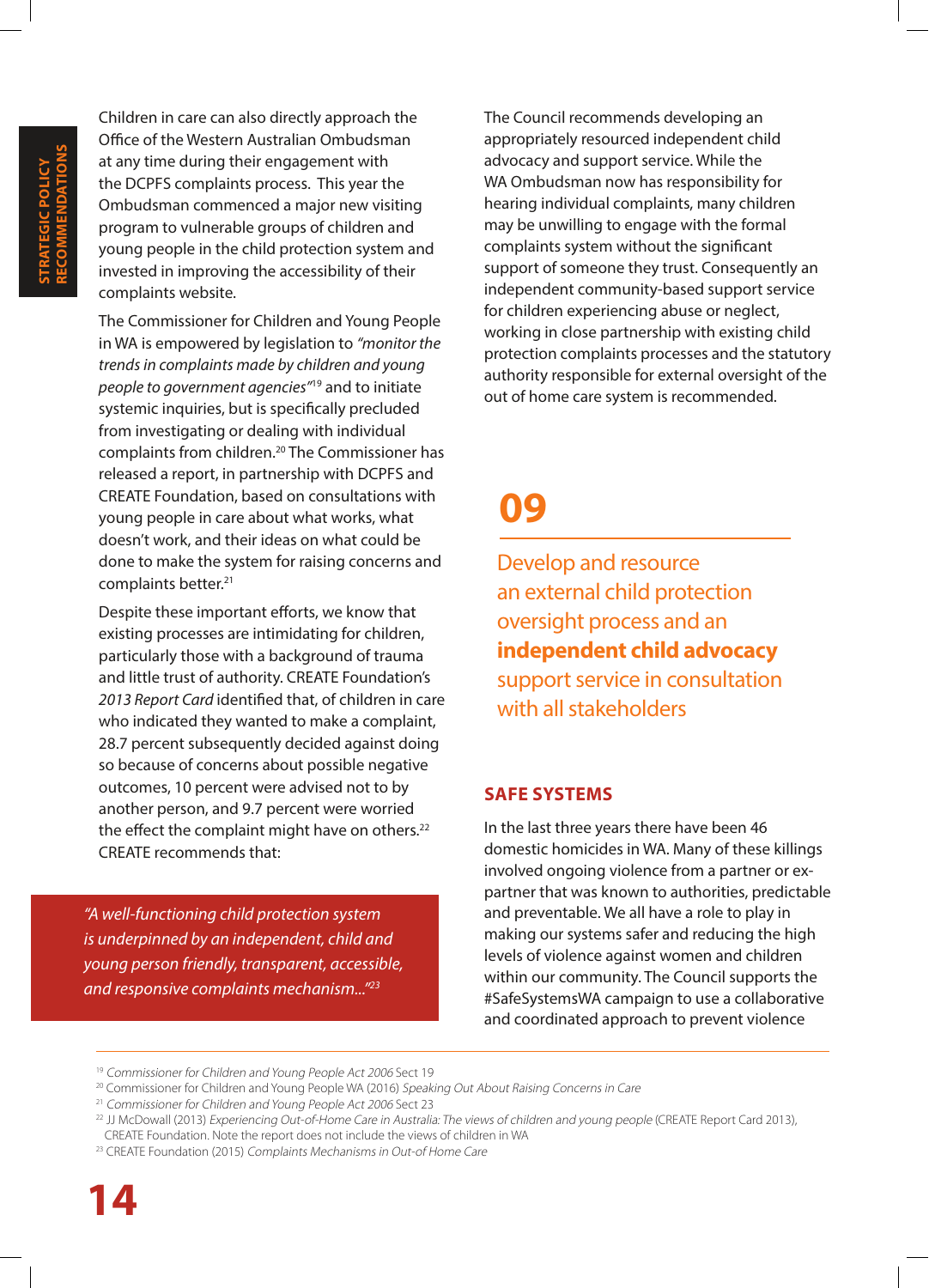and ensure our justice system is safe, supportive and responsive to those most in need.

The Safe Systems campaign recommends designation of a Minister responsible for the prevention of violence against women, and establishment of a Cabinet committee, an independent advisory group and a senior officers group within the public service. The campaign also recommends that WA should introduce a *Family and Domestic Violence Protection Order Act* in line with the recommendations of the Law Reform Commission of WA and best practice in other jurisdictions<sup>24</sup> and that the WA Family and Domestic Violence Strategy should also be revised to better align with the National Plan.

Family violence is one of the leading causes of homelessness, and the WA Government should amend the *Residential Tenancies Act* in line with other jurisdictions, as outlined in the recommendations made by Tenancy WA.25 These include an exclusion clause for persons protected or bound by a violence restraining order, enabling them to alter or terminate their interest in the tenancy. Also proposed are changes to enable the court to change who tenancies pertain to depending on circumstance, procedural protections for domestic violence related applications, and streamlined processes for changing locks.

A report from the WA Ombudsman examined 30 family and domestic violence fatalities over an 18 month period.26 The investigation identified nine key principles that suggest a need for more flexible and responsive avenues for victims of domestic violence to access assistance. It found that victims' decisions about how they will resist violence and protect themselves may not always align with the expectations of state government and authorities, and yet when positive and consistent responses from departments and authorities occur, they can prevent and reduce further violence. The report puts forward 54 recommendations which recognise collaboration between government agencies as critical and

central to addressing family and domestic violence. To this end, collaborative approaches to reducing family violence should be made a priority for the Partnership Forum in 2017 and beyond.

### **10**

Take a whole-of-government approach to f**amily and domestic violence** including a Ministerial responsibility, a Cabinet sub-committee, a senior leaders group and an independent expert advisory committee

### **11**

Introduce a *Family and Domestic Violence Protection Order Act* and provide the training

and resources required to ensure its effective application

### **12**

Introduce **family and domestic violence provisions** to the *Residential Tenancies Act* that quickly and fairly change lease agreements to keep families safe and reduce the risk of homelessness

<sup>&</sup>lt;sup>24</sup> Law Reform Commission of Western Australia (2014) Enhancing Family and Domestic Violence Laws

<sup>&</sup>lt;sup>25</sup> Tenancy WA (2014) Submission to Law Reform Commission of WA Inquiry into Enhancing Family and Domestic Violence Laws

<sup>&</sup>lt;sup>26</sup> Ombudsman Western Australia (2015) Report on Investigation into issues associated with violence restraining orders and their relationship with family and domestic violence fatalities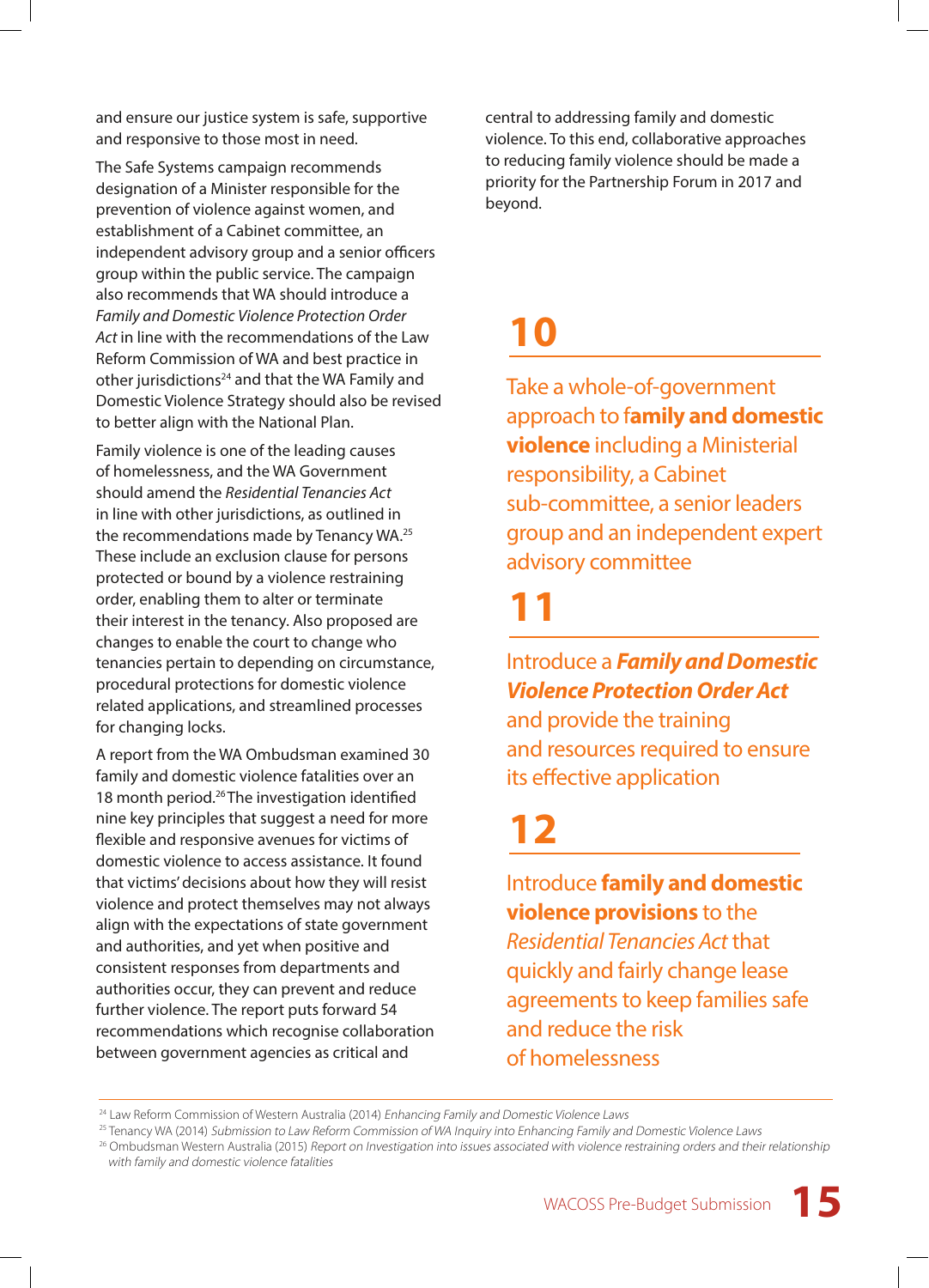### RESILIENT **COMMUNITIES**

Community can play a critical role in assisting individuals and families to overcome life's challenges, providing a source of strength and resilience. Growing inequality and further marginalisation and stigmatisation of disadvantaged groups in our community threatens our core Australian values of egalitarianism and 'a fair go', undermining our future harmony, prosperity and collective wellbeing. Reprioritising our social support systems can help us be better prepared for a rapidly changing world, with a more flexible and better educated workforce able to make the most of emerging opportunities in the technological service economy of the Twenty-first Century.

#### **MENTAL HEALTH AND COMMUNITY WELL-BEING**

The last decade has seen a dramatic shift in community awareness and understanding of the circumstances of people living with mental health issues in our community, and a fundamental shift in attitudes to treatment and care. There has been a significant move towards communitybased services and recovery models, together with a focus on prevention and early intervention strategies. The stigma once associated with mental health problems has experienced a dramatic inter-generational shift, and our planning for future services and support systems could transform the lives of many of our most vulnerable.

Our legal system in Western Australia now needs to catch up with changing community attitudes and international human rights commitments, in line with other jurisdictions. The *Criminal Law (Mentally Impaired Accused) Act 1996* (the CLMIA Act) enables the legal administration, care and

disposition of people with a mental impairment in Western Australia who have been found either mentally unfit to stand trial or not guilty due to unsound mind.27 There is significant community concern about the indefinite detention of people found to be mentally unfit, with many cases of individuals being incarcerated or having their liberty deprived for periods far in excess of the maximum sentence of the offence of which they are accused. The United Nations recently upheld Marlon Noble's case to be a significant abuse of his human rights, considering it a violation of article 15 of the Convention on the Rights of Persons with Disabilities and concluding the WA Government had an obligation to change the Act.

In its current form, the CLMIA Act undermines the progressive mental health and disability reforms implemented by the Western Australian Government and community services sector. A commitment was made to reform the Act at the last election, which now seems highly unlikely to be before and progress through the Parliament prior to the 2017 Election. A reformed Act needs to ensure sufficient support and appropriate legal counselling to minimise the need to be found unfit, and provide a declared place for those with a mental illness who are detained under the Act. It is crucial that support is provided to all mental impaired accused to facilitate release and to ensure that when released that support is sufficient to ensure public safety while their lives are not unnecessarily restricted. The capacity of the Mental Health Advocacy Service needs to be increased so it can cover mental impaired accused in prison, who also need to be able to access appropriate mental health and disability support services. Existing interventions such as Disability Justice Coordinators and Disability Justice Clinicians need to be safeguarded to ensure they

<sup>&</sup>lt;sup>27</sup> Under the CLMIA Act, 'mental impairment' means intellectual disability, mental illness, brain damage or senility. Criminal Law (Mentally Impaired Accused) Act 1996, Section 8 http://www.slp.wa.gov.au/legislation/statutes.nsf/main\_mrtitle\_228\_homepage.html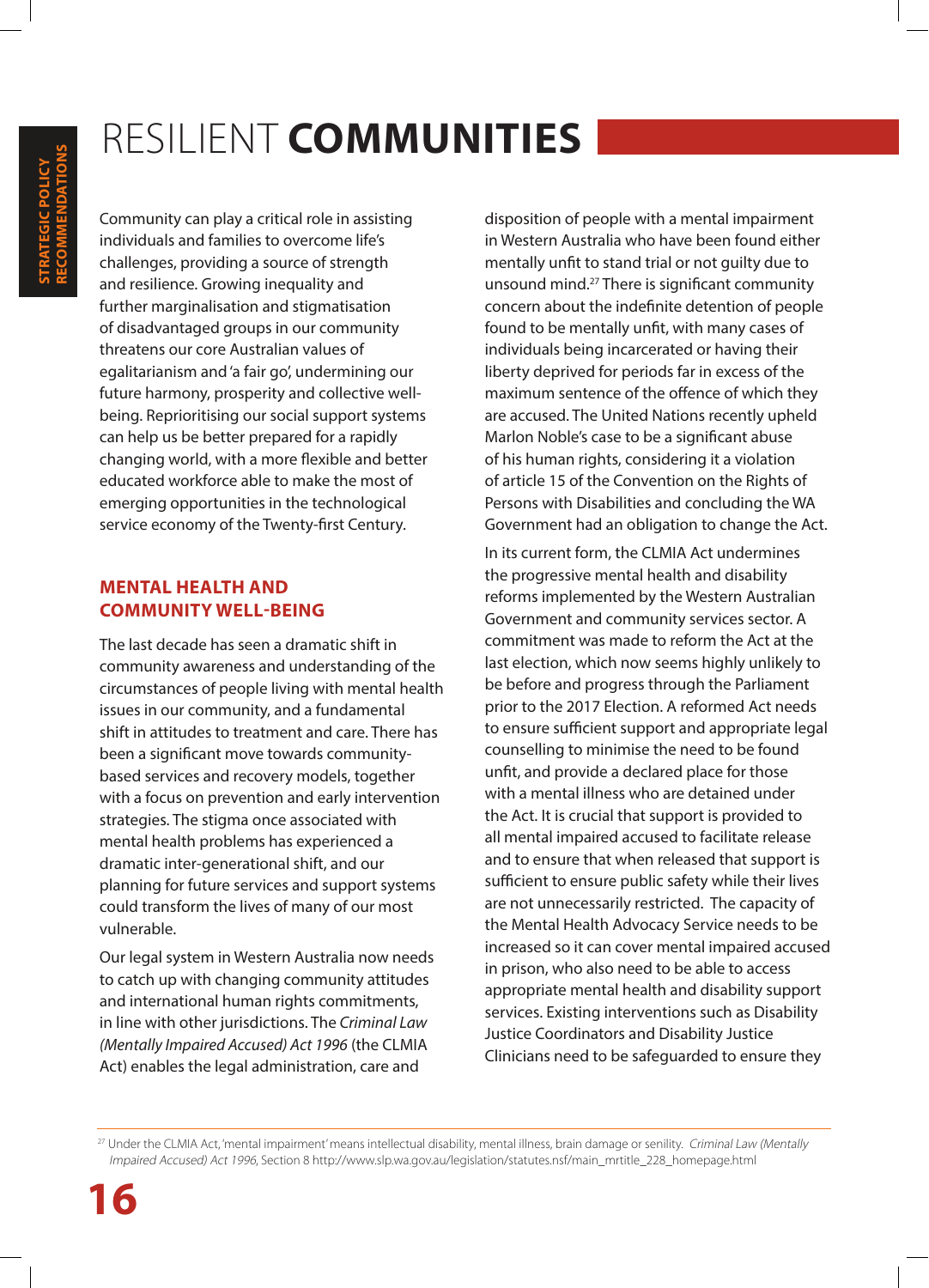### **13**

#### End **the indefinite detention of mentally impaired**

**accused** by reforming *The Criminal Law (Mentally Impaired Accused) Act 1996*

continue post the transition to the NDIS.

The introduction of the National Disability Insurance Scheme (NDIS) and within it the inclusion of people with severe and persistent psychosocial disability has been welcomed by the community. NDIS is allowing a level of individualised funding to be made available to eligible people with mental illness who previously have not been directly funded in this way, enabling them to direct and secure their own supports with a greater level of certainty and control.

Some existing mental health programs are transitioning into the NDIS, such as the Personal Helpers and Mentors service. The Council is concerned about the potential impact on people with mental illness, their families and carers in WA as it is highly likely there will be significant numbers of people currently receiving mental health services who will not be eligible under the new scheme. While people currently eligible for State funded transitioning services who are not eligible for NDIS, can retain those services in WA, it is unclear how long this will remain the case. Other jurisdictions (such as South Australia) have transitioned most of their existing mental health service funding across to NDIS causing significant community concern about those who may no longer receive support, such as those living with episodic conditions.

### **14**

Ensure **continuity of mental health services** is maintained for Western Australians who are not eligible for support under the NDIS

#### **A COMMUNITY HOUSING GROWTH STRATEGY**

Community housing serves a crucial role across the state in the provision of stable housing and support for those transitioning out of homelessness as part of the social housing mix. In particular, it contributes to social development through the community's engagement in and with not-for-profit housing associations, provides flexible options that meet a diversity of needs, encourages innovation, and designs and secures joint ventures between public and private investors.28

The community housing sector needs greater clarity to enable it to plan, invest, partner and innovate. In order for this role to be undertaken effectively and in line with the Government's housing and homelessness aspirations, it is essential that a clear community housing and growth strategy is developed. A shared direction and longer term strategic priorities need to be developed in partnership with the community housing sector to drive planning and investment decisions.

Such a strategy should be developed with the clear intention of increasing the capacity of Aboriginal community controlled organisations. The Victorian Government is gradually transferring 1448 properties from the Director of Housing to Aboriginal Housing Victoria, an Indigenous

<sup>28</sup> Tony Eardley & Saul Flaxman (2012) 'The role of community housing organisations in meeting the housing and support needs of people who are homeless' Australian Housing and Urban Research Institute, Positioning Paper No. 147, p 26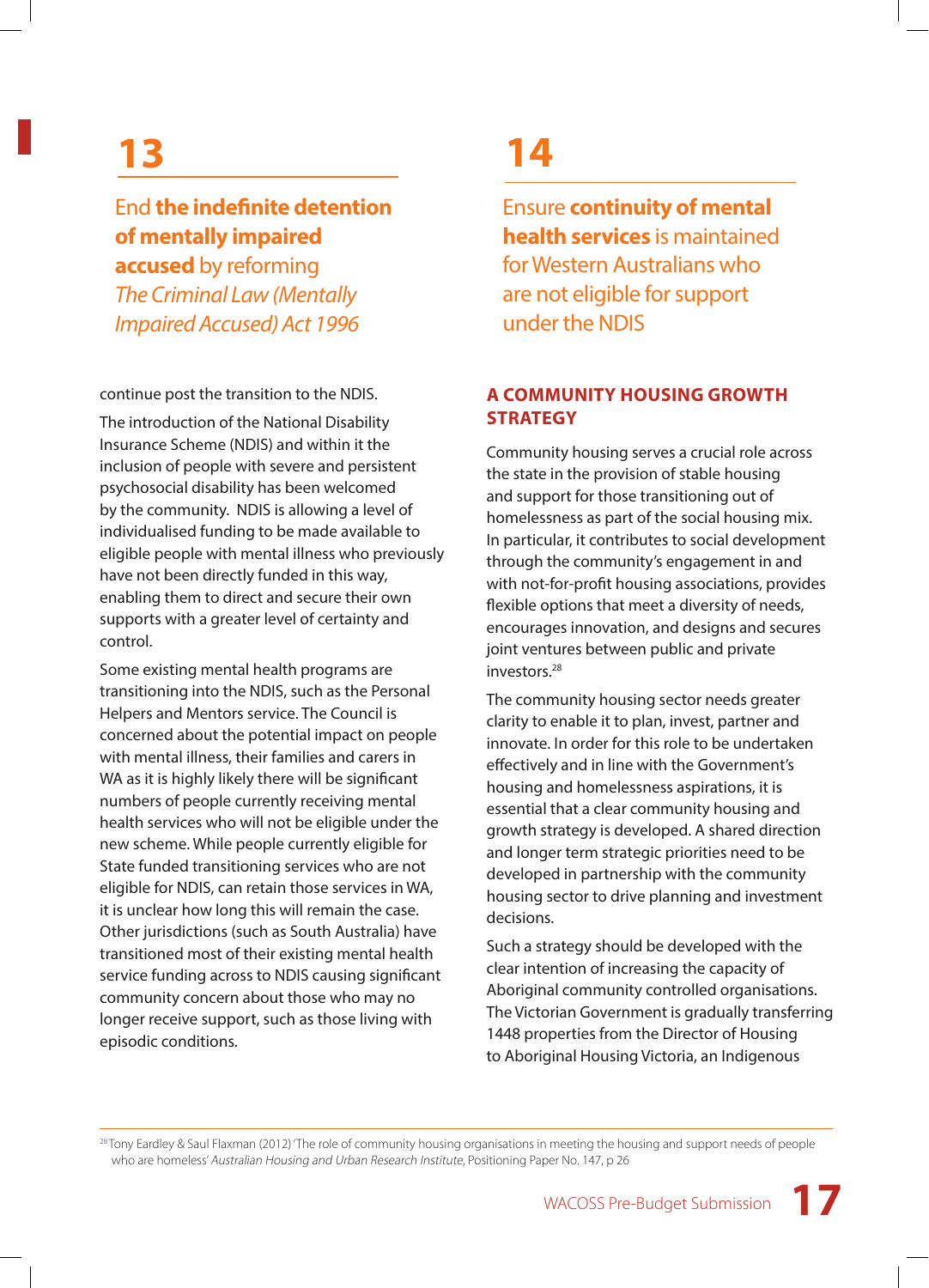community housing provider, in order to advance self-determination for Aboriginal people.<sup>29</sup> Stock transfers could become a key component of the Southwest Native Title Settlement, with capacity building support provided to develop effective Noongar community housing services in partnership with established community housing providers.

### **15**

Develop a **community housing** policy and growth strategy that provides greater strategic direction to enable specialisation, innovation and investment

#### **STAMP DUTY AND LAND TAX**

Reforming land tax and removing stamp duty from the State's tax mix, would both improve the efficiency of the tax system and increase the revenue raising capacity of the tax base.30

Stamp duty is a highly inefficient tax, which distorts behaviour and decision-making by discouraging the sale of property.<sup>31</sup> A broad-based land tax, on the other hand, is one of the most efficient taxes. Unlike capital and labour, land is immobile and taxes on it do not affect supply or distort decision-making.32 A broad-based land tax model would provide a consistent and highly predictable source of revenue, unlike stamp duty returns which are both unpredictable and highly influenced by economic cycles.

To benefit from land taxes efficiencies, however, the WA land tax regime needs to be broadened to include owner-occupied housing. The exemption for owner-occupied housing is profoundly regressive, benefiting those in the top income quintile by almost \$2000, and those in the lowest income quintile by only \$400.<sup>33</sup> Even without a progressive rate scale, removing this exemption would disproportionately affect the top income quintile,34 which would be a positive social and economic outcome.

The progressive rate scales should be based on the value of each property, rather than on aggregate holdings. By removing aggregation from WA's current land tax system, these reforms would enable an increase in rental affordability by creating the right conditions for institutional investment in private rental housing. Institutional investment introduces economies of scale, which would contribute to a reduction in rents.

A reformed land tax system would need to be sophisticated enough to include concessions, deferrals and exemptions for low income groups, such as pension and other income support recipients who are 'asset rich and income poor'.

### **16**

Gradually **replace propertybased stamp duties with a broad-based progressive land tax** over ten years, with exemptions, deferrals and concessions for low income earners

<sup>&</sup>lt;sup>29</sup> Martin Foley MP (2016) Media Release: Landmark Moment for Indigenous Housing

<sup>30</sup> Australia's Future Tax System Review Panel (2010) Australia's Future Tax System, Final Report, Chapter C: Land And Resources Taxes, C2. Land Tax And Conveyance Stamp Duty. C2–4 Directions For Reform

 $31$  Ibid.

 $32$  Ibid.

<sup>&</sup>lt;sup>33</sup> John Daley and Brendan Coats (2015) Property Taxes, Grattan Institute, p 16

<sup>34</sup> Ibid. p 25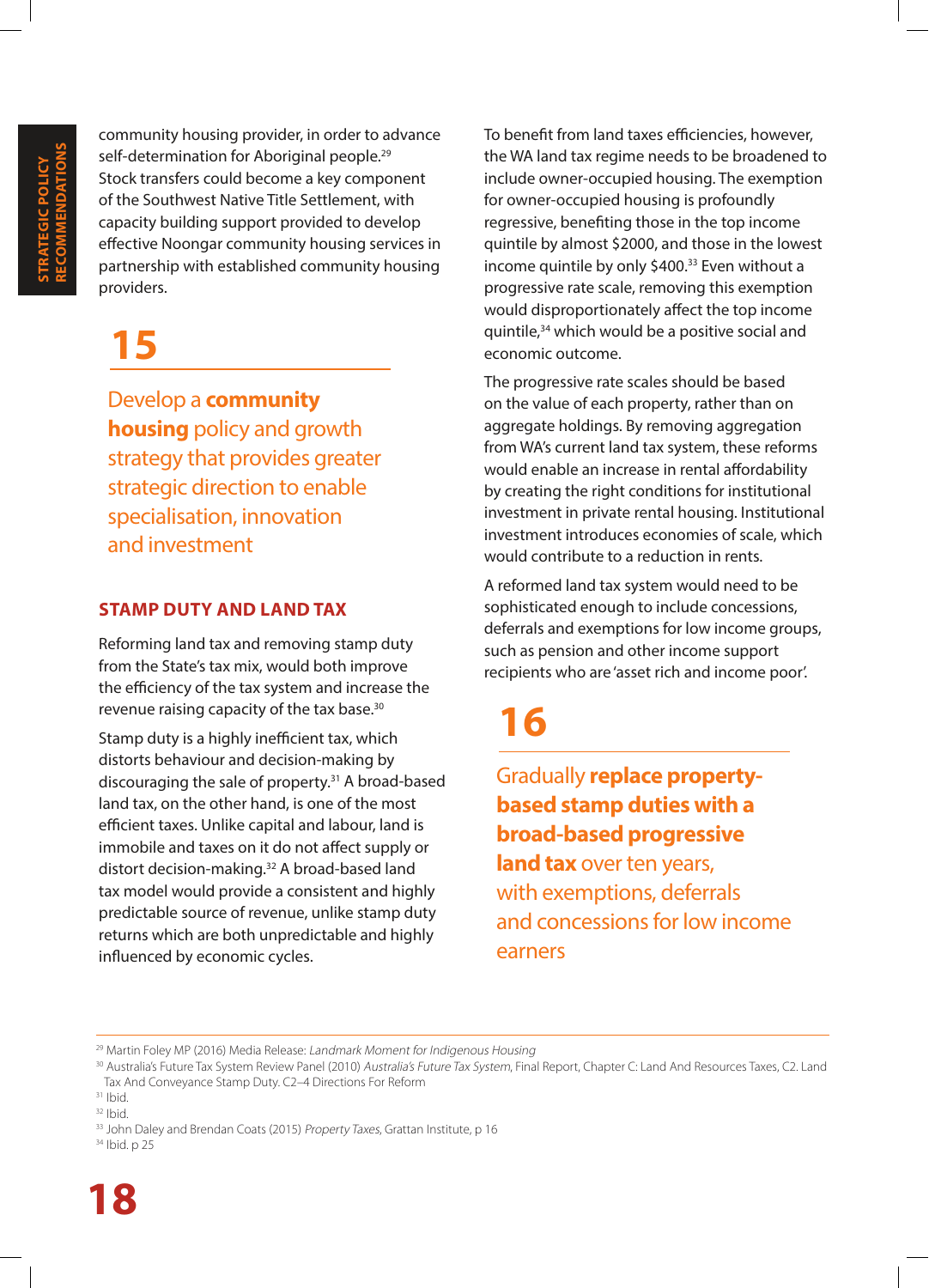#### **SOCIAL CONCESSIONS**

Western Australian needs a system of concessions that ensures those on low and fixed incomes or facing specific disadvantages are adequately compensated to enable their economic and social participation. We currently have a wide range of concessions which are poorly targeted and lack clearly defined outcomes. At the same time, the adequacy of these concessions for our most vulnerable has continued to erode, as living costs have risen faster than incomes for those in the lower quintiles.

Western Australia spent an estimated \$2.76 billion on social concessions in 2015-16 and is projected to spend over \$2.69 billion in 2016-17.<sup>35</sup>

More than half of our concessions are provided to seniors, with many delivered through the WA Seniors Card with no means testing. With the proportion of people aged over 65 projected to rise from 15% to nearly 20% by 2034/35, $36$  and increasing risks of financial hardship among aged pensioners, there is a strong social and economic case for a principled approach to concessions reform. A principle-based approach would see only those concessions that deal with participation, and inclusion extended to all, with those seeking to address financial disadvantage only directed toward those most in need.

The management of concessions across government remains "highly dispersed and imposes high costs on government" in a way that "undermines financial transparency and sustainability."37 Senior's concessions continue to provide inadequate support to pensioners facing financial hardship while significant resources continue to be directed to many who are not in need.38

The Council believes that there remains a significant opportunity to deliver a win-win outcome through an independent whole-ofgovernment review of social concessions, with a smaller number of simpler, clearer and better targeted concessions reducing administrative costs to government. The immediate savings from better targeting can be used to improve adequacy for those at risk of financial hardship, and the longer term gains of tighter eligibility accrue to government in the form of reduced forward expenditure.

We recommend that the Economic Regulation Authority be directed to conduct an independent public inquiry into state social concessions and report on options for reform.39 The terms of reference should direct it to consider the extent to which our concessions system provides adequate and equitable support across our community. It should evaluate the extent to which concessions have clear and appropriate objectives; review their design against best practice principles of adequacy, equity, adaptability and transparency; review their implementation against best practice principles of accessibility, cost effective delivery, accountability and review; and compare against best practice in other jurisdictions.40

<sup>&</sup>lt;sup>35</sup> WA Budget 2016-17, BP3 p 260. The total estimate of \$2.6 billion in State public sector social concession in 2015-16 includes \$1.7 billion in operating subsidies for electricity, water and public transport services.

<sup>&</sup>lt;sup>36</sup> Department of Treasury (2015) 2015 Intergenerational Report: Australia in 2055, Commonwealth of Australia, p 12

<sup>&</sup>lt;sup>37</sup> The EAC recommended streamlining concessions, better targeting to those in need, and consolidating administration to a single point in government. Department of Premier and Cabinet (2009) Putting the Public First: Partnering with the Community and Business to Deliver Outcomes, Economic Audit Committee report

<sup>&</sup>lt;sup>38</sup> Eligibility for the WA Seniors Card continues to rise by 8 - 10,000 per year, with an estimated 297,000 eligible in 2014-15. WA Budget 2015-<sup>16</sup>, BP3, p 272

<sup>&</sup>lt;sup>39</sup> This inquiry would be within the existing capacity of the ERA, hence the costs indicated are sunk costs in maintaining the ERAs capability plus some community consultations expenses.

<sup>40</sup> QCOSS (2014) Energising Concession policy in Australia: Best practice principles for energy concessions. Council on the Ageing (WA) (2014) Submission to the Community Development and Justice Standing Committee's Inquiry into Policy Implications of an Ageing Community. WACOSS, (2014) Consumer research and representation in Western Australian electricity, gas and water markets.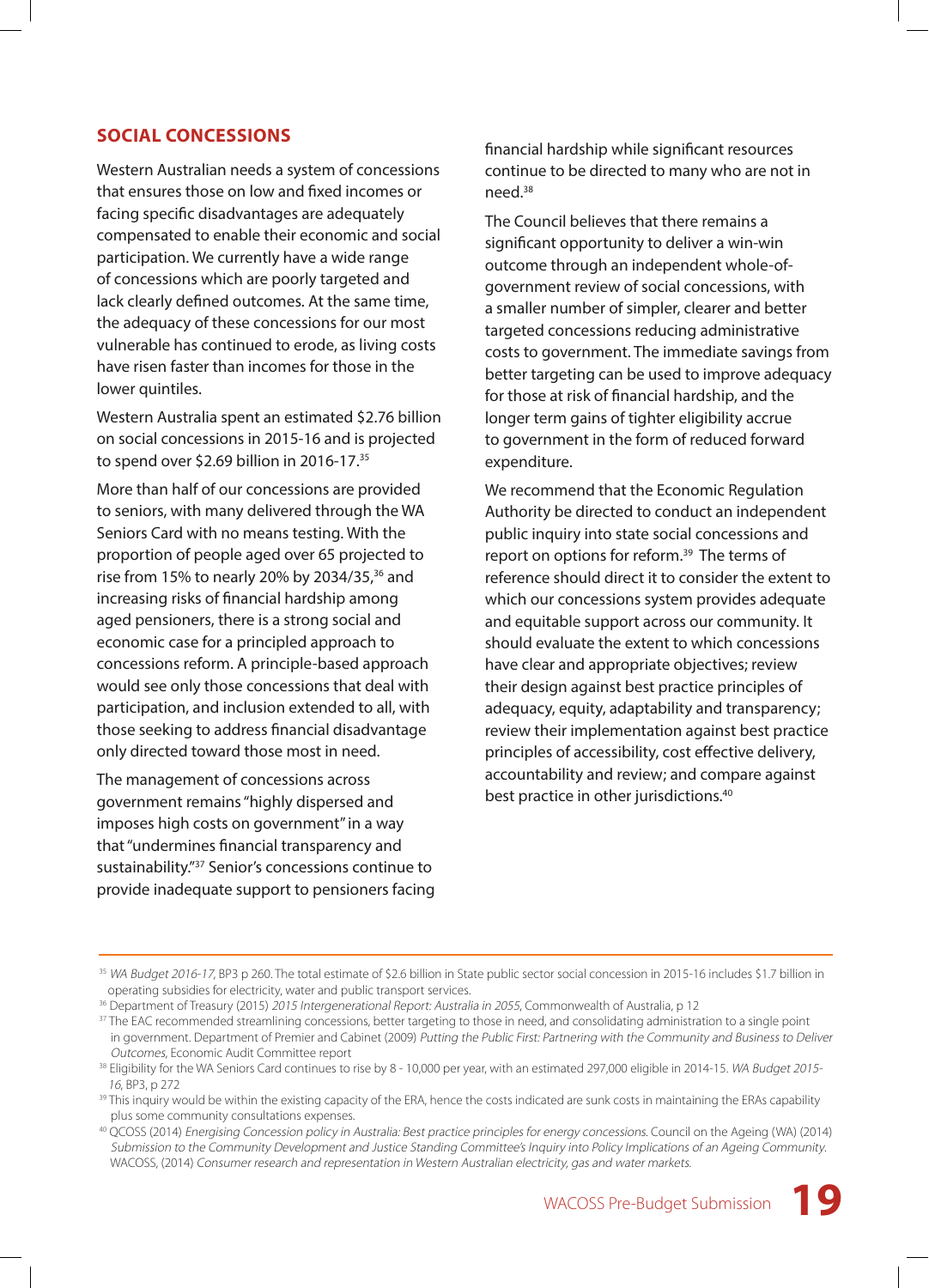Commission an independent cross-government inquiry into the targeting, adequacy and impact of **social concessions** by the Economic Regulation Authority

#### **COMMUNITY LEGAL CENTRES**

Community Legal Centres play a critical role in ensuring access to justice for low income and vulnerable people and in reducing the longer term costs of our legal system. Unresolved legal issues can cause significant social, financial and health problems (including mental health). Greater investment in programs that provide people with the information and advice they need at an early stage can prevent problems from getting worse, help keep people out of court and reduce the risk of unnecessary financial hardship. On this basis, the Productivity Commission recommended a \$200 million national increase in legal service funding in 2014. Instead these services now face a 32% cut in funding via the National Partnership Agreement on Legal Assistance Services on 1 July 2017, following a 7% cut in State funding in the 2015/16 WA Budget.

Tenancy advice and education services (TAES) are also facing a 25% cut in funding as of January 2017. Funding for this service is provided by the Department of Commerce from the interest earned on residential tenancy bonds paid to the Bond Administrator. Continued low interest rates have reduced the funding available from this source which will profoundly impact on access and continuation of services. Funding for

Aboriginal tenant advocacy has previously been cut on the basis that TAES provides the same services, meaning that a significant service gap is at risk of opening up.

The funding of CLCs is complicated, unpredictable and lacks transparency, with funding coming from a range of sources including public purpose and legal contribution trusts. There is no clear rationale for why these community services have been excluded from the application of the DCSP and the shift to outcome-based service contracts (especially considering they were included in component 1 funding in 2012) or why there is no separate budget line item or reporting mechanism for community legal assistance in the WA Budget. Given the commencement of a new National Partnership Agreement on 1 July 2015 which saw all Commonwealth CLC assistance distributed through the WA Government, this is an ideal opportunity to consolidate existing programs and funding allocation processes to create a single, legal assistance program with transparent and predictable funding allocated on the basis of identified legal need. This would improve the sustainability of legal service provision, support service planning and continuous improvement, and reduce the unnecessary reporting burden. Funding through the new program should be increased in line with the Productivity Commission recommendations.

### **18**

Consolidate **community legal service funding** into a single, transparent program which procures services under the DCSP policy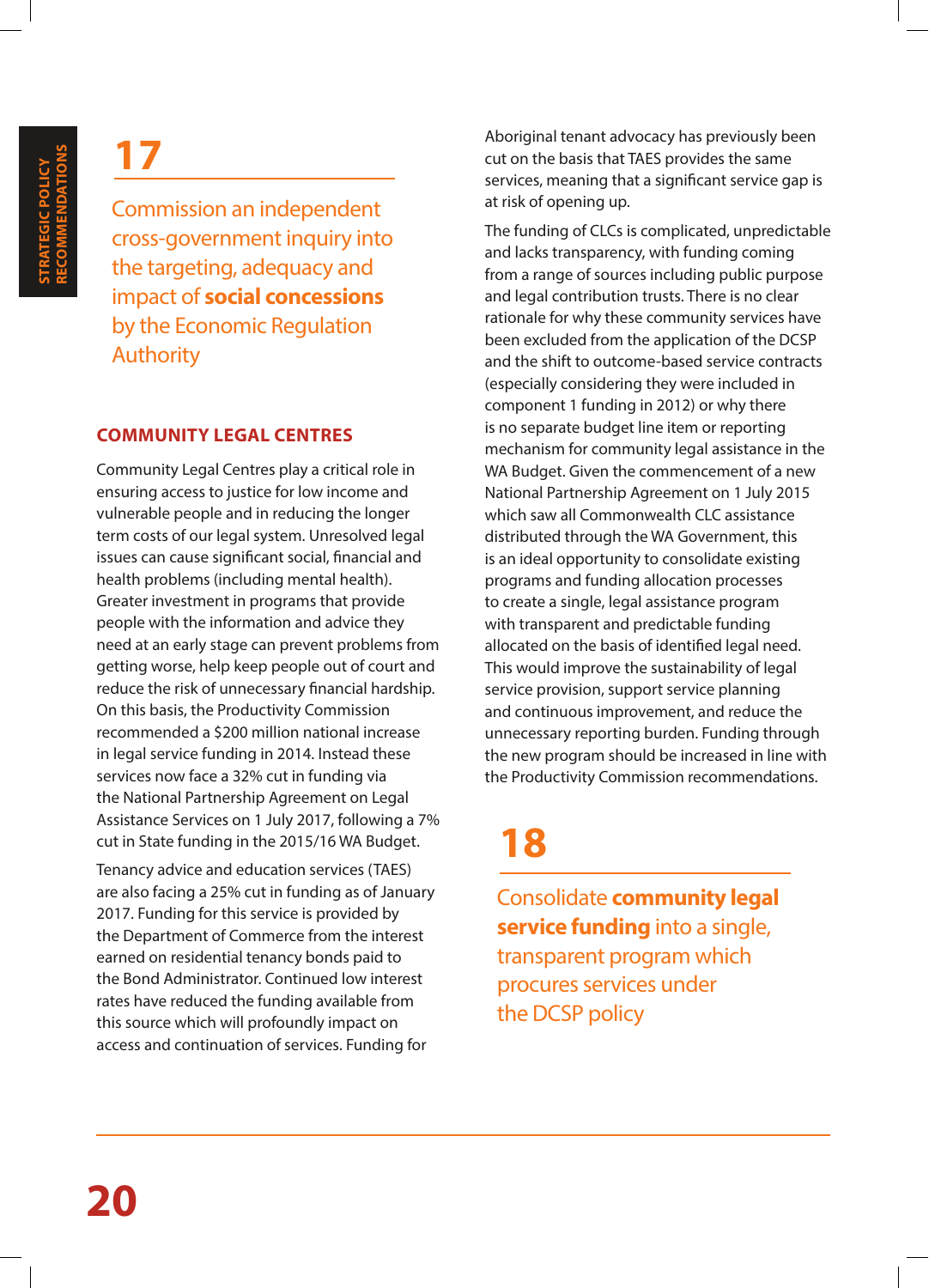# CHILDREN, YOUNG PEOPLE **AND FAMILIES**

Children and young people are our investment in the future. Since family plays the critical role in their development and support, stronger families are crucial to creating better communities.

#### **FAMILY SUPPORT NETWORKS**

Family Support Networks (FSNs) are a partnership between the Department for Child Protection and Family Support and the community services sector to provide important secondary services in Western Australia. FSNs have been established in Armadale, Mirrabooka, Fremantle and the Mid-West (Geraldton).

Secondary family support services promote the stable functioning of families and the safety and development of vulnerable children and young people. Secondary services play a vital role in supporting these children as they focus on improving life outcomes, and building capacity and resilience. Where possible, these services work with families who do not meet the threshold for statutory intervention, but are at risk of doing so.

Secondary family support services promote the stable functioning of families and the safety and development of vulnerable children and young people.

The Council supports FSNs and their expansion across WA to meet the target of one secondary service hub in each child protection district by 2020. We also welcome the commitment by DCPFS to conduct a review of FSNs in order to ensure that outcomes for children and families are being achieved.41 More data on the comparative efficacy of FSNs would be useful in identifying effective approaches and gaps to support rollout of a consistent practice framework across the networks and enable continuous improvement. Improving accessibility to key at risk groups such as Aboriginal families is a priority for future improvement that would be enhanced by a culture and practice of sharing and collaboration across Networks and their component secondary services. The review may also highlight opportunities for streamlining of administrative practices to reduce the burden of reporting and facilitate more timely responses.

The Council also welcomes the move to consolidate partnerships between FSNs and District Leadership Groups and to ensure Aboriginal Community Controlled Organisations

41 Department for Child Protection and Family Support (2016) Building Safe and Strong Families: Earlier Intervention and Family Support Strategy, Discussion Paper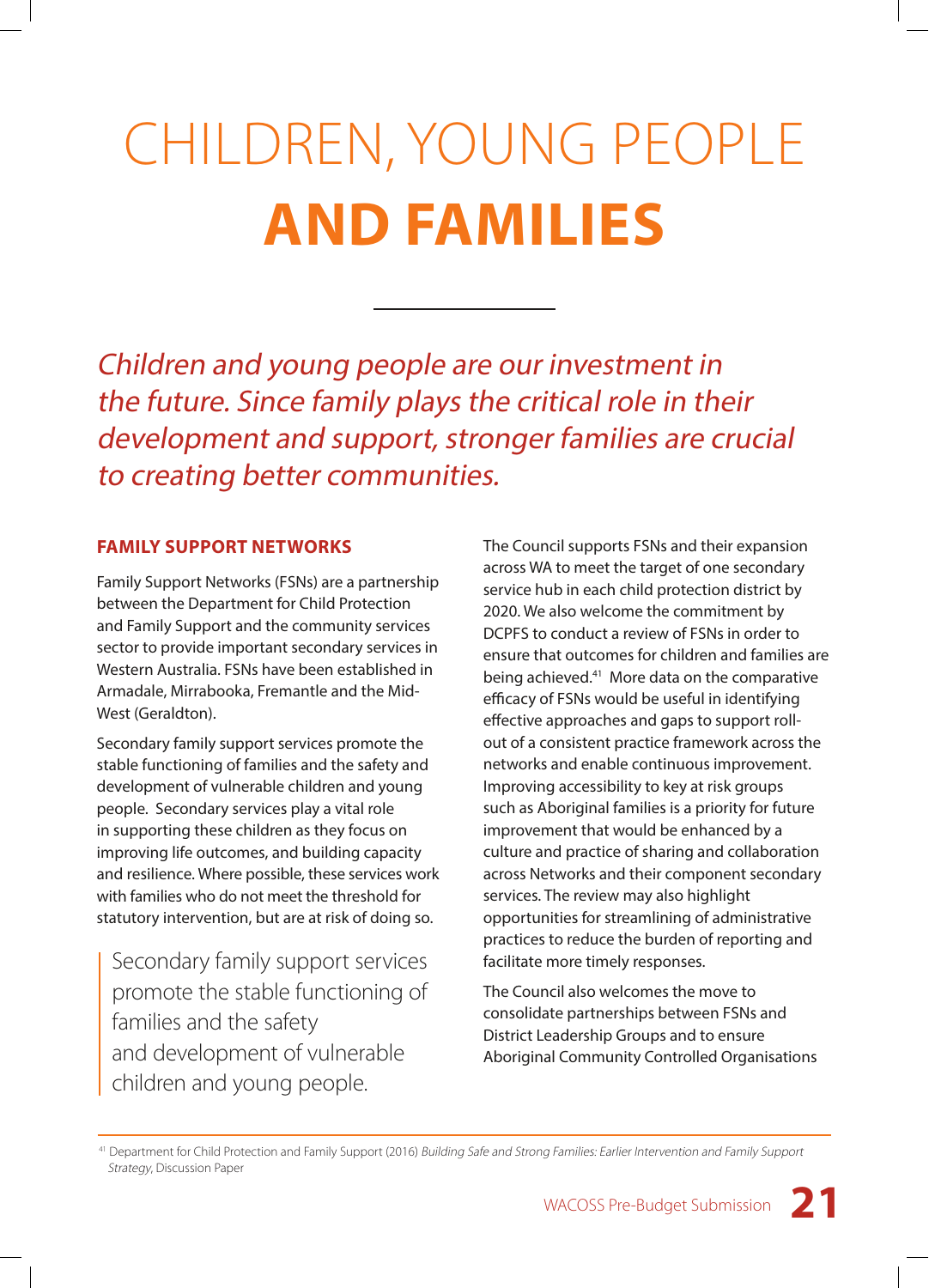(ACCOs) play a role in the delivery of FSNs.42 As FSNs are expanded, the engagement of ACCOs in the delivery of services will be critical. DCPFS have stated their intention to increase the presence and capacity of ACCOs delivering family support and out of home care services, $43$ particularly in relation to the implementation of the Earlier Intervention and Family Support Strategy.44 Trials for family-based brokerage funding through FSNs are an important next step that may enable a more flexible and timely response to individual family needs including childcare, therapy and practical assistance.45

More effective secondary service design can be achieved through coordination between secondary services and intensive services to achieve earlier and better cross-referrals. Secondary support services could play a critical role in reducing the number of children taken in into care, if they are properly resourced and effectively targeted to reach those children and families most at risk.

### **01**

Improve access to secondary support services for families at risk and invest in the state-wide roll-out of **Family Support Networks** to deliver a hub in each district by 2020

#### **Cost** \$4m

#### **INTENSIVE FAMILY SUPPORT**

In September 2016, following consultations with the community service sector, DCPFS released *Building Safe and Strong Families: Earlier Intervention and Family Support Strategy*. 46

The strategy recognises the importance of aligning systems that are culturally competent, focused on shared outcomes and actively seek to keep more children at home safely with their families. With Aboriginal children representing 53% of children in out of home care in Western Australia<sup>47</sup> it is expected that Aboriginal families will be a significant proportion of those targeted for intensive family support.

The Council is concerned, however, that the State Government has yet to announce its commitment to fund the implementation of the strategy. Given the costs of keeping children in care are very high, while the life outcomes for those children are on the whole very poor, funding for the strategy should be a major priority.

The Council notes that the strategy is targeted at supporting children and their families who are at very high risk or on the cusp of being taken into care (see following infographic). Despite the reference to 'earlier' intervention, support is in fact targeted much later than what would normally be considered an early intervention strategy (i.e. the red and blue cohorts rather than the purple).

- 45 Themes and Issues Paper, p 7
- $46$  Ibid.
- 47 Ibid. p 12

 $42$  Ibid, p 10

<sup>&</sup>lt;sup>43</sup> Department for Child Protection and Family Support (2016) *Earlier Intervention and Family Support Strategy*, Themes and Issues Paper, p 9 44 Discussion Paper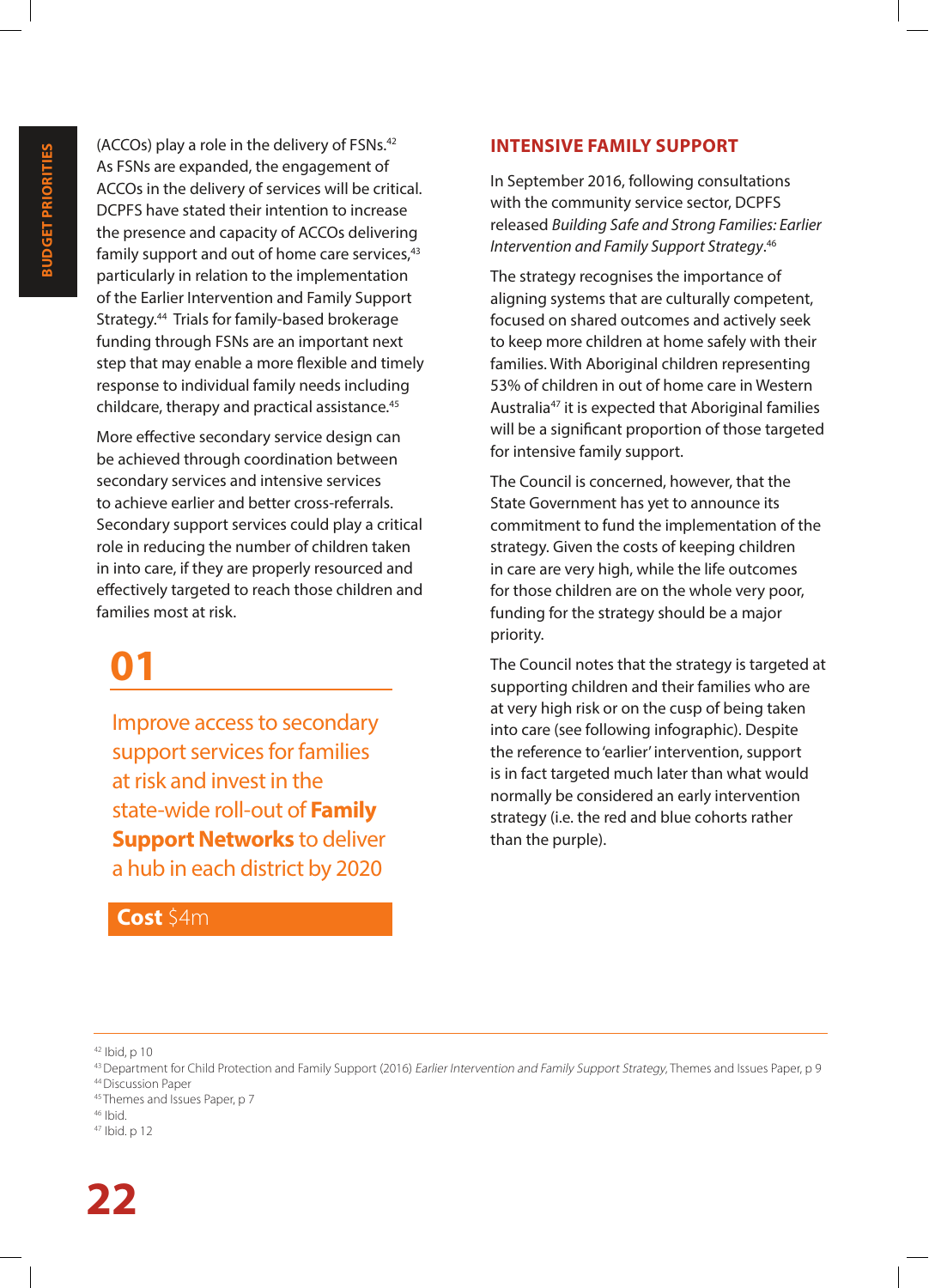#### Target group for Earlier Intervention and Family Support Strategy



Source: Department of Child Protection and Family Support. Building Safe and Strong Families: Earlier Intervention and Family Support Strategy. September 2016. Page 5.48

While the Council supports the development and implementation of the strategy, we strongly encourage the WA Government to develop a genuinely early intervention strategy.49

### **02**

Fund the **Earlier Intervention and Intensive Family Support** strategy to reduce Aboriginal child removal rates.

#### **Cost** \$18m

#### **ABORIGINAL COMMUNITY-CONTROLLED SERVICES**

The number of Aboriginal children in care continues to grow, completely out of proportion to the population. As of June 2016, the overall number of children in care was 4,658, with 53 per cent of those children Aboriginal.<sup>50</sup> While efforts to reduce the growth of children in care have seen the number of non-Aboriginal children coming into care stabilising, these efforts are not proving successful for Aboriginal children.

The number of Aboriginal children in care continues to grow, completely out of proportion to the population

<sup>48</sup> Note the numbers in this graphic refers to 2015-16 intake (i.e. annual figures) not total numbers of children in the system.

<sup>49</sup> See Strategic Policy Recommendation 8, page 13 of this submission

<sup>&</sup>lt;sup>50</sup> Department for Child Protection and Family Support, Annual Report 2015-16, p 34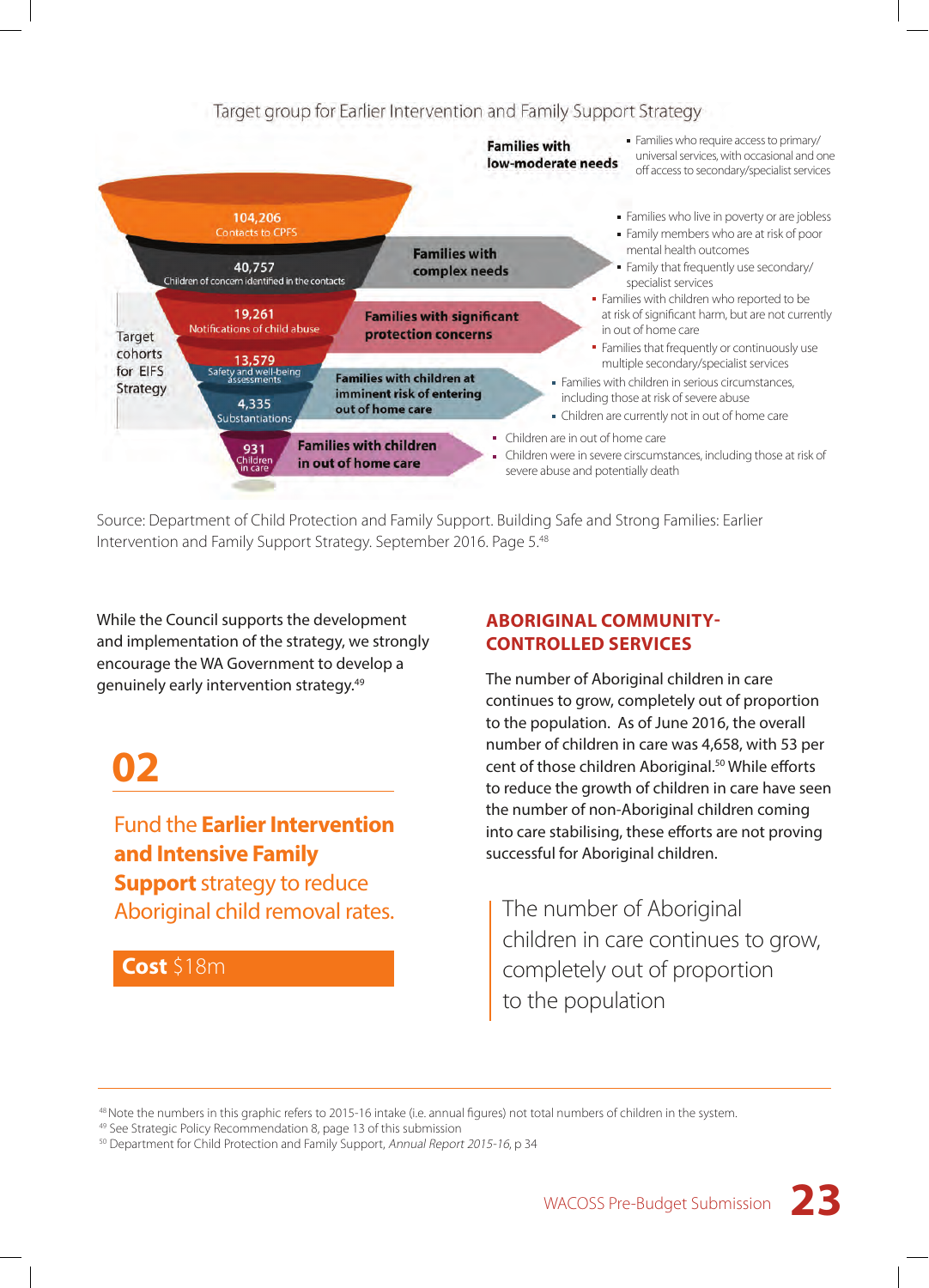

Source: Department for Child Protection and Family Support, Annual Report 2015-16, p 34

There is a growing body of evidence that stronger engagement by ACCOs in delivering services to their communities is paying dividends and that quality and purposeful practice by ACCO agencies and their workers who are supporting families is building strength, resilience and capacity in children, families and communities.51

Aboriginal wellbeing is grounded in culture, lore, kinship connections, relationships, belonging and community. "Connections to family and community, to the land, to culture and traditions, are all fundamental to how (Aboriginal people) feel about themselves, and their sense of a good  $l$ ife"<sup>52</sup>

The success of ACCOs is grounded in their ability to provide services that emphasise connectedness through relationships with family, community and country; health and material wellbeing underpinned by resilience and strong spirit; and self-determination, including freedom from stigma and discrimination.<sup>53</sup>

These approaches are inherently culturally specific and demonstrate why Aboriginal Community Controlled Organisations are best placed to deliver therapeutic healing, intensive family support and child protection services. ACCOs

operating in partnership with DCPFS, with a mandate to support families and children and adequate resources to build the capacity of their workforce can make a real difference.

### **03**

Build the capacity of **Aboriginal community controlled services** to deliver therapeutic healing, intensive family support and child protection services

#### **Cost** \$30m

#### **YOUNG PEOPLE LEAVING CARE**

While the number of young people leaving State care each year is relatively small, these young people often have high levels of contact across government agencies, including police and justice, mental health, alcohol and other drug

<sup>&</sup>lt;sup>51</sup> Clare Tilbury (2015) Moving to Prevention research report: Intensive Family Support Services for Aboriginal and Torres Strait Islander children, SNAICC and Griffith University.

 $52$  Bankwest Curtin Economic Centre (2016) Community Wellbeing from the Ground Up: A Yawuru Example. p 8  $53$  Ibid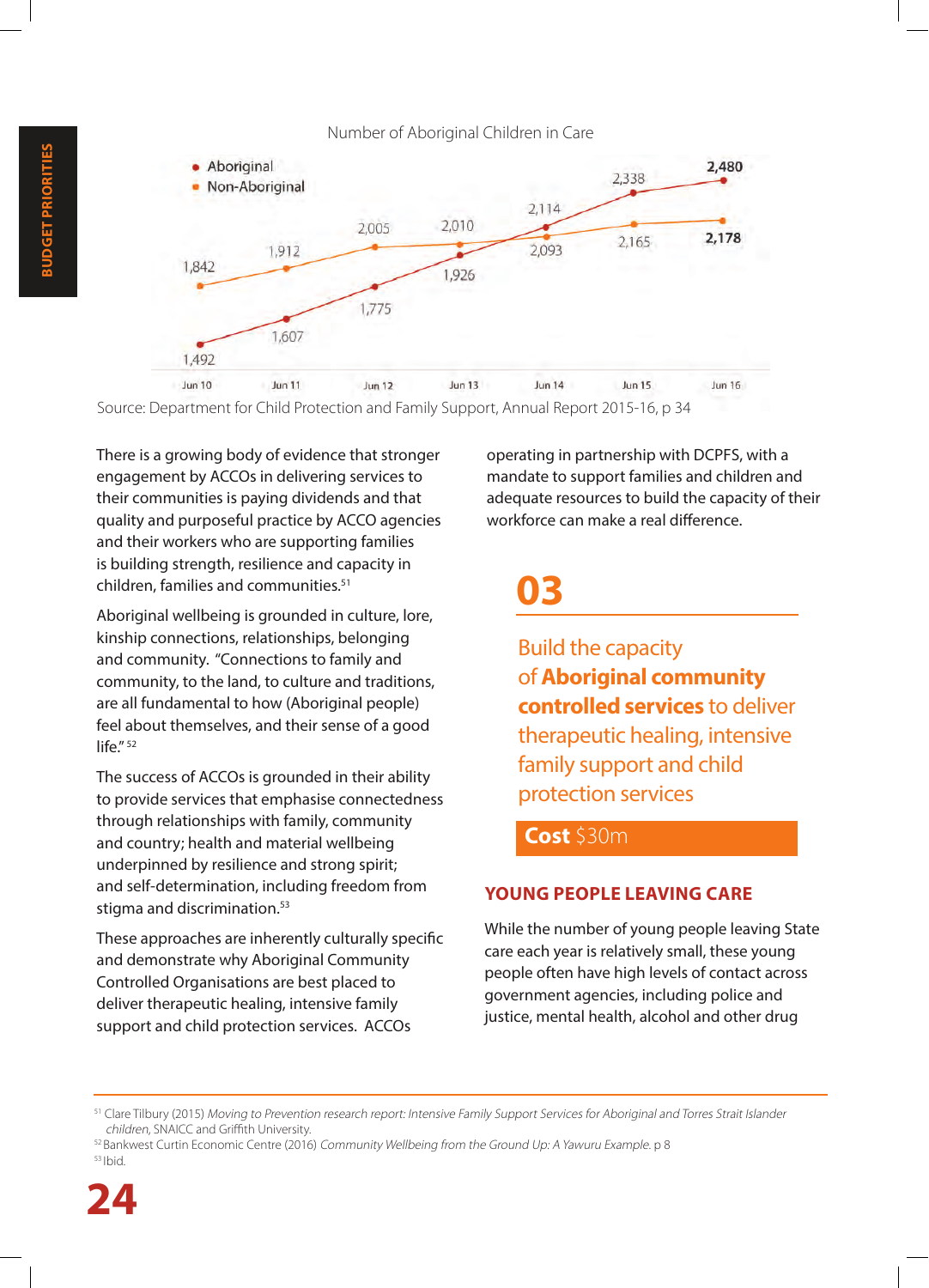services, and welfare support, as well as poor long-term prospects.<sup>54</sup>

The lack of after-care support means a significant proportion of young people leaving care experience homelessness. A recent survey of young people experiencing homelessness found that nearly two-thirds of those surveyed (63 per cent) had been placed in some form of out-ofhome care by the time they turned 18 years old.<sup>55</sup>

The State has a direct responsibility to support young people transitioning from state care and commencing their journey into adulthood. As set out in the UN Convention on the Rights of a Child, young people have the right to an adequate standard of living, including nutritious food, clothing and housing; the highest attainable standard of physical and mental health and education; to be safe and free from violence.

Young people leaving state care often lack the informal network of families, friends and other social supports that can otherwise keep them safe or assist them in times of need. Children in care would benefit from targeted, intentional and practical assistance to build a network of informal supports around them well before they leave care, to support them to transition to adulthood. Children with additional challenges such as those with disabilities, chronic health including mental health concerns or those with other specialised needs such as those from non-English speaking backgrounds require particular support when transitioning from care.

An intensive transitional support model is required to reduce the fragmentation, lack of coordination and ensure continuity of care across our fragmented youth services sector in order to provide better life outcomes for these children and young adults.<sup>56</sup> Transitional support for children leaving care could significantly reduce

the longer term costs for government of crisis and tertiary services. As the majority of these costs are likely to be born on a state level, this makes children leaving care an appropriate cohort to trial for a cost-benefit analysis of an intensive wrap-around intervention program providing transitional support.

Transitional support for children leaving care could significantly reduce the longer term costs for government of crisis and tertiary services

In 2016 DCPFS established indicators for the measurement of outcomes for children leaving care,<sup>57</sup> consistent with the advice from the Community Affairs References Committee *Inquiry into Out of Home Care* in 2015.58

This data will enable the success of an intervention program to be judged analytically and effectively, in order to provide the best possible system for children leaving care in our state.

### **04**

Trial an intensive transitional support model for **young people leaving state care**

**Cost** \$2m

<sup>54</sup> Dr A Osborn & Dr L Bromfield (2007) Young People Leaving Care, Australian Institute of Family Studies, Research Brief no7

<sup>55</sup> Paul Flatau et al (2015) The Cost of Youth Homelessness in Australia Study, Snapshot Report 1, p 8

<sup>56</sup> WACOSS, Pre-Budget Submission 2016/17, p 19

<sup>57</sup> DCPFS Building a Better Future, Out of Home Care Reform in Western Australia, April 2016.

<sup>&</sup>lt;sup>58</sup> Community Affairs References Committee Inquiry into Out of Home Care, Section 4.95, p 104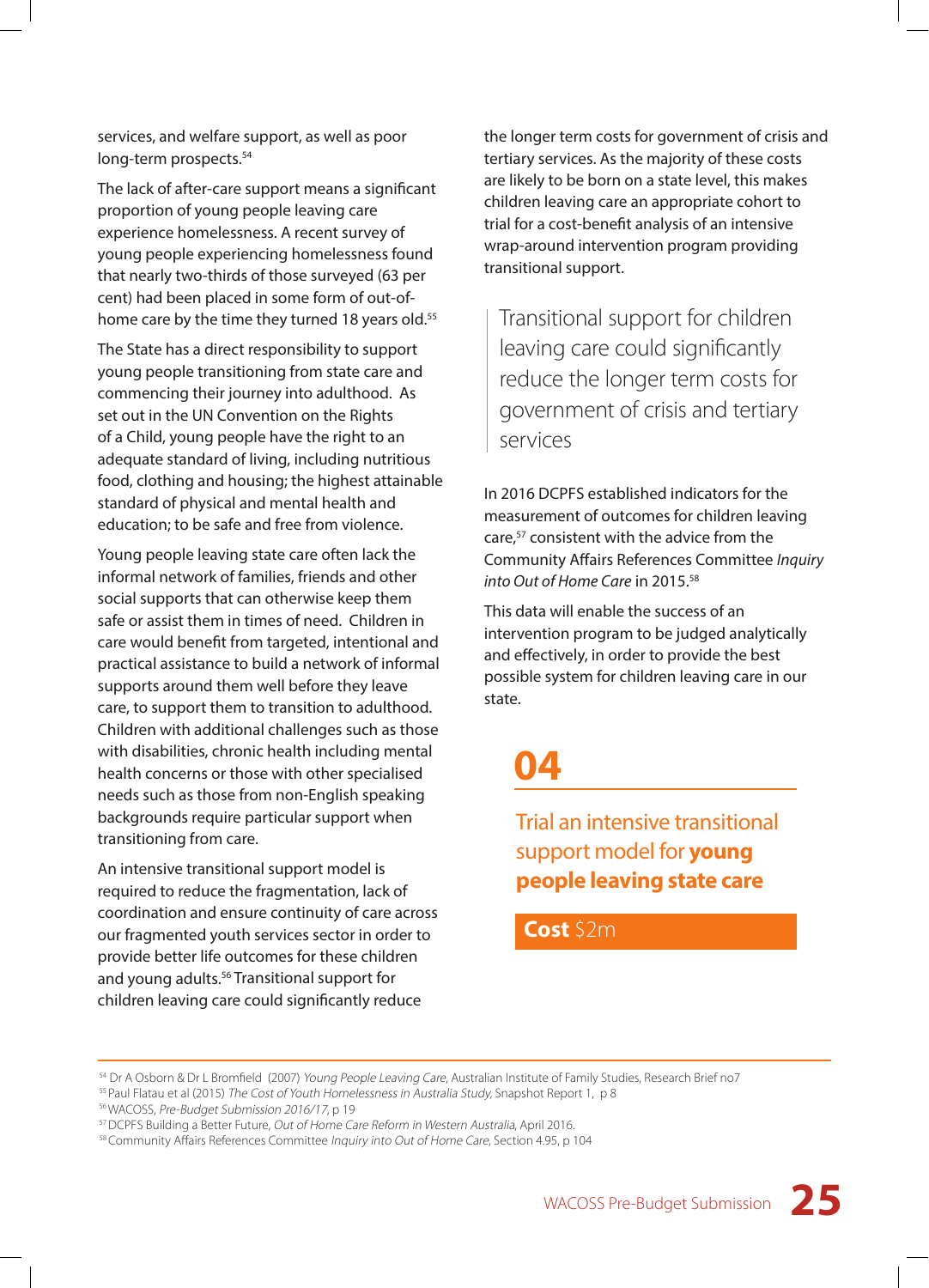# HOUSING AND **HOMELESSNESS**

The importance of safe and secure shelter cannot be overstated. It is a fundamental building block for improving a person's wellbeing and is essential for people to be able to participate fully, both socially and economically, in our community.

Despite falls in median rental prices and a high rental vacancy rate, safe and secure housing remains out of reach for many of the Western Australian population.

By providing safe and secure housing, we not only provide people with the capacity to achieve better life outcomes (which is more than enough reason in and of itself), but through those better life outcomes the need for other services is significantly reduced, thus delivering significant savings to the state.

A recent study found that the provision of public housing for National Partnership Agreement on Homelessness (NPAH) program participants, as well as those entering public housing through priority housing, was associated with a reduction in both the proportion using health services, as well as the frequency and duration of use. This decrease, according to the study, potentially saves the Western Australian health care system

#### \$16.4 million a year.<sup>59</sup>

With 18,530 people on the public housing waiting list, for an average of 153 weeks or nearly three years before being housed,<sup>60</sup> it is clear that the current supply is insufficient. Western Australia is falling behind other states in its density of social housing in comparison to its population. There are approximately 16 social housing dwellings per 1000 people in Western Australia, placing WA sixth lowest in the nation and behind the Australianwide 18 per 1000 people.<sup>61</sup>

Western Australia has seen a steady decline in public housing dwellings since 2012, dropping from 36,749 to 36,403. $62$  While this can in part be explained by asset transfers to the community housing sector, Productivity Commission report figures indicate that total social housing growth in Western Australia has been relatively flat, with community housing stock in 2015 over 700 dwellings lower than it was in 2011.<sup>63</sup>

<sup>&</sup>lt;sup>59</sup> Lisa Wood et al (2016) 'What are the health, social and economic benefits of providing public housing support to formerly homeless people?', AHURI Final Report No 265, Australian Housing and Urban Research Institute, p 2

<sup>&</sup>lt;sup>60</sup> WA Housing Authority (2016) Annual Report 2015-16, p 60

<sup>&</sup>lt;sup>61</sup> Figures calculated from those in the Productivity Commission (2016) 'Volume G: Housing and Homelessness', Report on Government Services and ABS (2015) 3101.0 – Australian Demographic Statistics, Dec 2015

<sup>62</sup> WA Housing Authority (2016) p 214

<sup>63</sup> Productivity Commission (2016) Table 17A.3, p 2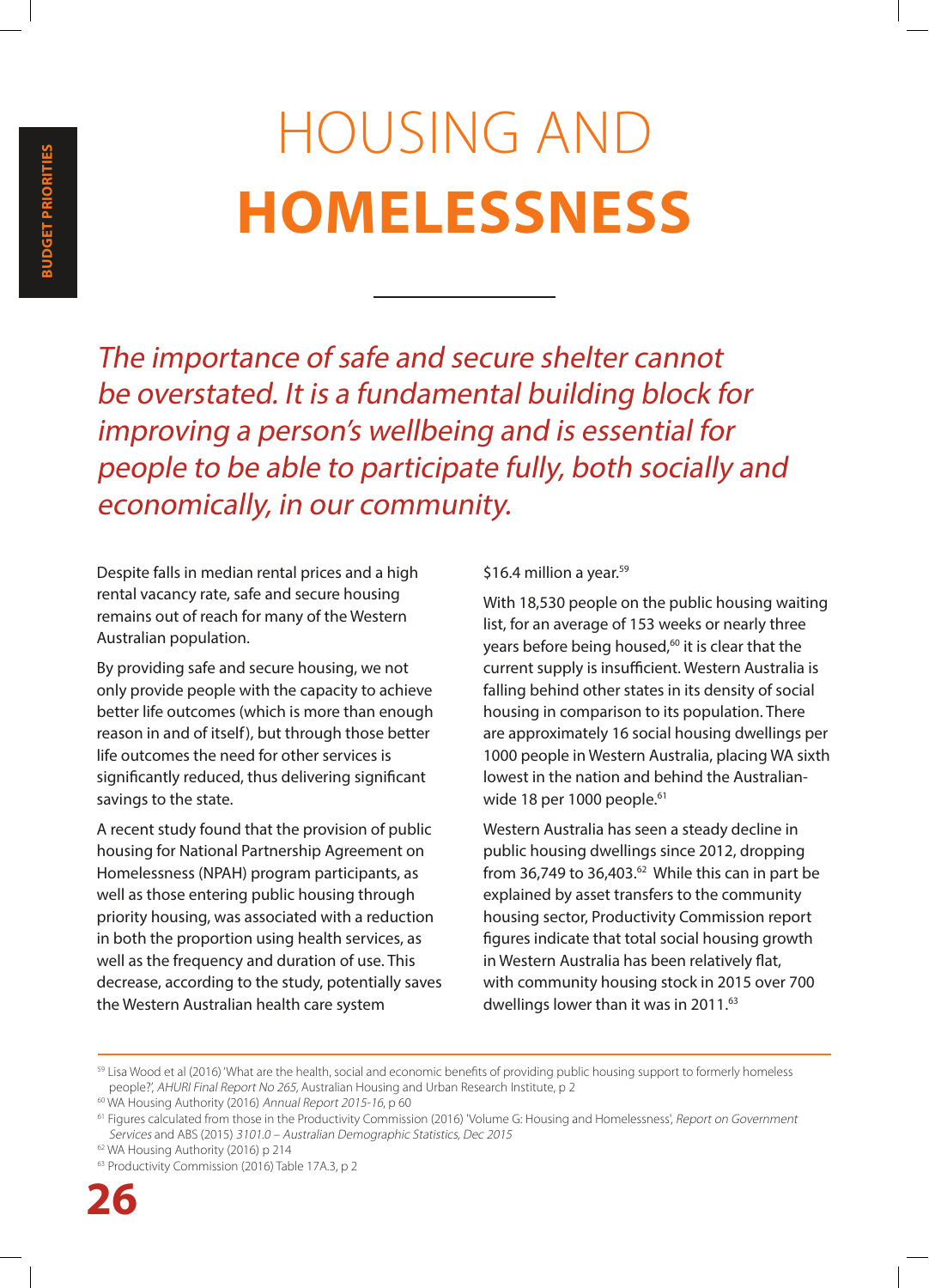The Housing Authority has taken commendable steps to address the supply of affordable housing. The State Affordable Housing Strategy in 2010 committed the Authority to build 20,000 affordable homes by 2020. It achieved this target in 2015 and endorsed a minimum target of 30,000 by 2020.

While 27% of the first 20,000 dwellings built were social housing, this was not a net increase of 5,400 dwellings due to the amount of public housing retired or sold off during this period. As part of the Strategy, the Social Housing Investment Package is to provide 1,000 additional social housing dwellings by June 2017. This has not, however, prevented the continued decline in public housing stock, with 241 fewer public housing dwellings in 2015/16 than in 2014/15.64

The Council calls for a commitment that a net increase of 2,700 public and community housing dwellings is delivered by 2020 (or 27% of all new dwellings delivered as part of the State Affordable Housing Strategy), maintaining the rate of new social housing dwellings set between 2010 and 2015. It is crucial that any commitment to deliver new social housing is in addition to that which is necessary to maintain current stock levels.

It is crucial that any commitment to deliver new social housing is in addition to that which is necessary to maintain current stock levels.

Providing social housing in areas in close proximity to employment opportunities, services and transport is also crucial. State land development projects being undertaken by the Metropolitan Redevelopment Authority, LandCorp and even the Housing Authority with its 'Connected Living' initiative, have focused on providing affordable housing opportunities near public transport, but 'affordable' is not enough.

The 'Affordable' housing opportunities offered through mechanisms such as the Housing Authority's Shared Equity scheme remain out of reach for those in the lowest income quintile, if not also for those in the second lowest.

13.5 hectares of development space has been created through the Perth City Link project – right in the heart of the city – with no clear commitment that any of the affordable housing dwellings developed will be social housing.<sup>65</sup> This is clearly a missed opportunity. It is poor urban and social policy to create spaces that exclude those who are earning the lowest incomes. Affordable housing targets should be maintained, but they must not be in the place of or to the exclusion of explicit social housing targets.

### **05**

Ensure that 27% of the dwellings delivered as part of the State Affordable Housing Strategy's 2020 target are **public and community housing**

**Cost** \$250m

#### **HOMELESSNESS**

Homelessness leaves those experiencing it disconnected from family, friends and their community, and with a lack of control over their environment.66 This creates significant barriers to participating meaningfully in society, contributing to our economy and to achieving better life outcomes. Every night in WA, there are estimated to be around 9,592 people who are experiencing homelessness, which is 42.8 people per 10,000.<sup>67</sup>

<sup>&</sup>lt;sup>64</sup> WA Housing Authority (2016) p 214

<sup>65</sup> Metropolitan Redevelopment Authority (2016) 'Perth City Link' www.mra.wa.gov.au

<sup>&</sup>lt;sup>66</sup> Australian Human Rights Commission (2008) Homelessness is a Human Rights Issue

<sup>67</sup> Homelessness Australia (2014) 'Homelessness in Western Australia' www.homelessnessaustralia.org.au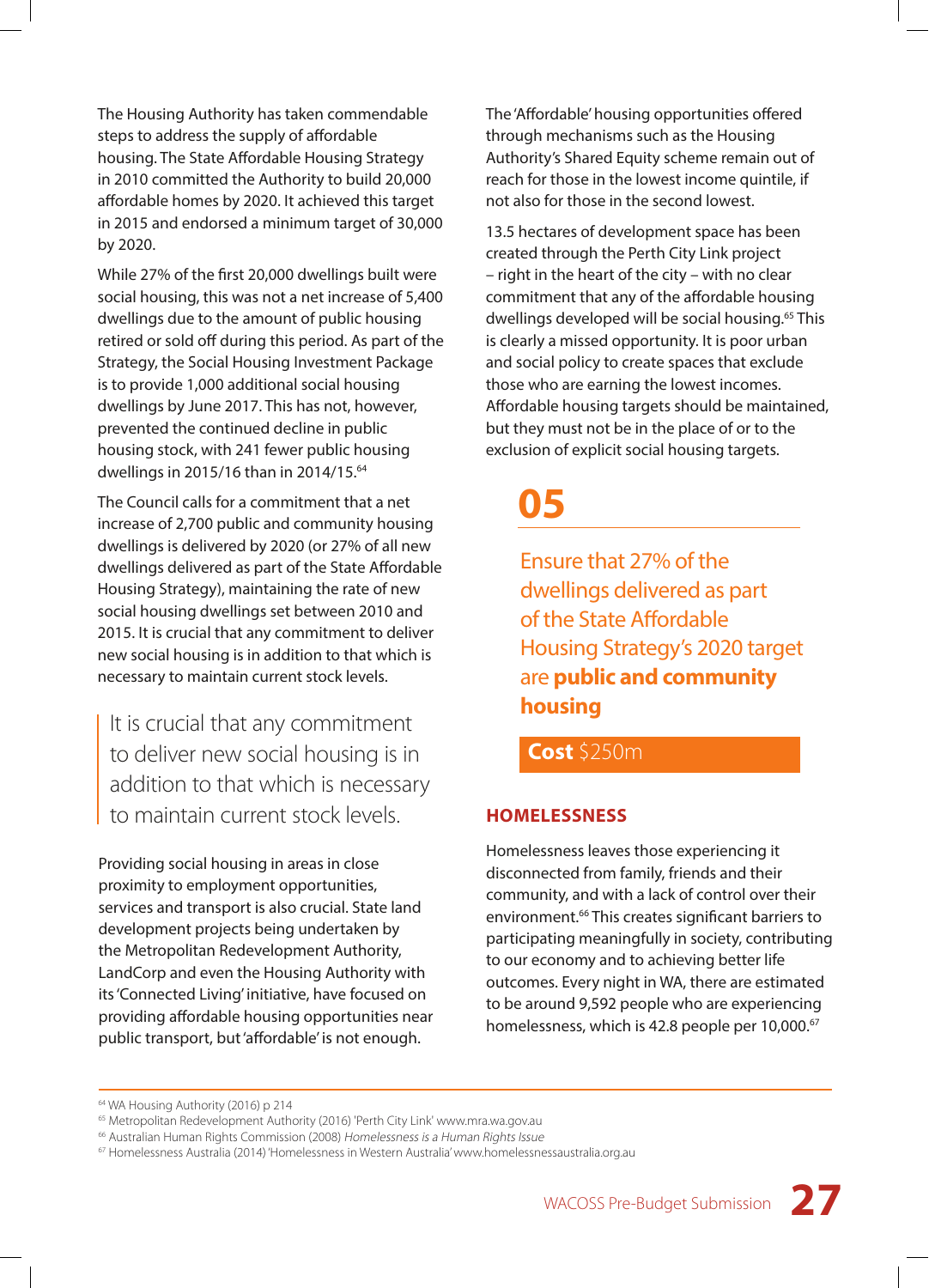In 2014-15, there were 17,387 unassisted requests for homelessness services in Western Australia – nearly 48 per day.<sup>68</sup> Of those who were able to receive assistance, 62 people per day were not having all of their identified needs met.<sup>69</sup> The most common reason for that being agencies having no available accommodation, with more than 24 requests for service per day not being met as a result.70

The lack of funding and certainty makes it significantly more difficult for service providers to develop safe and appropriate services that are specialised or better integrated with other services and supports (such as family support, mental health and AOD services, employment services, etc.) For homelessness services to be able to develop innovative service models that provide integrated wrap-around services for specific disadvantaged cohorts, it is essential that they are provided with 5 year minimum funding agreements.

Western Australia and the Commonwealth signed NPAH in 2009, focused on early intervention and prevention, a better integrated system, and breaking the cycle of homelessness.<sup>71</sup> The NPAH has twice been extended, first for one year then for two from June 2015 to June 2017.

The AHURI research report on NPAH program participants, found that the average cost of providing support under the NPAH programs is approximately \$6,462 per person per year – less than half of the \$13,273 per person per year potential health cost offsets.72 The relationship between homelessness and mental and physical health is bi-directional and compounding, with one precipitating or increasing the risk of the other.73 As a result, by providing these kinds of

homelessness services, it is possible to free up resources in the health system and drive down its costs.

Different cohorts facing homelessness, such as LGBTIQ+, people with disabilities, and people experiencing mental health issues, need a flexible system that provides the specialised services that are appropriate and safe for their situations. Though there is very limited data on LGBTIQ+ people experiencing homelessness, estimates suggest they are overrepresented among those experiencing homelessness. They not only face violence, discrimination and harassment in the community, but may also experience it from homelessness service providers. This can be seen in instances of trans women being refused access to women-only accommodation or trans men from men-only accommodation.<sup>74</sup> An integrated service system that is able to provide the specific services needed by different cohorts needs a robust and consistent stream of funding. Without it, the focus will consistently be on more general services in order to maximise the number of people who can be supported with the limited resources and time available.

The Council calls for the State Government to commit \$20 million in homeless services funding, to be matched by the Commonwealth.

The Department for Child Protection and Family Support's 2016 Homelessness in Western Australia strategy paper states that a long-term strategic homelessness plan will be developed with input from all stakeholders.75 Though a strategic plan is essential, it is the provision of funding in the present that is most pressing.

If service providers are to address the deep

<sup>&</sup>lt;sup>68</sup> Australian Institute of Health and Welfare (2015) Specialist homelessness services 2014-15 Table WA UNMET.1

<sup>69</sup> Ibid, Table WA UNMET.4

<sup>70</sup> Ibid, Table WA UNMET.7

<sup>71</sup> Council on Federal Financial Relations (2014) 'Western Australia Project Plan' National Partnership Agreement on Homelessness, http://www.federalfinancialrelations.gov.au/content/npa/housing/national-partnership/past/homelessness\_2014\_WA.pdf 72 Lisa Wood et al (2016) p. 2

<sup>73</sup> Lisa Wood et al (2016) p. 12

<sup>74</sup> Australian Human Rights Commission (2012) Violence, Harassment and Bullying and Homelessness p 7

<sup>75</sup> Department for Child Protection and Family Support (2016) Homelessness in Western Australia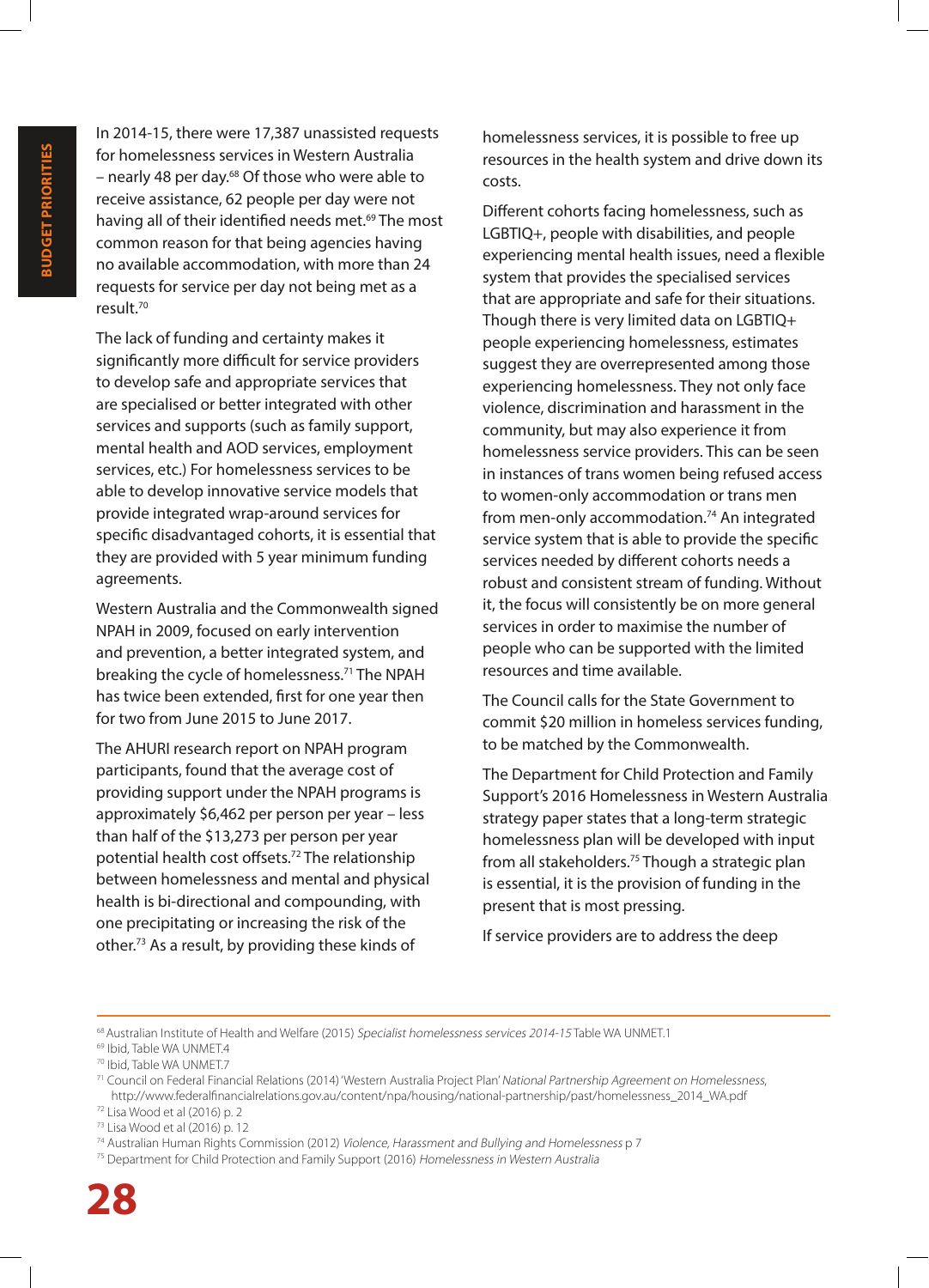systemic causes of homelessness and develop services, then they need to have certainty that programs they invest in developing and their organisation itself will be able to survive beyond one or two years. With NPAH programs not only providing essential support for those experiencing homelessness, but also having a significant impact on reducing the demand on the state's health services, it is clear that providing long-term funding certainty for homelessness services will have a profoundly positive impact on our community.

### **06**

Secure **long-term funding certainty for homeless services** to enable the development of integrated service models that improve long-term outcomes for homeless people

#### **Cost** \$20m

#### **TENANCY SUPPORT**

Getting people into social housing is one thing. Ensuring that they can sustain that tenancy is another. Not all social housing tenants require specialist support, but we need a flexible system that provides support for those that do, regardless of what housing type they are in. Providing support for those entering, in and transitioning out of social housing not only improves outcomes for that person, but reduces pressures on and the costs of the public system.

The reduction in demand for health services as a result of the provision of public housing, discussed earlier, is seen with those who are able to sustain their tenancy for a year, with the reduction strongest for those able to sustain tenancies between one and four years (which may suggest four years is the period it takes to reestablish health and stability).<sup>76</sup>

Key to ensuring that a tenancy is sustained is ensuring that the tenant has the access to housing that is appropriate for their situation and is provided with access to the services that they need.

These supports need to be available from point of first contact to beyond the point where the tenant is transitioning out of social housing. The public housing system is not providing this currently, which means tenants are more at risk of losing their tenancies than they would be otherwise.

Community housing organisations conduct a full assessment of tenancy history, risk factors and support needs at the point of application. This enables early intervention for those who need support with their tenancies, improving outcomes for the tenant and reducing costs longer term.

By partnering with the community housing sector, the Housing Authority would be able to develop a shared assessment framework and joint waitlist that could be used to determine at the beginning who are the tenants for whom the public housing system and its current level of support is appropriate and effective.

Key to ensuring that a tenancy is sustained is ensuring that the tenant has the access to housing that is appropriate for their situation and is provided with access to the services that they need.

76 Lisa Wood et al (2016) p. 5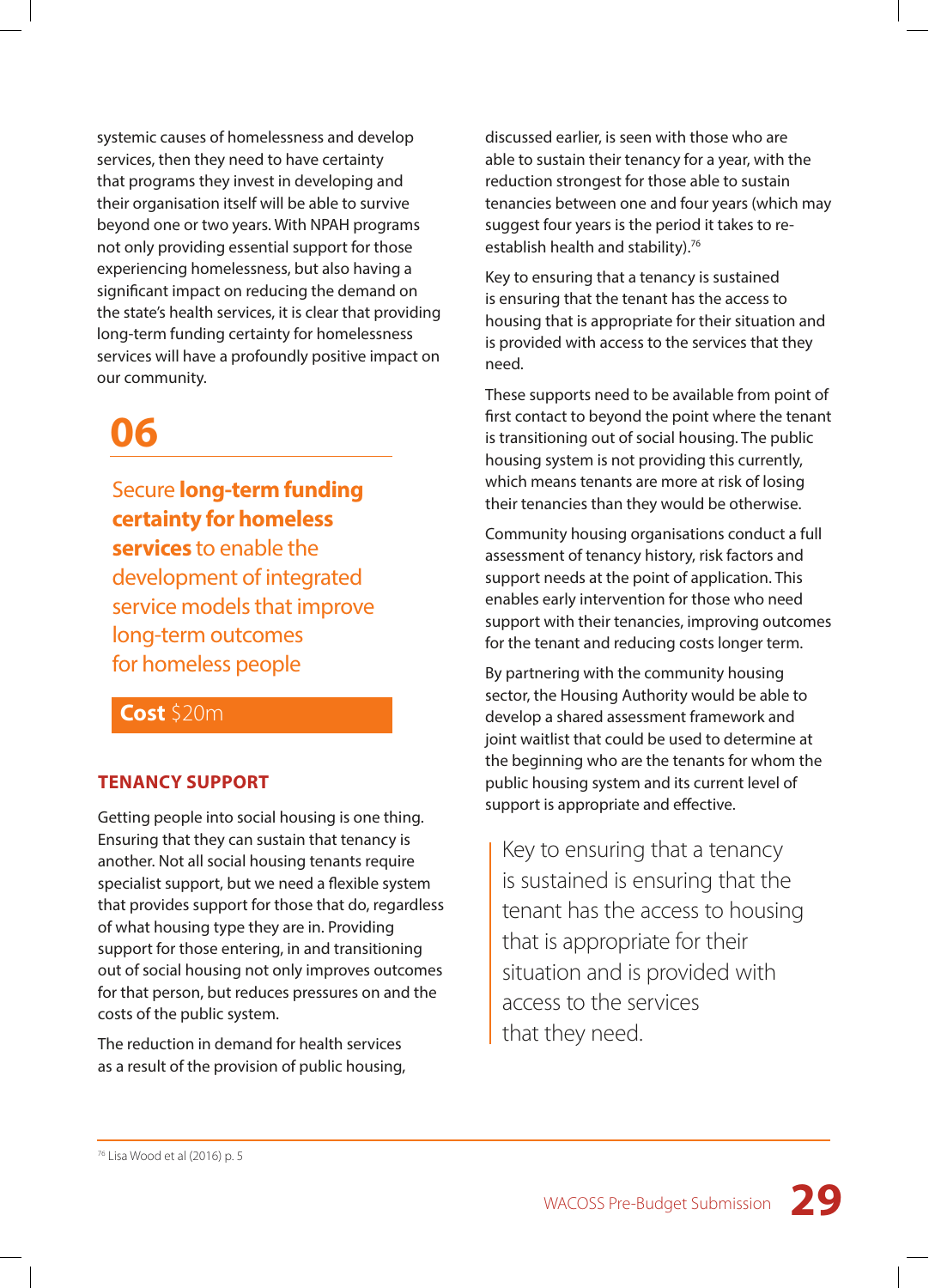For those for whom that level of support is insufficient, a targeted and integrated housing support system, co-designed with the community housing sector, would enable the provision of the intensive and specialist support they may require to transition into and stabilise their tenancy.

As the community housing sector already uses their own needs-assessment frameworks to assess the needs of potential tenants and has established relationships with other service areas, incorporating these systems and expertise into a shared framework and support system is crucial to its success.

An example of this model in practice can be seen with the Tasmanian Government's Housing Connect.77 It functions as a one-stop shop for all housing and homelessness assistance and support needs. It provides access to public and community housing, private rental assistant, emergency accommodation and support services. A core component to the success of Housing Connect is a common assessment framework and shared database. This enables front door staff to undertake assessments, case planning and referrals to support services.

Housing Connect is delivered in partnership with community organisations for government, creating a more coordinated and integrated model that supports long-term stable housing outcomes.

### **07**

Co-design a s**hared assessment framework** and **tenancy support system** in partnership with the community housing and service sector

#### **Cost** \$15m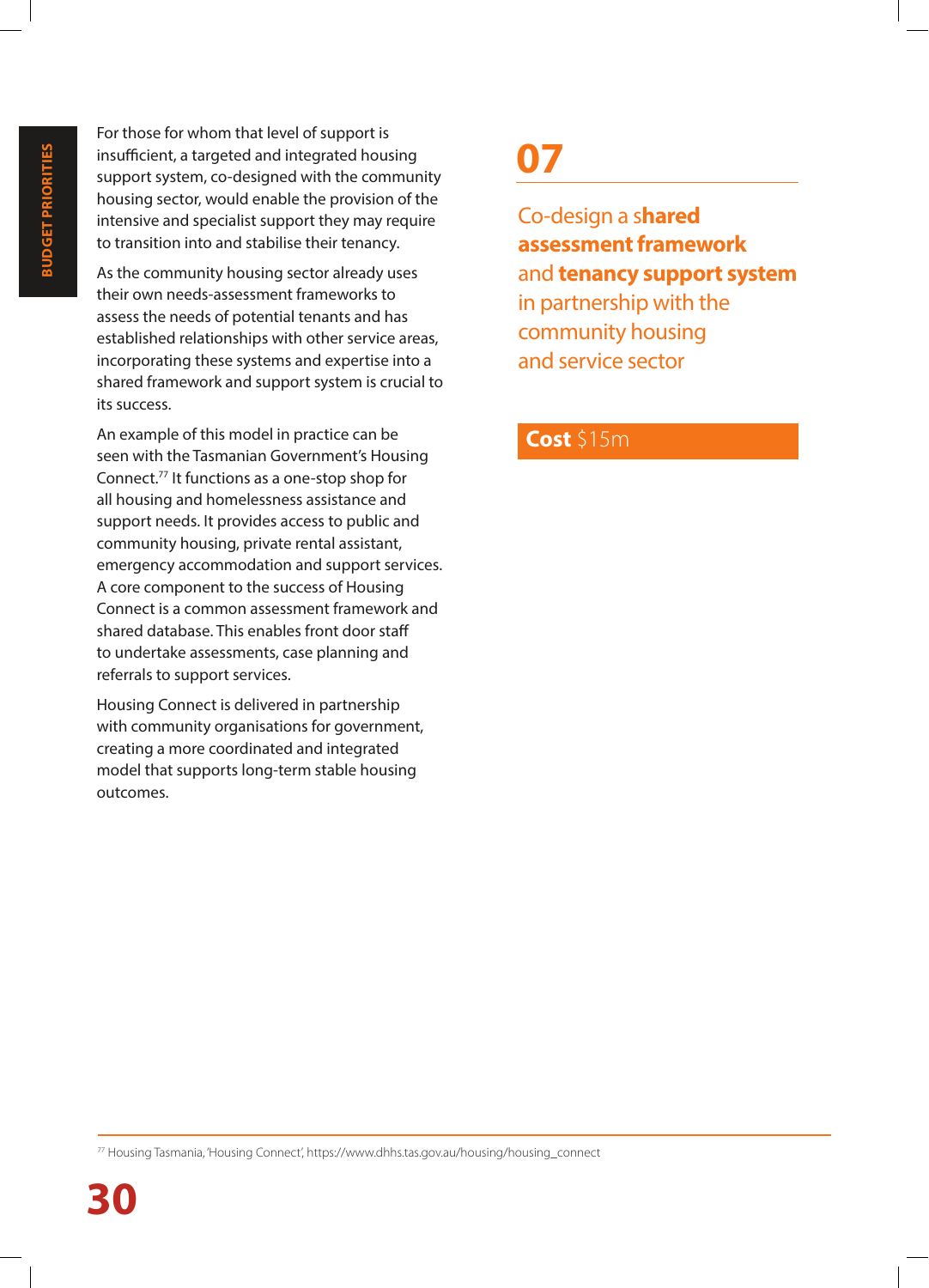# SUSTAINABLE **SERVICES STATE-WIDE**

As a comparatively small population dispersed across a large, old and rugged landscape, Western Australia faces significant challenges in delivering services and creating sustainable economies for our regional and remote communities.

Attempts at regional service reforms have in the past been typified by a lack of consistency and continuity, contradictory approaches between state and federal levels and across portfolios, and by the imposition of top-down solutions that fit poorly at a local level. Western Australia's remote Aboriginal communities include some impressive success stories and examples of community resilience in the face of extremely challenging circumstances – including the legacy of dispossession and child removal policies, decades of maladministration and neglect, and the impacts on family and culture of untreated chronic illness, mental health, alcohol and other drug problems, family violence and child abuse. For many communities that lack an economic resource base, have generally poor levels of educational achievement, few options for employment and struggle to bridge the gap between cultural life and the expectations of our mainstream economy, the prospects for achieving a sustainable economy seem daunting.

The Council believes the way forward needs

to be a strength-based, bottom-up approach that engages with communities to help them improve individual, family and community wellbeing to develop and meet their aspirations for a healthy and sustainable community. The success of such an approach is likely to depend on local initiatives and leadership, learning by doing, peer-support, on putting time and resources in to back where we see vision and commitment, and sharing success stories between communities. The Regional Services Reform Unit are consulting with regional and remote communities and speaking the language of place-based, child and family-centred services that create stronger communities. We cannot underestimate the challenge of implementing a bottom-up community development approach within the structures, lines of accountability and top-down culture of our public service. The Resilient Families, Strong Communities Roadmap, released in July 2016, expresses many of these contradictions. The ability of the public and community sectors to enable place-based reforms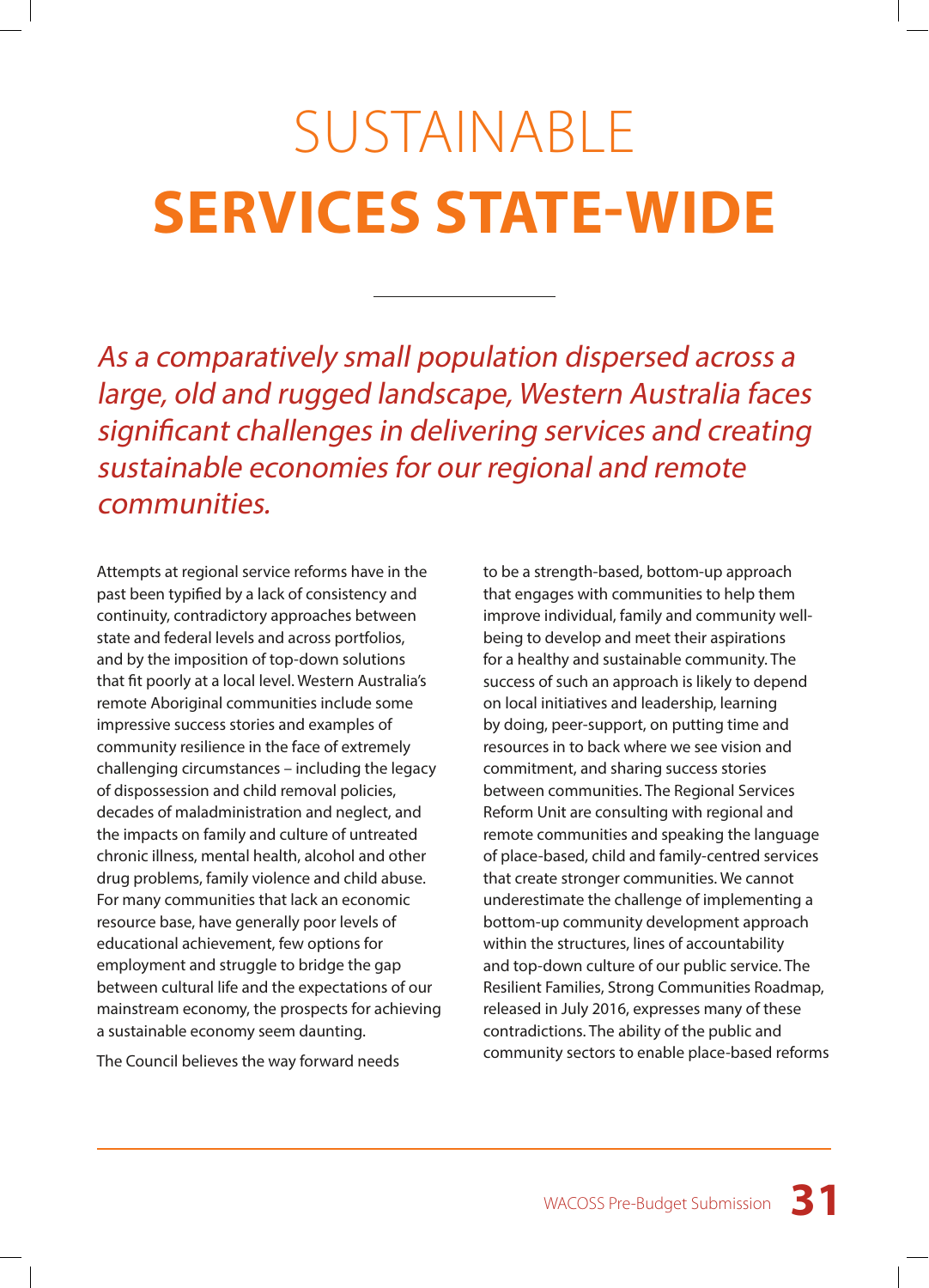to deliver more effective and efficient services has been hampered by the fear and uncertainty engendered by the political dialogue about community closures.

The regional human services, early years and youth initiatives are arguably the most critical and challenging component of the Delivering Community Services in Partnership (DCSP) reforms. Western Australia has the potential to demonstrate national and international leadership in the development of integrated services, but we cannot underestimate the challenge of making this work effectively. Regional community services can and should play a critical role in the planning and co-design of more effective service delivery models in regional and remote locations. Regional services, however, also face significant challenges in developing and retaining local expertise, and may lack the capacity to engage sufficiently to contribute meaningfully to regional planning and reform. Further, the mechanisms and opportunities for this engagement aren't always clear, and regional development processes and initiatives have in the past overlooked social needs and community service planning. Strategic Regional Advisory Councils and District Leadership Groups are now co-opting members from the local community services sector, but in the absence of clear regional networks or mechanisms for consultation and engagement, they are not likely to be able to adequately represent local or regional services as a whole.

The patchiness of service funding and the additional costs of regional and remote service delivery mean that the coordination of services, sharing of intelligence and alignment of activities (for instance outreach or travel to remote communities) can deliver significant benefits and return on investment over and above that of better service coordination in metropolitan areas. The Council has advocated for a number of years

Regional community services can and should play a critical role in the planning and co-design of more effective service delivery models in regional and remote locations.

for the need to create and resource community sector networks to participate in regional planning, and contribute to the analysis of local needs, programs, policies and service gaps.

Successive changes to Federal and State regional service funding policy have resulted in a significant shake-up of regional services, with a shift to fewer and larger service contracts covering greater population and geographic spread, and a loss of local sector capacity with no clear improvement in community outcomes. There is a risk these changes have hollowed-out our regional capacity and centralised service management to Perth at a time in which we need local leadership and expertise to enable placebased service integration.

A partnership between a regional managers' group coordinator and a regional community services network coordinator who share responsibility for cross-sectoral consultation and planning may be the most effective model for delivering successful place-based initiatives. Both public and community sectors need to be enabled and resourced to undertake this work over and above their existing roles and responsibilities. The provision of some shared secretariat support to support networking and communication and logistic support to coordinate consultation, planning and governance will also be critical.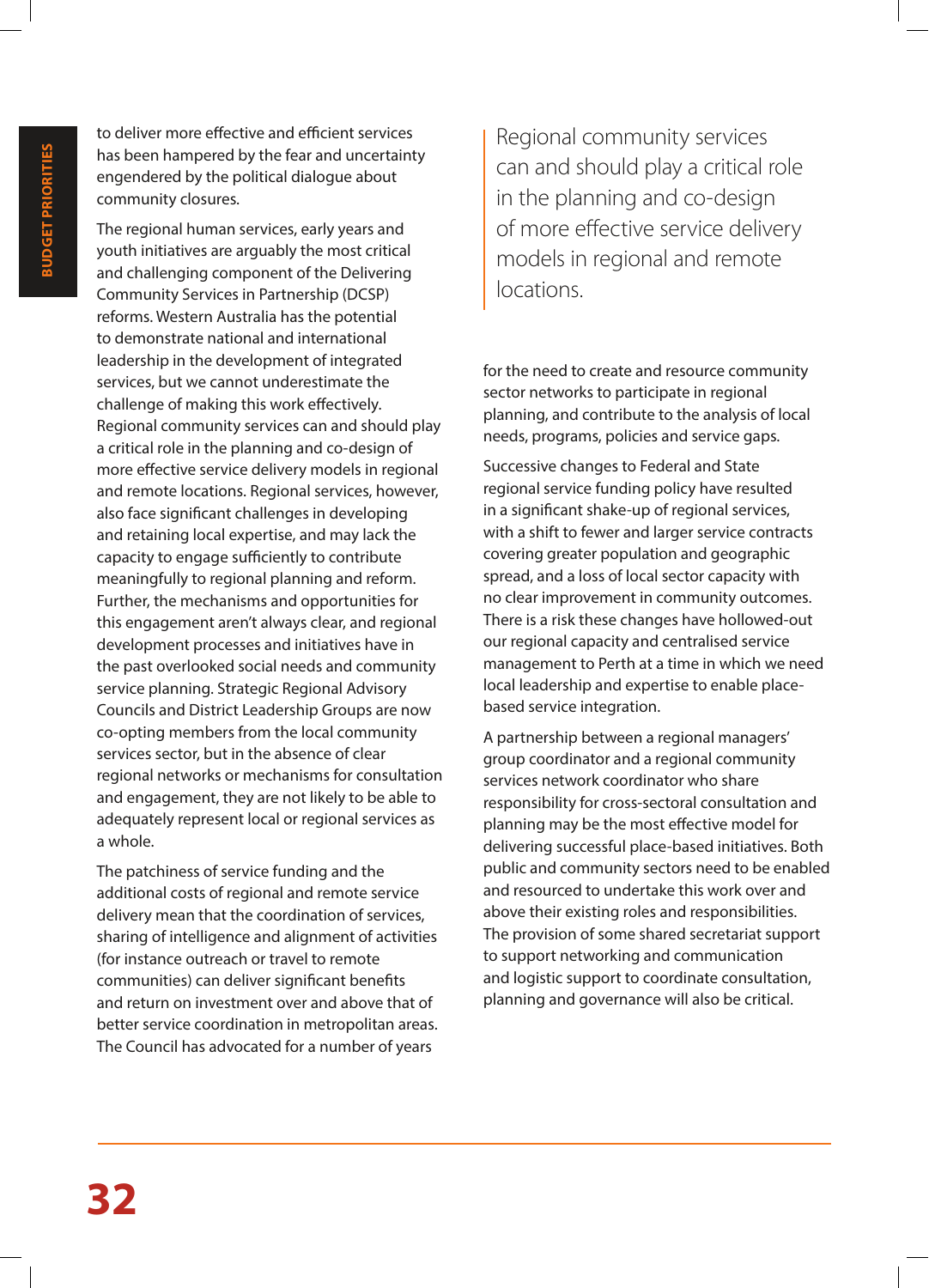### **08**

#### Invest in **regional community sector networks** to provide

the backbone function for collective impact projects in early child development, family support and youth at risk

#### **Cost** \$6m

#### **CONNECTING EARLY YEARS NETWORKS**

The first years of life are critical time in a child's development, and investment in the early years has been shown to deliver the most significant returns in outcomes across the life-course.78 The Roadmap rightly identifies investment in early childhood development and care as a priority in improving long-term outcomes for Aboriginal communities.79

During the last eighteen months, a partnership between WACOSS, DLGC, Lotterywest and the

> Why are the Early Years a smart investment?

A child's first years have a **PROFOUND IMPACT ON THE REST OF THEIR LIFE.** During these first years, "WINDOWS OF OPPORTUNITY" open wide and investments into children are optimised

Woodside Development Fund, has developed a pilot project called the Connecting Early Years Networks initiative to trial a model of backbonesupport to Early Years Networks (EYNs) across Western Australia. The program has built the capacity and sustainability of existing networks and supported the development of emerging ones, up-skilling them in key areas to improve their effectiveness, assist their engagement with disadvantaged and hard to reach young children and families of our community.

With six months of funding remaining, the pilot program has demonstrated its effectiveness and proven the value of this approach, but the sustainability and effectiveness of many regional Early Years Networks remains in doubt. More work needs to be done to address developmental vulnerability in regional and remote areas, and an engaged and effective network of local networks can play a critical role in disseminating research and practice improvement to early childhood education and care professionals across Western Australia. The Council recommends a cross-government partnership including Local Government and Communities, Education and Health to fund an ongoing network support service.<sup>80</sup>



Source: Office of the Early Years (2016) British Columbia

<sup>&</sup>lt;sup>78</sup> Dr Tim Moore (2016) Early Childhood and Long Term Development: the importance of the Early Years, Australian Research Alliance for Children and Youth, Centre for Community Child Health

<sup>&</sup>lt;sup>79</sup> Regional Services Reform Unit (2016) Resilient Families, Strong Communities, p 12

<sup>80</sup> We recommend the service is put out to tender rather than delivered by WACOSS on an ongoing basis, and co-located in the Parenting Centre for Excellence.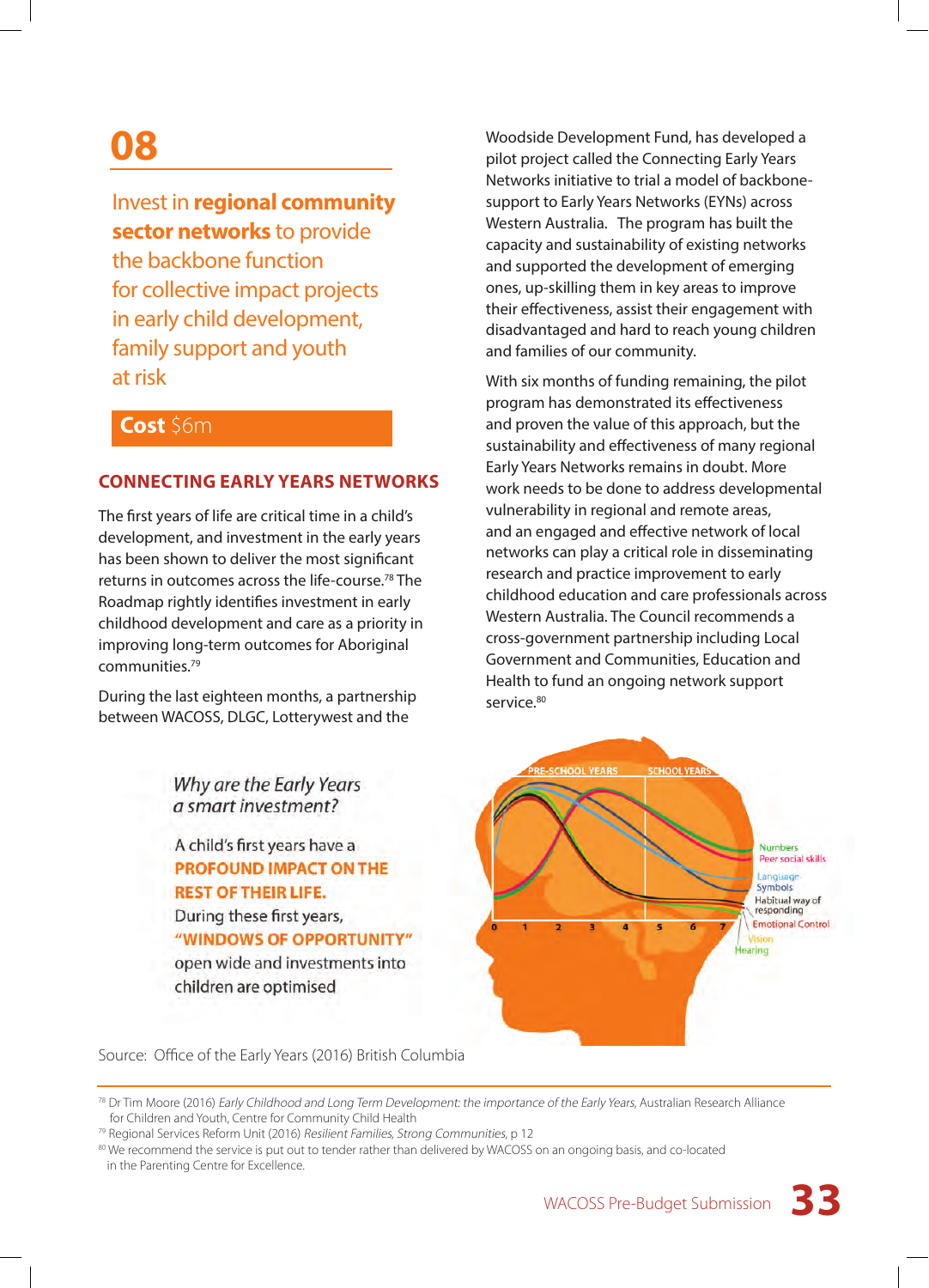During the last eighteen months, a partnership between WACOSS, DLGC, Lotterywest and the Woodside Development Fund, has developed a pilot project called the Connecting Early Years Networks initiative to trial a model of backbonesupport to Early Years Networks (EYNs) across Western Australia. The program has built the capacity and sustainability of existing networks and supported the development of emerging ones, up-skilling them in key areas to improve their effectiveness, assist their engagement with disadvantaged and hard to reach young children and families of our community.

With six months of funding remaining, the pilot program has demonstrated its effectiveness and proven the value of this approach, but the sustainability and effectiveness of many regional Early Years Networks remains in doubt. More work needs to be done to address developmental vulnerability in regional and remote areas, and an engaged and effective network of local networks can play a critical role in disseminating research and practice improvement to early childhood education and care professionals across Western Australia. The Council recommends a cross-government partnership including Local Government and Communities, Education and Health to fund an ongoing network support

#### service.

Connecting Communities for Kids serves as a strong example for a place-based integrated service. This initiative has applied a collective impact model to early childhood education and care in the Cockburn Kwinana local government areas for the last eighteen months. While the project is still in its early stages and is yet to deliver all its outcomes, there is much that has been learned about community engagement, program design and governance that can assist the development of regional trials.

One of the important learnings from the CCK model has been the importance of investing in strong horizontal and vertical governance structures. The model includes support from the Partnership Forum via the Joint Commissioning Committee, comprising senior State Government and community representatives. A Joint Leadership Team also provides an inclusive horizontal governance structure that engages community members, government and nongovernment providers, practitioners and volunteers with responsibility for local service delivery who are 'in place' in Kwinana and Cockburn.

The CCK initiative is predicated on the



#### Connecting Community for Kids: Community Engagement Process Map

Source: Connecting Communities for Kids Engagement Map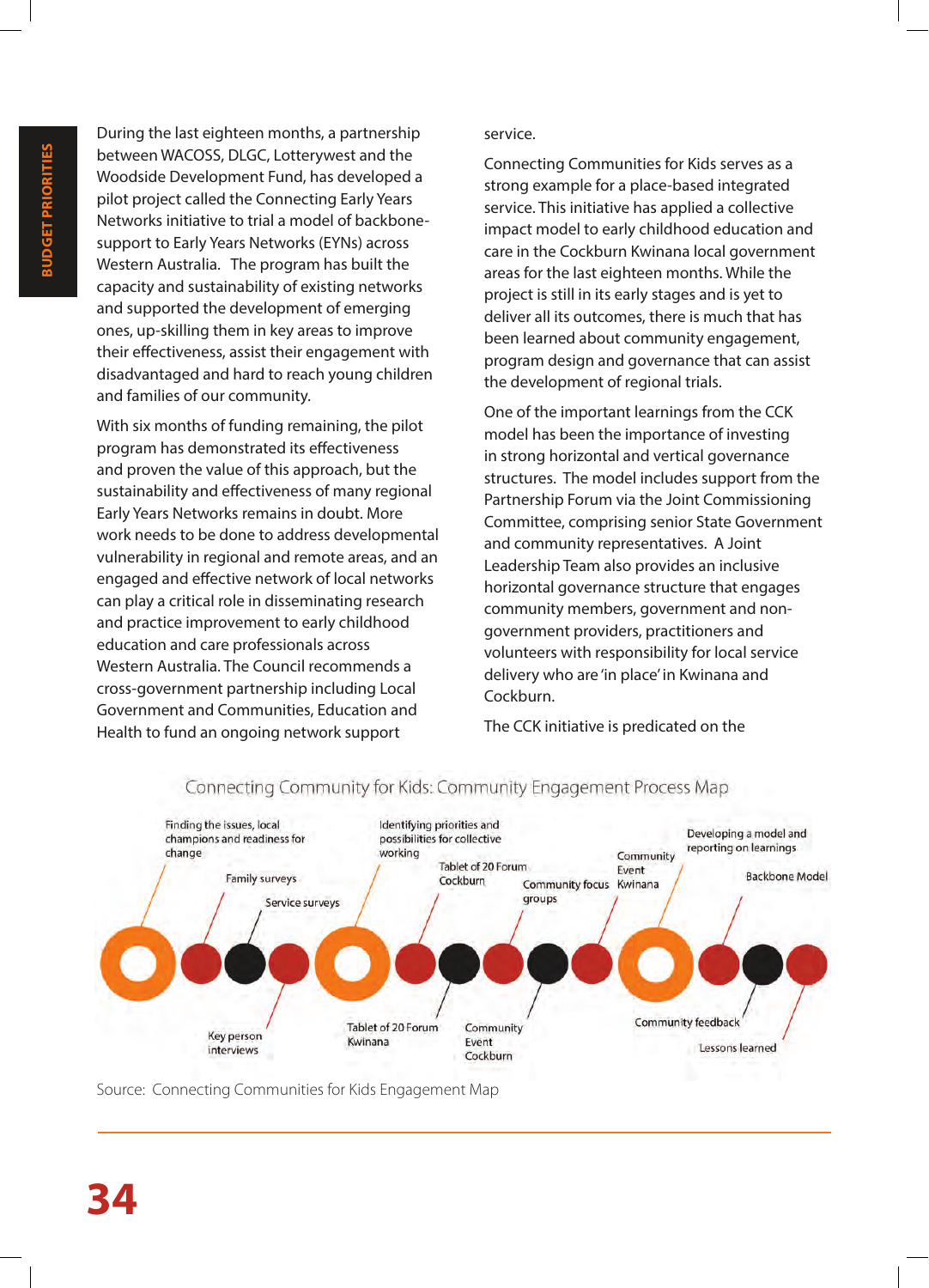development of a "Roadmap for Change" founded on what parents, families and community members want for their community. Careful attention is paid to those things that parents believe will improve the lives and circumstances of their children. Service providers from the early years then work in partnership with the community to bring about the changes sought.

Work is also now underway on regional planning for early childhood education and care services in the Pilbara, seeking to improve outcomes in communities with some of the highest rates of developmental vulnerability in our country. This presents a great opportunity to trial a collective impact model in a challenging environment, building on the learnings of the Cockburn Kwinana trials and leveraging the commitment to early childhood development in the Regional Reform Roadmap.

The Council recommends developing an integrated model of support that combines the Regional Roadmap priority of improving regional early childhood development outcomes<sup>81</sup> with the whole-of-government coordination role of the Centre for Parenting Excellence<sup>82</sup> and the capacity of the Early Years Networks, to pilot one or two projects as part of the Pilbara Early Years Strategy.

### **09**

Fund the coordination of **Early Years Networks** to improve state-wide outcomes, and support an integrated early childhood services trial in the Pilbara

#### **REGIONAL SERVICE DIRECTORY**

Better information on population or cohort coverage and service outcomes is critical to both improve service access and to enable service planning and evaluation. The Council has consistently raised concerns about the lack of information on service location and coverage and the misalignment of the reporting boundaries across government agencies and contracts.

Recent service mapping undertaken by the Regional Services Reform Unit in the Kimberley and Pilbara is an essential first step in building a common whole of government service directory and reporting framework.

At least six government agencies regularly produce their own service directories, which are restricted in scope and updated on an irregular basis. Current structures are resource intensive and slow to respond to dramatic shifts in funding policy and changes in service provision. Due to their limited and fragmented nature, they do not deliver the kind of effective access and referral service that would be available through a more comprehensive, interactive and up to date service.

The Council recommends a cross-government co-design process to develop and agree upon the structure, categories and parameters of a shared regional community service reporting framework going forward. New programs and services would then commence reporting against these shared protocols and boundaries, with existing contracts and initiatives transitioning over time and metropolitan services could be added.

The Council has recently developed a simple, intuitive and accessible interactive directory for emergency relief services that enables service providers to take control of updating their own data.

Building on this system it is possible to provide a comprehensive, self-sustaining accessible and

#### **Cost** \$2m

81 Regional Services Reform Unit (2016) Resilient Families, Strong Communities, p 6

82 Department for Local Government and Communities (2016) 'State Government Budget', https://www.dlgc.wa.gov.au/AboutUs/Pages/State-Government-budget.aspx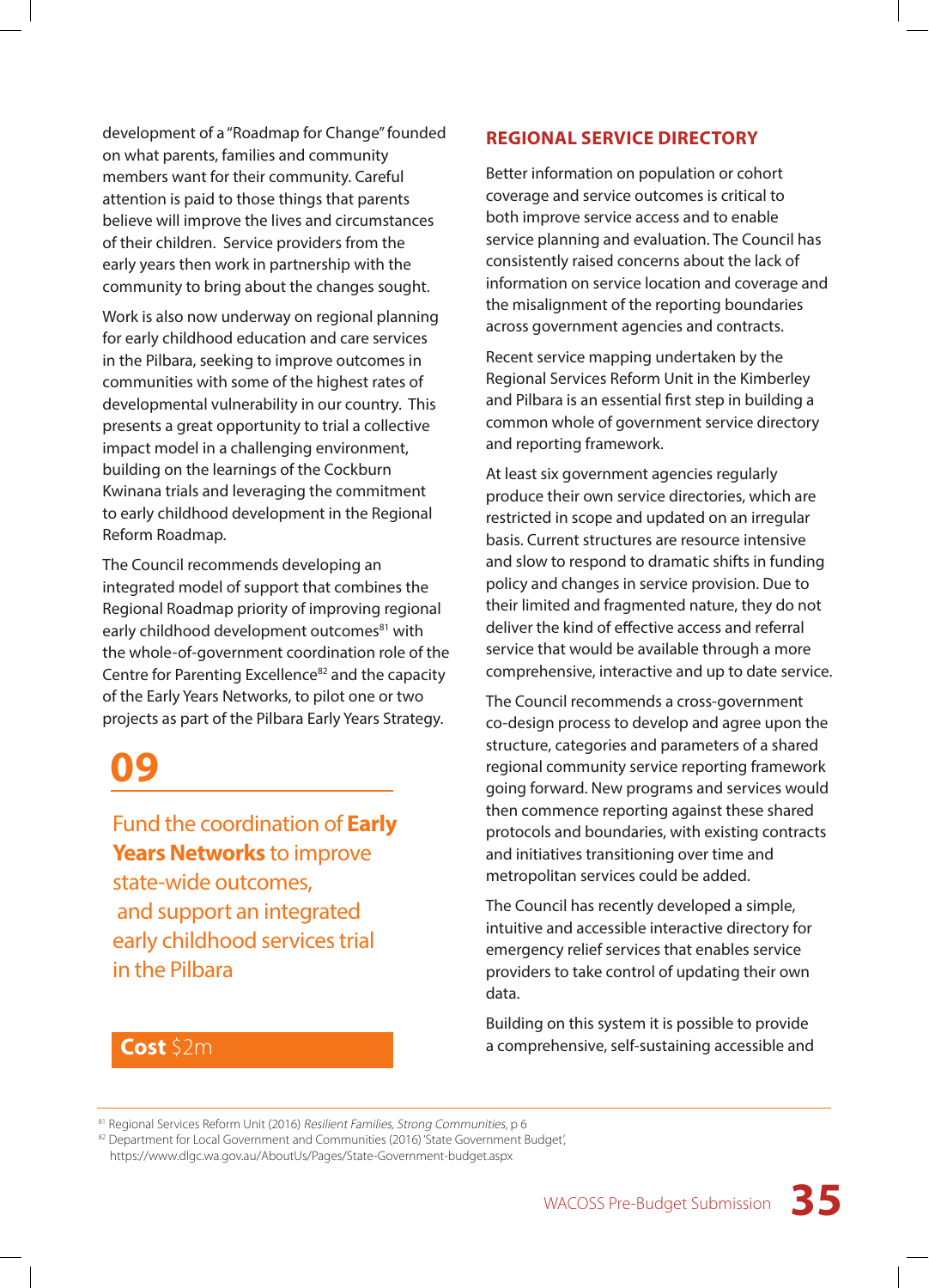up-to-date online directory of the social services to support professional referrers, individuals and families to navigate our complex service system. The use of this online technology can both improve the accuracy, currency and credibility of the information publicly available and facilitate a more informed, collaborative and connected social service sector. Mapping support services to develop a complete picture of where services are will also assist in identifying service gaps, facilitate integrated service planning, and play a critical role in disaster response and recovery.

### **10**

Create an accessible, selfsustaining and up-to-date **online directory of social services** in Western Australia

#### **Cost** \$2m

#### **ABORIGINAL WORKFORCE DEVELOPMENT**

There are two critical enablers to achieving better life outcomes that the regional reforms need to address to ensure they have a significant impact on the gap in life outcomes and economic participation of Aboriginal families and communities: they need to develop more sustainable and resilient economies in regional and remote towns and Aboriginal communities; and they need to create more responsive, accessible and appropriate services that effectively engage with Aboriginal families to produce transformative outcomes. Both of these outcomes will require a planned, strategic and

sustained strategy to develop a skilled Aboriginal workforce and build and support sustainable Aboriginal organisations and businesses. Where those businesses already exist the new regional reform procurement policy should provide a constructive income stream.

The Regional Reform Roadmap highlights the importance of workforce development, and identifies private industry as the main driver of regional economic activity, along with suggestions that there may be opportunities to increase public sector employment, and to include employment outcomes in tenders for public infrastructure. More recent presentations by the RSRU have indicated that a regional Aboriginal employment package is being developed, which will include a public sector workforce, government contracting initiatives, procurement from Aboriginal businesses, and some form of Aboriginal workforce development strategy.

Given the ongoing and projected growth of the service and caring economy, high levels of community need for services and support, and the critical role that Aboriginal communitycontrolled services are likely to play in improving access and engagement to deliver better health and life outcomes for Aboriginal families, there is a strong argument for a greater focus on Aboriginal employment in health, education and community services.<sup>83</sup>

Mission-driven not-for-profit community service organisations are well-placed to play a critical role in the development of a skilled and caring Aboriginal workforce. They will be willing and motivated to employ and train local Aboriginal workers, but many regional providers may lack the capacity and resources to do so effectively. A combination of contracting requirements, additional incentives, and training support is likely to deliver the most effective outcomes

<sup>83</sup> Noting health has shown some leadership, with both WA Health and WA Country Health recently developing workforce development strategies. See WA Health Aboriginal Workforce Strategy 2014-2024 and WACHS Aboriginal Employment Strategy 2014-2018.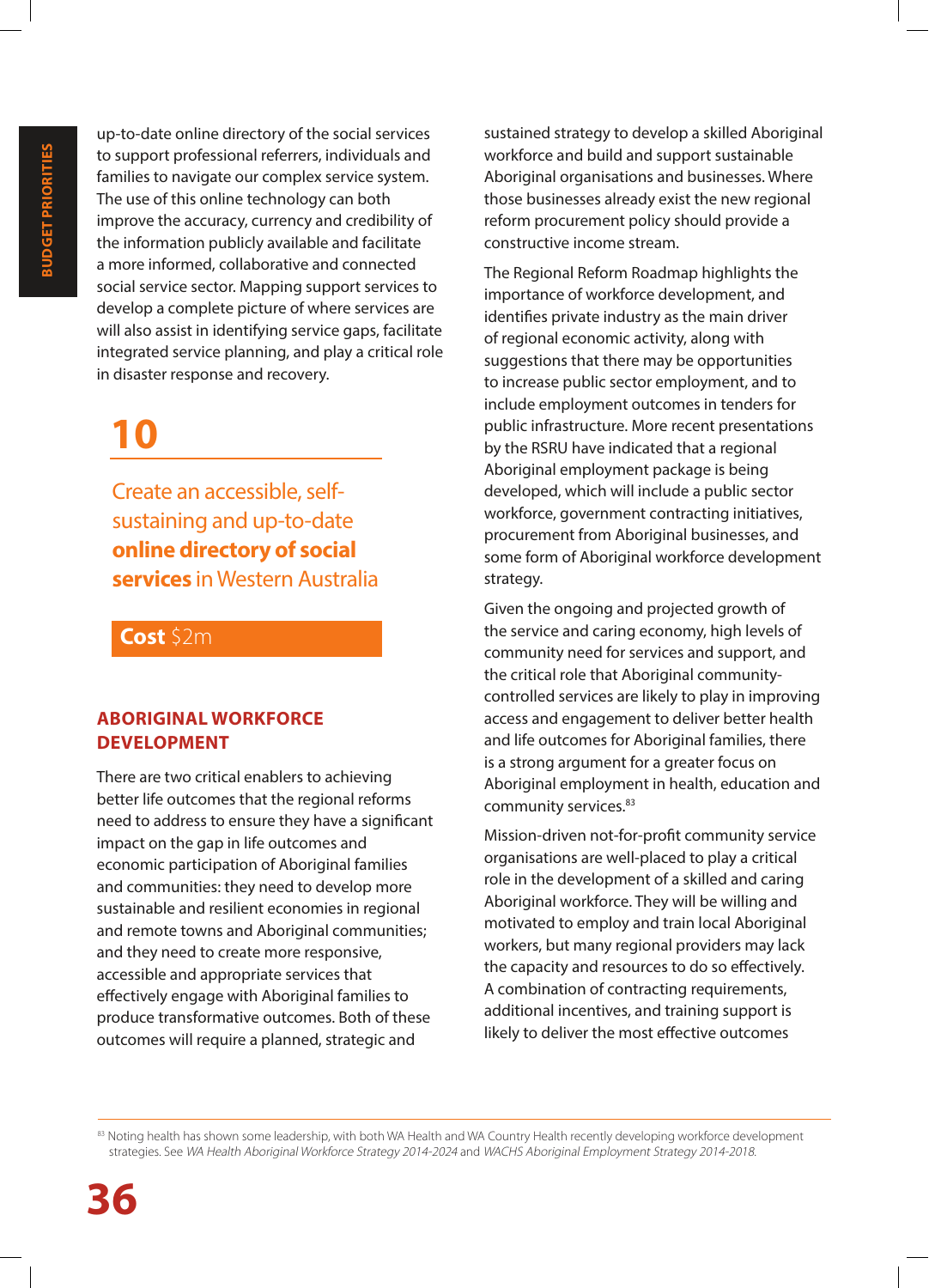– with contracts over a certain size having some minimum employment and training requirements, additional resources made available to leverage increased employment outcomes, and some targeted support to ensure Aboriginal workers are work-ready, have access to additional training where necessary and their supervisors have access to appropriate information and assistance.

Mission-driven not-for-profit community service organisations are well-placed to play a critical role in the development of a skilled and caring Aboriginal workforce

In addition to supporting and encouraging the development of Aboriginal workers, larger community service contracts should include provisions and resources to enable the development of local community-controlled services. There is a clear trend within human service provision towards fewer contracts with larger organisations, which is assumed to reduce the administrative burden of contract management within government, reduce the potential duplication or overlap between service providers, and improve service efficiency. This trend, however, works against the interests of smaller local services, potentially making it difficult to develop a local workforce or increase perceived ownership and local responsiveness of services. Mainstream service providers may be well-placed to play a critical role in the development of local community controlled services, potentially through developing operational models whereby they may continue to provide backbone support or oversight in finance, governance, service reporting and HR.

### **11**

Develop an **Aboriginal workforce development strategy** that provides incentives and support to increase Aboriginal employment in human services contracts

#### **Cost** \$20m

#### **FAIR WAGES AND SUSTAINABLE SERVICES**

The partnership between the community and public sectors faces a significant challenge to our combined capacity to deliver fair and effective community services during tight economic times, as a result of the emerging gap between scheduled award wage increases, reduced indexation and tightening service funding.

The 2012 Fair Work Commission equal remuneration order (ERO) for the Social, Community, Home Care and Disability Services Award, mandated pay increases for social and community service workers of between 23% and 45% above Award rates over an eight year period to December 2020.

The decision applies to social and community service workers, crisis accommodation workers and home care workers (disability); but not to family day care workers or home care workers (aged care). The definition of social and community service employees includes employees in administration and other corporate service roles.

These increases are in addition to the Fair Work annual national wage case decision which applies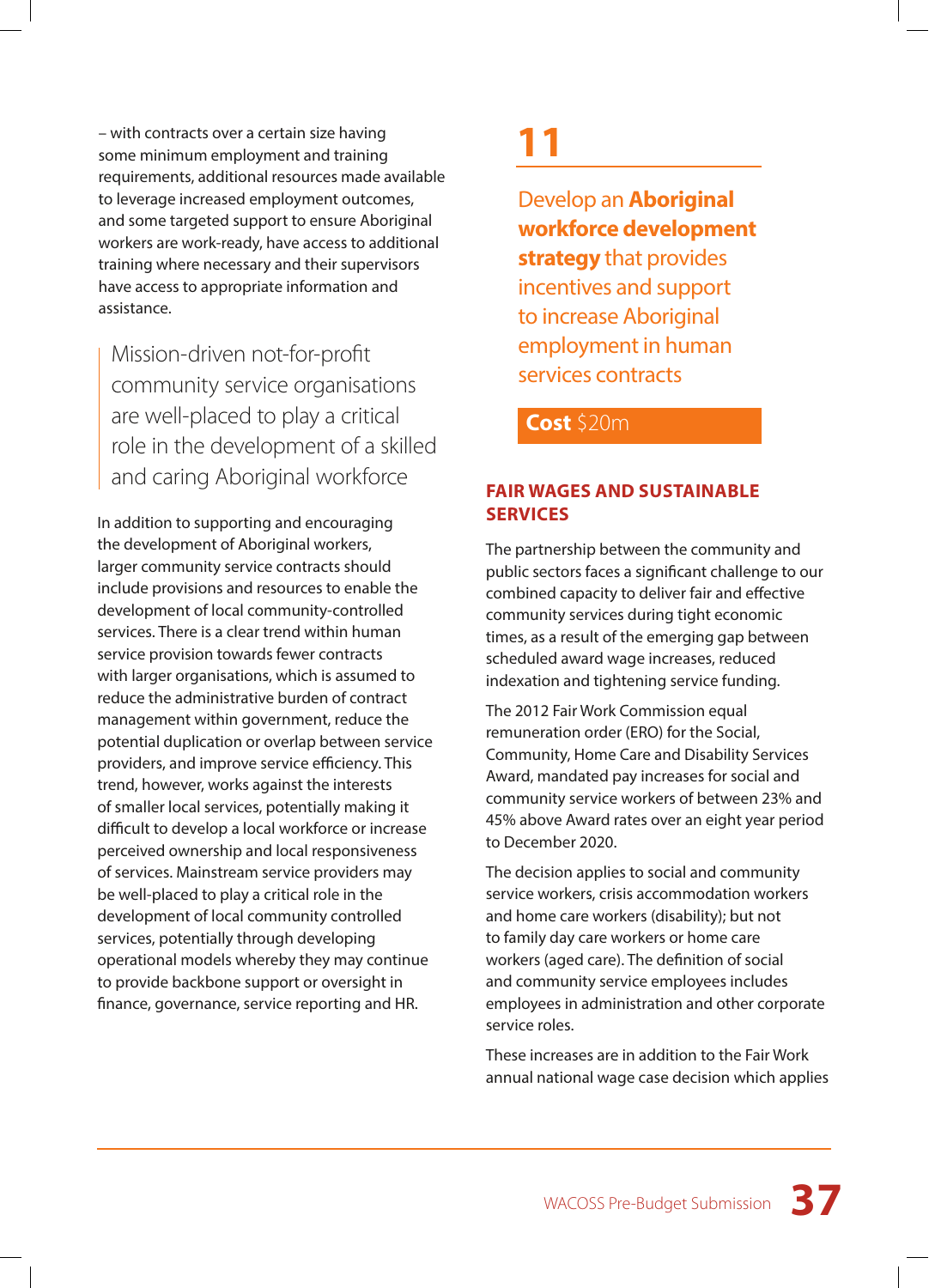to Modern Awards from 1 July each year.

The award applies to thousands of people across WA. Similar award increases were also subsequently awarded by the WA Industrial Relations Commission to community workers who come under the State SACS Award in 2013 to align with the FWC decision.

The ERO was achieved following a sustained campaign by unions and the community services sector in order to address the inequity in remuneration between sector and government employees, with gender having played a significant role in the creation of the gap.<sup>84</sup> Government cuts to funding and changes to the indexation formula, however, mean that the implementation of the awarded pay rises risks being at the cost of the services the sector exists to deliver. In previous years, award pay increases were able to be absorbed by service providers under the old NGHSS Indexation formula at a time when the economy was still growing, coming off the back of the DCSP component 1 and 2 service funding increases. The 15 to 25% funding increases from the State Government aided in addressing historical funding shortfalls. This was insufficient, however, to cover projected increases of up to 45% over 8 years.

Many organisations who were paying above award wages as a result of DCSP are now reaching a tipping point, as the increases of the last four years have absorbed this 15%.<sup>85</sup> From December 2015, many employers will have to increase pay rates by 5% to 7% a year for some salary levels to comply with the ERO, while most service contract indexation remains under 2%.

The implementation of the DCSP was intended to cause a shift to outcome-based contracting and to services tendering 'the true cost' of service delivery – either by tendering the cost of a fixed

level of service delivery (where outcomes are specified), or tendering the level of service to be delivered for a fixed service cost. However, the extent to which community service providers and government contract managers fully appreciate the implications of the ERO and have an adequate understanding of how to cost it into longer term contracts remains unclear. Steps are now being taken to ensure that the need to cost in the ERO is made explicit in new tenders and contracts,<sup>86</sup> but the Council remains concerned that a significant number of organisations may have committed to longer term service contracts without understanding the need to cost in the growing gap between indexation and wages.

The sector now faces an untenable reality of having to cut services to those in need, to be able to pay fair and just wages. This is a perverse outcome for the concerted efforts to address gender equity for our staff.

The impacts of the ERO increases will impact quite differently on different service models and types, with more person-intensive or highly skilled services, weekend, 24/7 and residential services most likely to see a significant increase in salary costs ahead of existing funding levels.

More work is needed to understand how different sectors and service types will be impacted and the extent to which different programs and contracts

The sector now faces an untenable reality of having to cut services to those in need, to be able to pay fair and just wages

<sup>84</sup> Equal Remuneration Case [2012] FWAFB 5184

<sup>85</sup> The last four years the increases have been 2.5% in 2015, 3.0% in 2014, 2.6% in 2013 and 2.9% in 2012.

<sup>86</sup> The Department of Finance now includes a clause in the Government Procurement Community Services Request templates that prompts not-for-profit organisations to ensure the final price in their offer accurately reflects the cost of wage increases required by the Order. Partnership Forum Papers, Item 2.2, September 2016.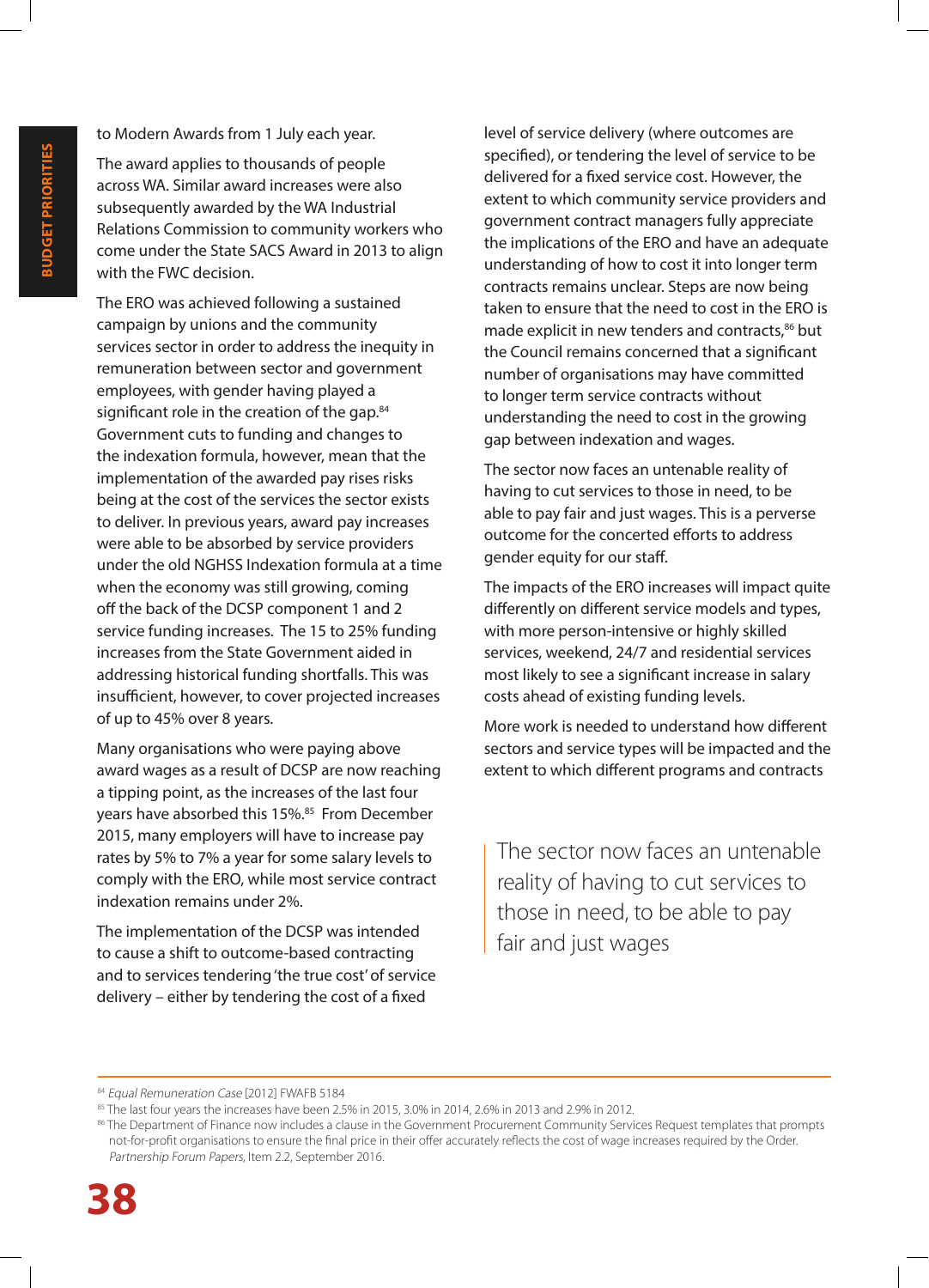are taking into account the true and rising cost of service delivery. The Partnership Forum is taking this issue seriously and Department of Finance are working with the community sector to get a better appreciation of its implications for contracting across the human services sector and put in place mitigation strategies. The Council and Community Employers WA, with the support of Lotterywest and the Curtin Not-for-Profit Initiative, are surveying the sector and undertaking further modeling work to demonstrate the extent of the problem.. The Council recommends that Treasury and Finance work with the sector in order to respond to this issue and make provision in the 2017-18 Budget to maintain service levels in those critical areas of service delivery that will be adversely affected.

It is clear that to maintain service levels and community outcomes in key areas of need we must take a partnership approach to this shared problem. Service providers need to ensure they are properly costing the true cost of service delivery to allow for wage increases in service tenders and investigate appropriate structural changes to reduce costs and maintain service levels – without compromising workplace rights or service quality. Service funders need to ensure that service commissioning and procurement processes make allowance for the increasing cost of service delivery, understanding the ERO implications of the skill levels and service hours required by their program model. And finally, Treasury needs to have an appreciation of how ERO obligations will impact disproportionately across different sectors and portfolios and develop a mechanism for ensuring appropriate distribution of funding. Ensuring that these wage obligations can be met is not simply an issue for the sector, but will have a profound impact across the community should services have to be cut.

### **12**

**Sustain existing service delivery levels** of community services by ensuring the cost of Equal Remuneration Order wage obligations is met.

#### **Cost** \$25m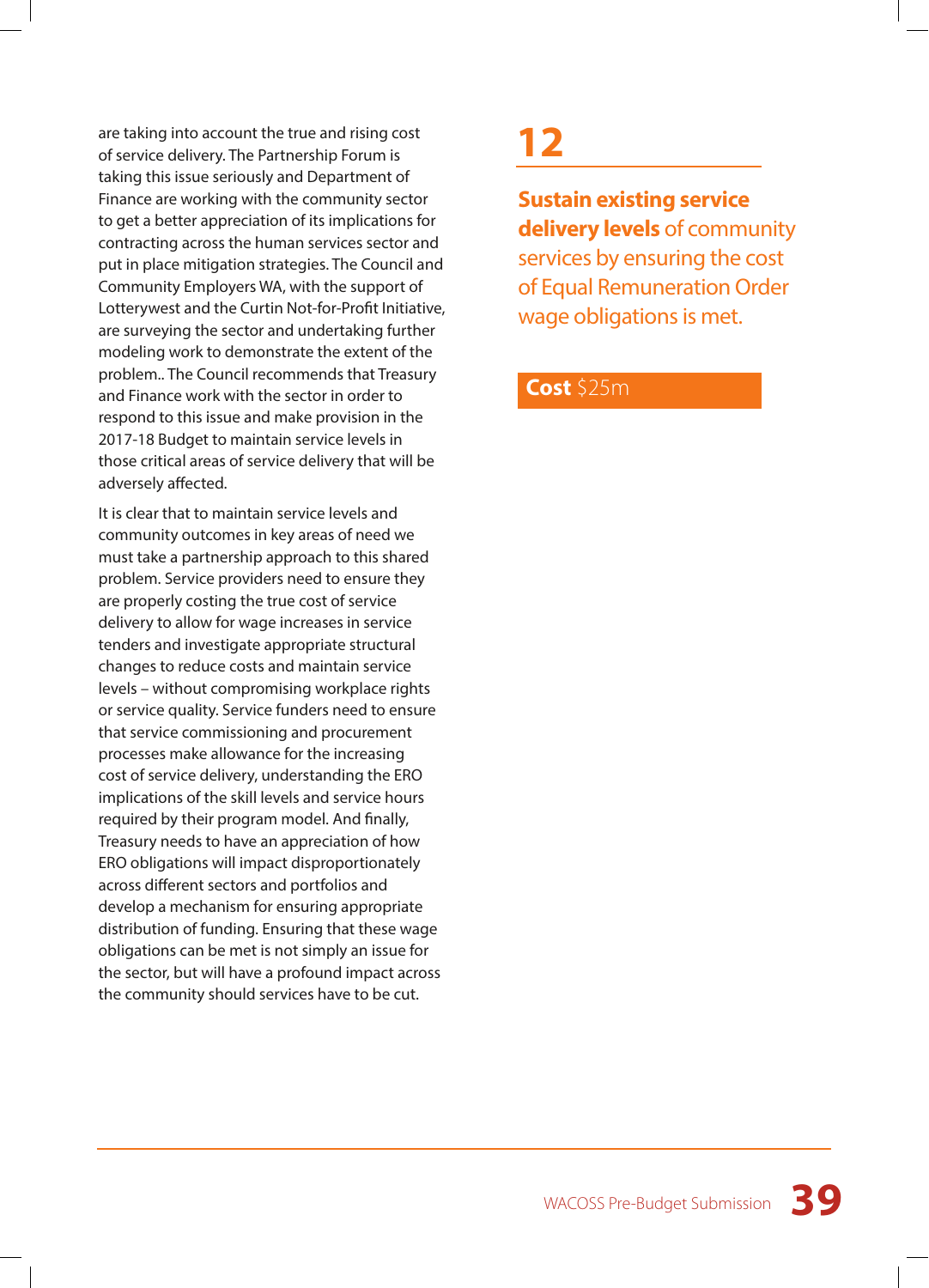# COMPLEX NEEDS AND **ENTRENCHED DISADVANTAGE**

The key driver for creating better integrated, more responsive and empowering services is the need to deliver transformative outcomes for people with complex needs and entrenched disadvantage - who the system is currently failing.

Disadvantage can be viewed and defined in a multitude of different ways, including poverty, deprivation, level of capabilities and functioning, and social exclusion.<sup>87</sup> Its causes are equally diverse, though typically interrelated, from class and race to gender and sexuality. Single parents, those with a weak connection to the labour market, public housing tenants, those with a disability or long-term health condition, those with lower educational attainment, and Aboriginal Australians, are all more likely to experience ongoing or entrenched disadvantage.88 This complexity results in

Disadvantage can be viewed and defined in a multitude of different ways, including poverty, deprivation, level of capabilities and functioning, and social exclusion

disadvantage and its consequences manifesting in a myriad of forms, which is why a flexible, accessible and intelligent service system is required in order to lift people out of it.

#### **FAMILY AND DOMESTIC VIOLENCE**

A persistent and profound way in which disadvantage continues to manifest in Western Australia, is our growing level of family and domestic violence.

Through 2014/15 the Department of Child Protection and Family Services responded to 34,524 incidents of family and domestic violence, which was a 27 per cent increase in incidents from the year before.

Over an 18 month period, the WA Police recorded that they responded to 75,983 family and domestic violence incidents.89 That marked 11 per cent of all the incidents to which they responded. Data demonstrated that there has been steady

87 Productivity Commission (2013) Deep and Persistent Disadvantage, p 6

88 Ibid. p 2

<sup>89</sup> Ombudsman of Western Australia (2015) Investigation into issues associate with violence restraining orders and their relationship with family and domestic violence fatalities, p 16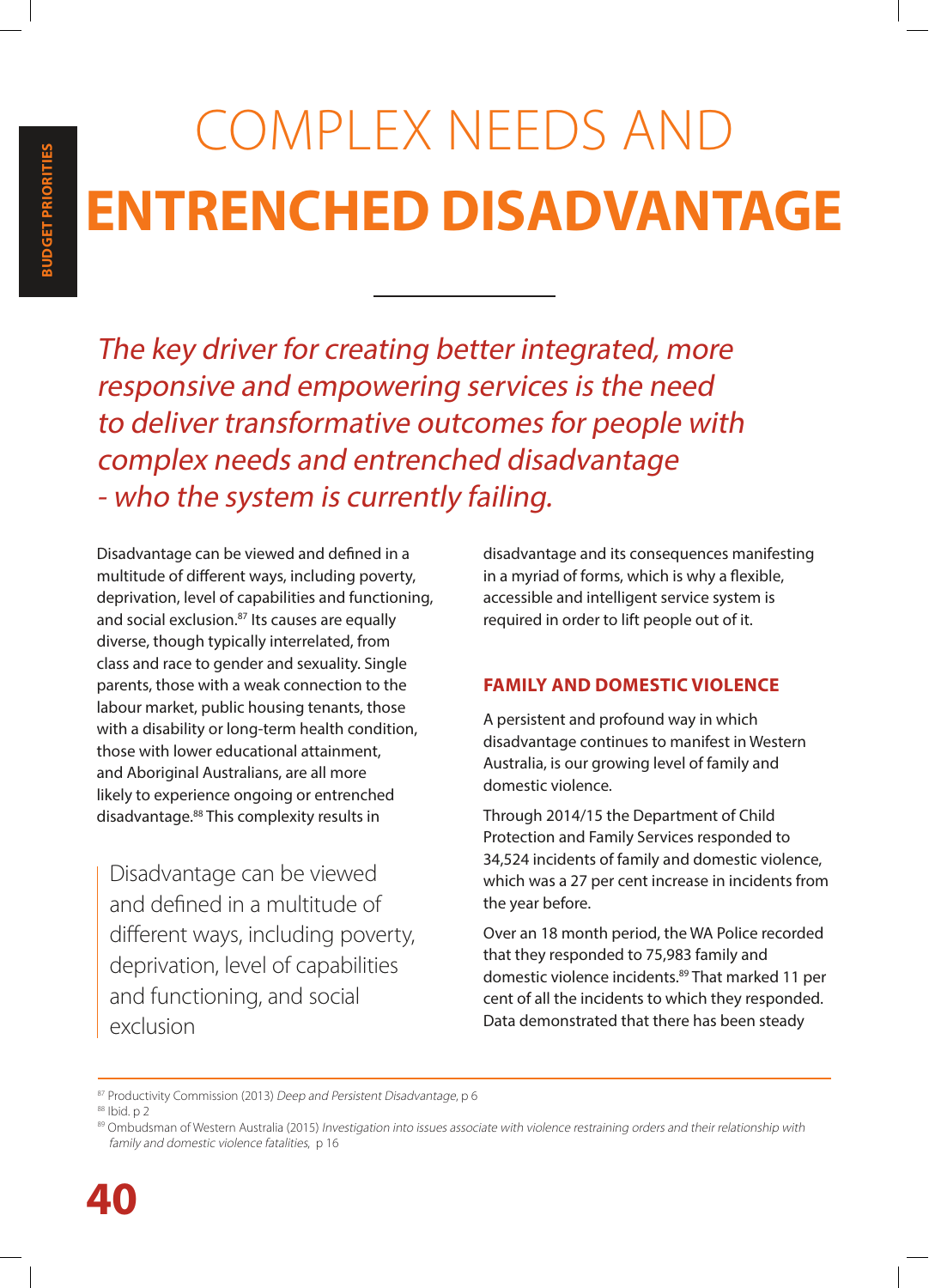

#### Family and domestic violence incidents reported to WAPOL 2004 to 2013

#### Source: Ombudsman of Western Australia (2015)

growth in incidents of domestic violence reported to the WA Police from 2004 to 2013.<sup>90</sup>

Aboriginal women and children in particular are significantly more likely to be victims of assault. From July 2014 to 2015, just under 600 incidents of domestic violence were reported to the Pilbara Community Legal Services, with that that number increasing to 1,257 in the following 12 months.<sup>91</sup>

Secure, appropriate and affordable housing is also critical for women and children recovering from domestic and family violence and yet every day, Western Australian women and children are seeking assistance from homelessness services. Current shortage of public housing is a fundamental structural obstacle to women escaping violence and re-establishing their lives. The Women's Council for Domestic and Family Violence (WA) identifies lack of access to appropriate housing as the most pressing issue impacting on WA refuges and their capacity to support women transition out of refuge accommodation.<sup>92</sup>

The importance of adequate funding for prevention and intensive support services for women and children who are victims of domestic violence remains paramount. Services for women and children who have experienced abuse are struggling to provide adequate levels of support for mental health and alcohol and drug misuse and culturally appropriate support for Aboriginal and Torres Strait Islander women and those from non-English speaking backgrounds. Increasingly, the impact of pornography on young people's relationships makes it a key violence prevention issue.

Services for women and children who have experienced abuse need adequate numbers of highly trained staff however workforce capability is hindered by staff turnover, a lack of professional development funds and uncompetitive wages.

The Council calls on the State Government to invest in expanded outreach and wrap-around service support as part of a more integrated response to family and domestic violence.

There is an urgent need to provide additional investment to established domestic violence services and to increase the number, scope and diversity of services in metropolitan, rural and regional WA. The shortage of funding to the domestic violence sector has at worst, seen vital services close,<sup>93</sup> and at best has frustrated services' capacity to collaborate and partner as diminished

<sup>90</sup> Ibid p 65

<sup>91</sup> Angus Sargent (2016) 'Domestic violence reports double in Western Australia's Pilbara, legal service says' ABC News

http://www.abc.net.au/news/2016-08-29/domestic-violence-reports-double-in-pilbara/7795830

 $92$  Written submission to WACOSS for the 2017/18 Pre Budget Submission dated 10 August 2016

<sup>93</sup> Koori Mail (2016) http://koorimail.com/funding-cut-to-womens-shelters/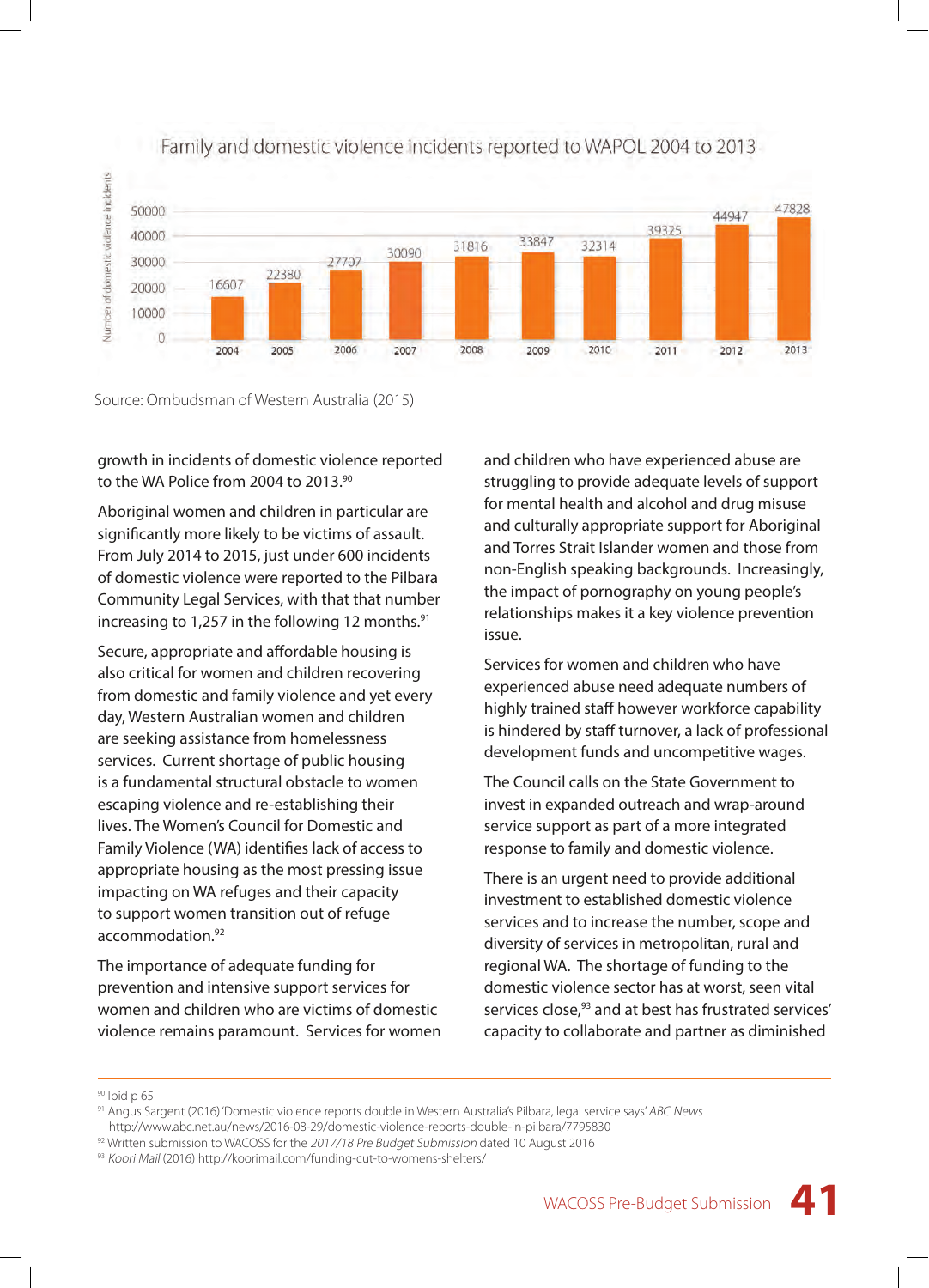funding contributes to a retraction to 'core business'.

Further investment is also needed in primary prevention and early intervention to prevent violence occurring and or escalating. As with many other challenging social problems, domestic violence prevention projects tend to receive sporadic project-based funding from governments. Investment in primary prevention, population health and integrated health promotion interventions and additional resources are required for research, monitoring and evaluation.

Ongoing, integrated resourcing and funding across all jurisdictions is crucial in order to effect long-term change encompassing responses by police, courts and social services to prevent and stop domestic and family violence.

### **13**

Invest in expanded outreach and wrap-around service support as part of a more integrated response to **family and domestic violence**

#### **Cost** \$10m

#### **ABORIGINAL RESIDENTIAL REHABILITATION SERVICE**

Alcohol and drug misuse have a devastating impact on Aboriginal communities and are a major factor contributing to the burden of

ill-health and premature death.<sup>94</sup> Indigenous Australians experience harms associated with alcohol use, including deaths and hospitalisations, much more often than other Australians.<sup>95</sup>

There is clear evidence that culturally secure community-based residential treatment programs are successful, with the completion of residential programs leading to reduced drug use and criminality, significantly improved psychological and physical health and increased involvement in work, education and training. Culturally-appropriate strengths-based programs delivered by Aboriginal community-controlled organisations are the most effective means of engaging with this at-risk population.

Culturally-appropriate strengthsbased programs delivered by Aboriginal communitycontrolled organisations are the most effective means of engaging with this at-risk population

The sector has been advocating the establishment of an Aboriginal residential service in the Southwest for over a decade and the Council has listed it as a PBS priority since 2010. In the face of pressing need, Noongar community leaders are negotiating corporate and philanthropic support to secure capital for the construction of this facility, but a clear commitment from the State Government to provide ongoing funding for the delivery of this service is needed to ensure the project can progress. A clear commitment for sustained long-term funding should be a priority; there are clear links between this agree community priority and the commitment to fund Noongar services linked to finalisation of the Southwest Native Title Settlement; and

94 Aboriginal Medical Services Alliance Northern Territory (2008) Options for Alcohol Control in the NT

<sup>95</sup> Australian Indigenous Health/nfoNet (2013) Review of the harmful use of alcohol amongst Indigenous Australians p 2. Australian Institute of Health and Welfare (2008) 2007 national drug strategy household survey: first results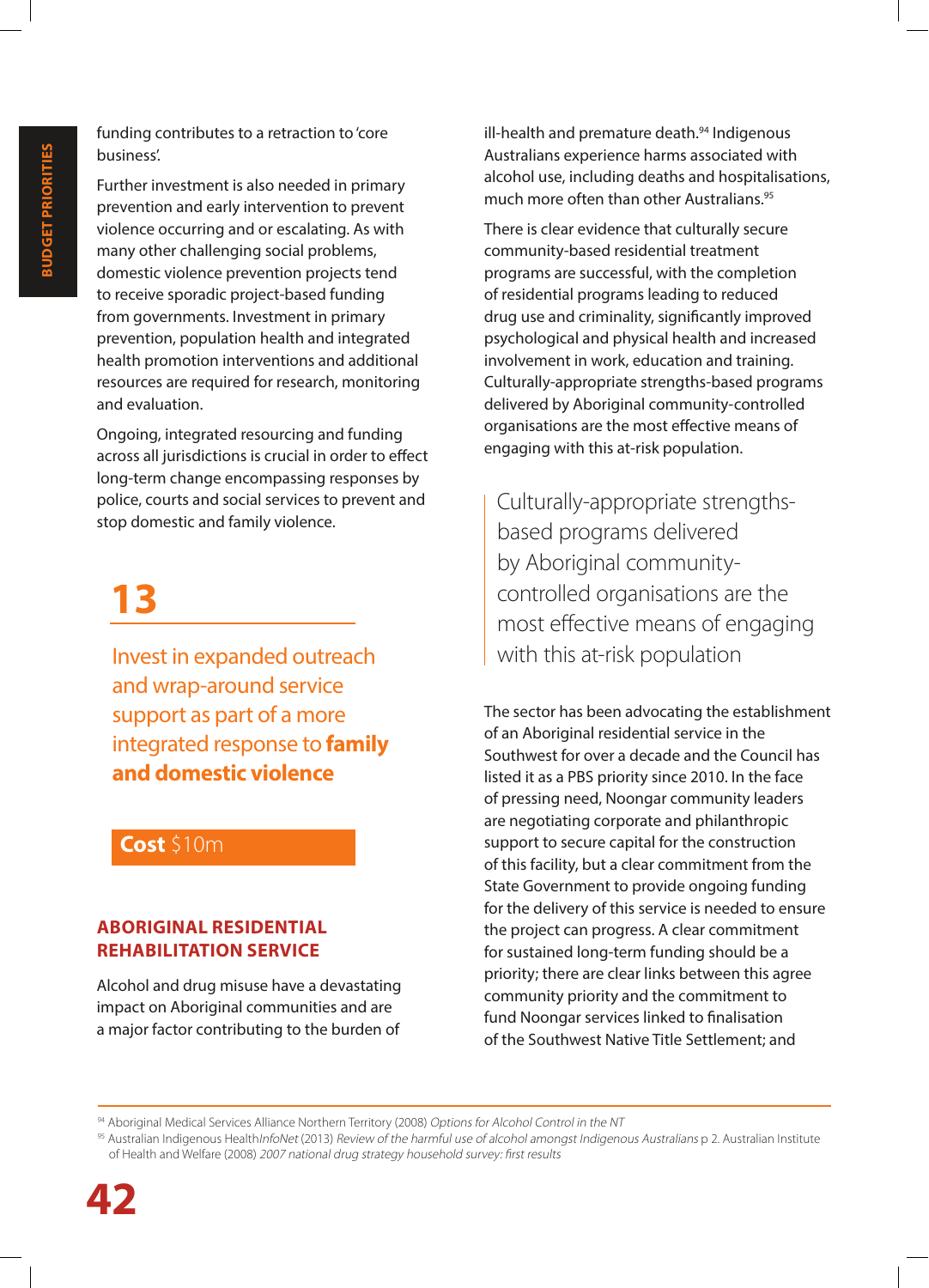contribution to or partnership in this initiative by the WA Government would be welcomed (providing it helped expedite the process rather than leading to further delay). The geographical catchment for this 30 bed family-friendly service would include the South West of Western Australia, south west metropolitan and outer metropolitan Perth.

In addition to an increase in alcohol and drug misuse and associated harm in Western Australia we have seen a marked increase in the use of methamphetamine.<sup>96</sup> The Council also recommends that the proposed community based facility in Bunbury be expanded from the proposed 10 beds to 36 beds to meet demand for bed-based and community intervention support services.

### **14**

Commit funding for the operation of an **Aboriginal residential rehabilitation** service in the Southwest

#### **Cost** \$5m

#### **THERAPEUTIC SERVICES IN THE JUSTICE SYSTEM**

We know that mental illness and alcohol and drug misuse can have devastating impacts on people, their families and communities. Those engaged in the justice system, particularly those in prison, also experience isolation from family and friends, boredom and lack engagement in meaningful

work – all of which exacerbate feelings of distress and despair. In addition to the high personal and family costs associated with insufficient therapeutic services there are substantial financial costs. In the 2016/17 PBS we wrote:

Recidivism in Western Australia is the cause of significant social and financial cost for both the Government and the community. Appropriate and supported therapeutic services in the justice system can play a significant role in reducing recidivism and, as a result, the associated social and financial burden.97

Despite these significant costs (personal, social and financial), services often have insufficient capacity to provide quality individualised supports and are over-burdened by demand, struggling to meet the basic needs of people they support. The longstanding and complex nature of mental health and alcohol and drug issues means that intensive, enduring and wrap-around support is required. Due to limited resourcing however, services are often understaffed and people requiring supports have insufficient access to detoxification, counselling, rehabilitation and other therapeutic interventions.

A year on from our request in last year's PBS to "increase the availability and effectiveness of therapeutic services in the justice system, improve needs assessment and data sharing, and ensure continuity of care",<sup>98</sup> the Council remains concerned about the lack of investment in therapeutic services for people in the justice system.

In the 10-year Mental Health, Alcohol and Other Drug Services Plan it states: "The current number of forensic inpatient beds in the State is less than half what it should be in order to meet demand in 2014…"99 and that "dedicated inpatient forensic mental health facilities are required urgently, to replace the inadequate conditions and bed

<sup>&</sup>lt;sup>96</sup> Government of Western Australia (2016) Western Australian Meth Strategy 2016, p 7<br><sup>97</sup> Office of the Inspector of Custodial Services (2014) Recidivism rates and the impact of treatment programs

<sup>98</sup> WACOSS (2015) 2016-17 Pre-Budget Submission, p 26

<sup>99</sup> Mental Health Commission (2015) Better Choices Better Lives Western Australian Mental Health, Alcohol and Other Drug Services Plan. 2015-2025, p 92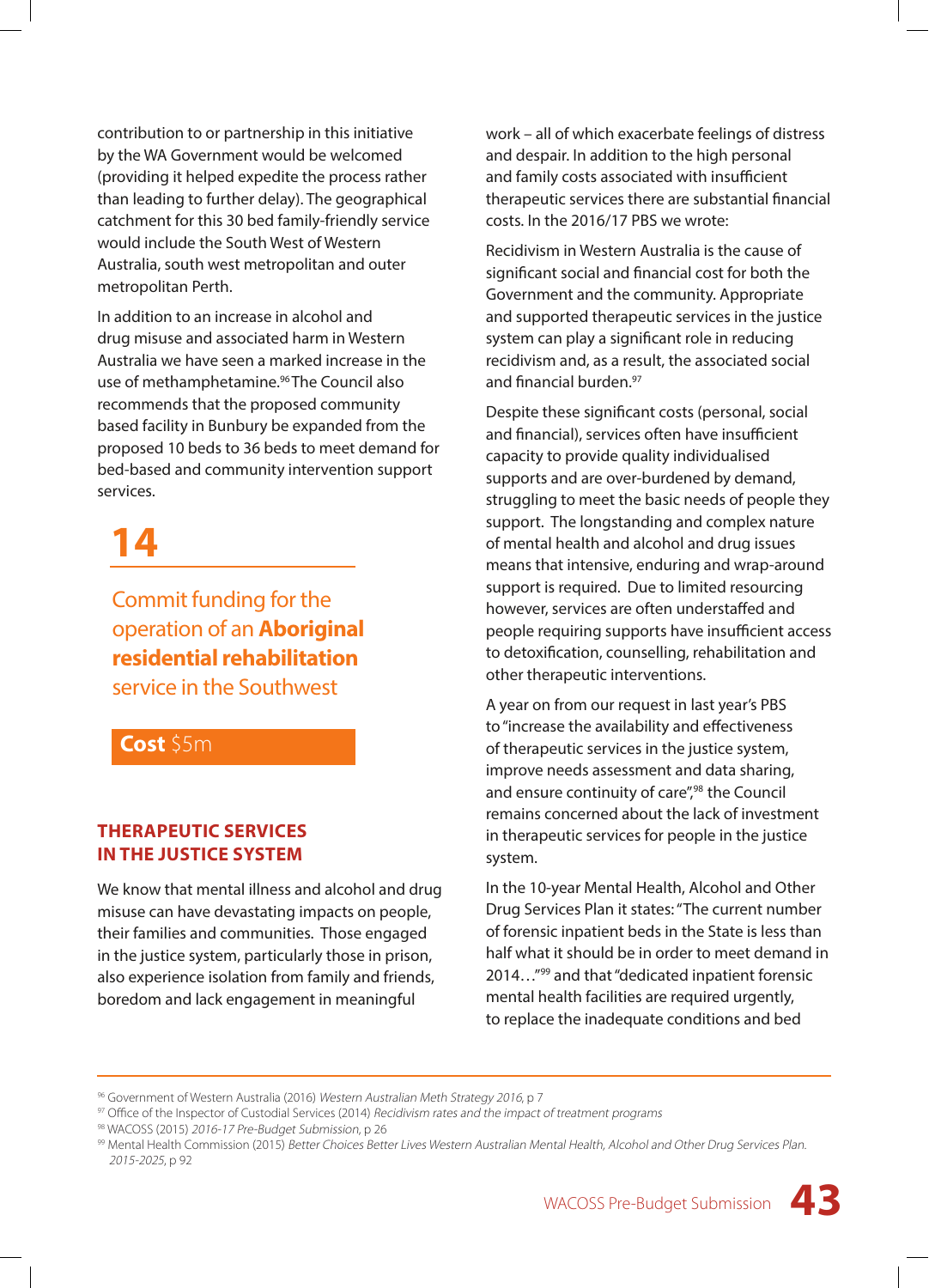numbers currently provided at the Frankland Centre."100 To date however further inpatient facilities have not been established. Similarly the plan reports that "In relation to forensic community services, the hours of service for alcohol and other drugs are required to grow from 50,000 hours to 163,000 hours, whereas the mental health community hours are required to grow from 33,000 to 140,000 hours, by the end of 2025." To date community service hours have not increased since the Plan was released.<sup>101</sup>

There is a body of evidence to support the delivery of therapeutic services in prison programs by community service organisations, which are better positioned to continue treatment and support beyond release.<sup>102</sup> Maintaining continuity of care can be critical in reducing relapse and reoffending rates, particularly as the transition from prison can be stressful and individuals may return to the same social circumstances that supported their previous use without support.

Better data is also needed to inform service planning and improve outcomes for people in prison and post release,<sup>103</sup> as is monitoring of achievements against outcomes with ongoing review of support strategies.

Expansion of a therapeutic communities model into WA prisons, which promotes self-help and mutual support, would introduce additional diversity of support and has been found to have a positive influence on general prisoner behaviour and reoffending.

### **15**

Increase availability and effectiveness of **therapeutic services in the justice system**, including needs assessment, data sharing and through-care

#### **Cost** \$10m

#### **BETTER CHOICES, BETTER LIVES**

People with mental illness, those with alcohol and drug issues and their families should expect to have opportunities for meaningful work, to achieve a secure income, and have safe and secure housing in our community as should we all. However, it is estimated that by 2025, between 1,474 and 1,867 Western Australians who have mental health issues or alcohol and other drug problems will be homeless.104

While there remains broad community support for *Better Choices Better Lives*, the 10-year Mental Health, Alcohol and Other Drug plan, getting the balance right between tertiary and bedbased services versus early intervention and prevention-focussed community services remains challenging. Bed-based services for people with mental illness in crisis and or requiring intensive treatment and support are increasingly costly. While we absolutely need to ensure access to services and support for those in acute need, we are increasingly aware that if this is all we are doing, then the costs of our service system

 $100$  Ibid

<sup>101</sup> Ibid p 93

<sup>102</sup> Ibid p 40

<sup>103</sup> WACOSS, WAAMH & WANADA (2015) Submission to Inquiry into the Efficiency and Performance of Western Australian Prisons by the Economic Regulation Authority Prisons Inquiry

<sup>104</sup> Better Choices Better Lives WA Mental Health, Alcohol and Other Drug Services Plan 2015-2025, p 37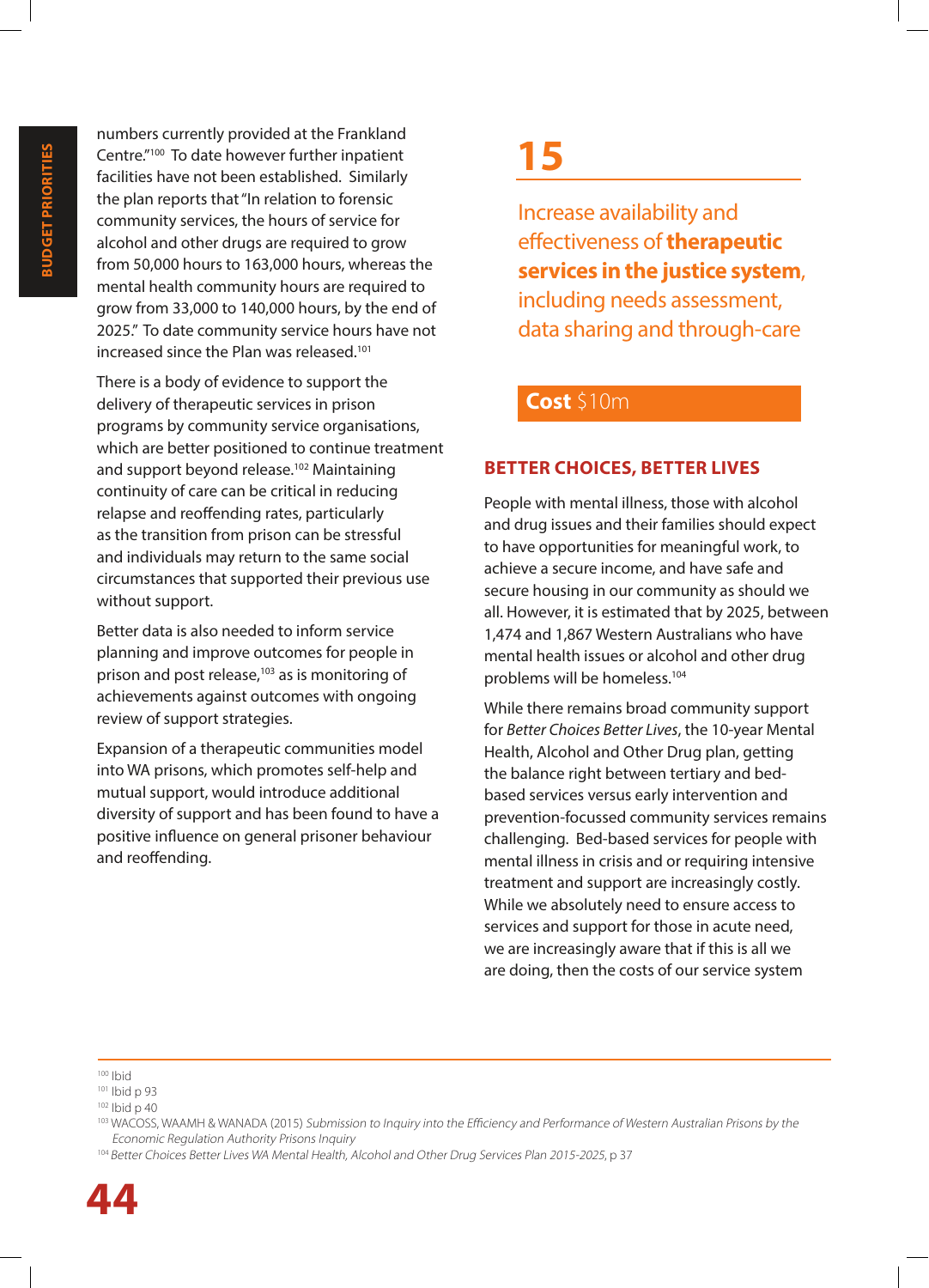will continue to rise. We need to become more effective at reducing the need for tertiary services and demonstrating the value of earlier interventions.

We need to become more effective at reducing the need for tertiary services and demonstrating the value of earlier interventions

In Western Australia the historical predominance of hospital based services was challenged by the inaugural state Commissioner for Mental Health in 2012, who led reforms that sought to 'move the dial' away from clinical and hospital care. In recent years the Office of the Chief Psychiatrist and other stakeholders have successfully argued for a return to increased funding for tertiary and clinical services. Currently less than 25% of services purchased are provided for early intervention, prevention and community based services and supports.

Mental health and alcohol and other drug services are facing significant changes and reforms at both federal and state levels. While national bodies such as the National Mental Health Commission are intended to provide overarching blueprints for reform, the implementation on the ground often appears fragmented, with little alignment and coordination between Federal and State approaches.

We have seen steady reduction in per capita funding for mental health at the Federal level, and a significant decline in the percentage of that funding directed to community-based programs.

The Council calls on the State Government to invest in the Plan. Though the Plan was completed in 2014, funding remains uncertain and the Council is concerned that the 2016/17 budget resulted in cuts to mental health and AOD services at a time when increased investment was expected. Investment needs to be transparent and accountable, with monitoring and reporting mechanisms that ensure the right balance is achieved across the spectrum of community and bed-based services and supports.

### **16**

Commit funding to *Better Choices Better Lives* the **10 Year Mental Health, Alcohol and Other Drug Services Plan**

#### **Cost** \$20-30m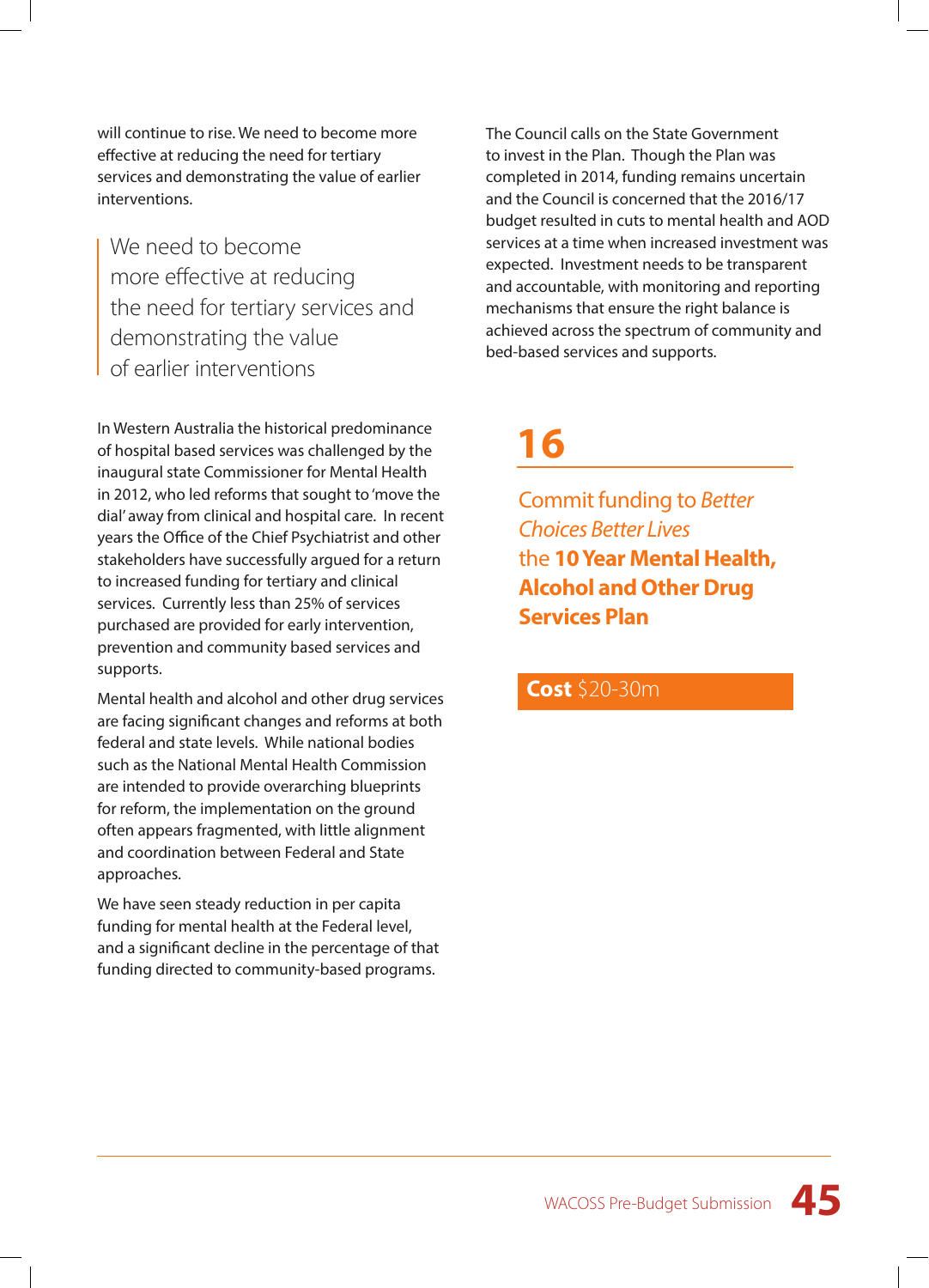# FINANCIAL **RESILIENCE**

Financial resilience is essential for households to make it through times of financial adversity or shock by accessing and drawing on internal capabilities and appropriate, acceptable and accessible external resources and supports.<sup>105</sup>

Further, financial resilience provides an indication of an individual 'workforce responsiveness'. That is, those who are unable to draw upon resources and support in a time of financial adversity have a lower capacity to weather periods of unemployment or underemployment, and insufficient capability to respond effectively to changing labour market conditions and secure work in a new or emerging field.

According to research undertaken by the Centre for Social Impact, 46.6% of the Australian population has limited, very little or no savings at all. Without savings, the ability to raise funds in an emergency is low – requiring either support from family and friends, or the accumulation of debt.

On a scale of 1 to 4, with 1 being severe financial stress and 4 being financial security, Australia has an overall financial resilience mean of 3.06. This places the mean in the 'low financial stress/ vulnerability' band. Western Australia has the second lowest level of financial resilience out of every state and territory, with a mean of 2.99.<sup>106</sup>

Changes in the composition of the Western

Australian economy are seeing many former workers from the resource and construction industries requiring support from community services for the first time. While these workers have often been on high incomes, most have also been carrying high levels of debt, which can quickly become overwhelming. Often they rely on credit cards or pay day lenders as an interim solution while hoping to secure further employment – exacerbating the situation. Often by the time they seek professional help their debt levels are such that there is little option but to declare bankruptcy and lose it all.

Changes in the composition of the Western Australian economy are seeing many former workers from the resource and construction industries requiring support from community services for the first time

<sup>&</sup>lt;sup>105</sup> Centre for Social Impact, Financial Resilience in Australia, August 2016 106 Ibid.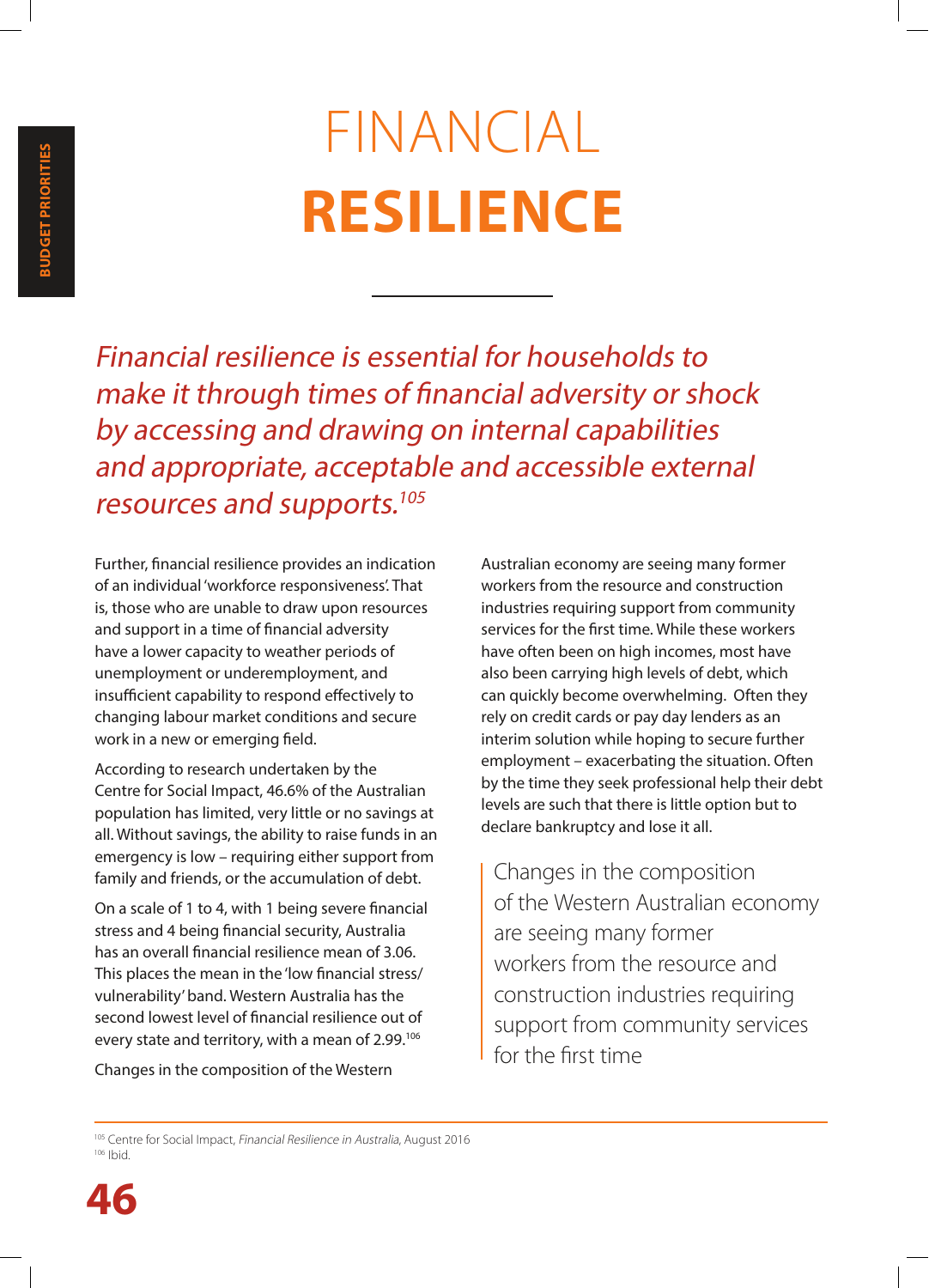It is crucial that in times of need, all Western Australians are able to access regulated, non-exploitative, intensive supports such as emergency relief, financial counselling services and community legal centres that are able to help address stressful and complex situations.

#### **FINANCIAL COUNSELLING**

Financial counselling services play a crucial role within the community service system. As other services tackle different areas of critical need, they will often identify financial problems that are creating ongoing barriers to securing life outcomes or recovery.

The integral nature of financial counselling services is why the community services sector campaigned so strongly to save them following the 2015-16 WA Budget. This budget would have seen the \$4 million funding for metropolitan financial counselling cut at a time WACOSS was recommending a funding increase to meet unmet need.107 Following the sector's sustained advocacy, there was a reinstatement of \$2 million for financial counselling services, as well as the transfer of program responsibility to the Department of Local Government and Communities (DLGC). The Department partnered with the sector in good-faith to co-design a new, more effective model for metropolitan financial counselling services.

Reinstating only \$2 million however, meant that an already underfunded service was now only receiving half of what it once did. Regardless of efficiencies gained through the new co-designed model, this level of funding remains woefully insufficient to address the significant demand for financial counselling services.

This year alone, the Financial Counselling Network is expecting to turn away over 6,000 clients who contact the service wanting to make an appointment; with the clients they do see

having accumulated a combined debt of over \$500 million. By providing the network with the funding they need to see all of the clients wishing to make an appointment, the resilience of the Western Australian community could be greatly increased.

The value of financial counselling services is significant. Research undertaken by the University of Adelaide found that financial counselling services generated \$5 in benefit for every dollar spent.<sup>108</sup> Based on these findings, the Council's recommendation of an additional \$4 million investment into financial counselling services in WA would generate \$30 million in benefit.

Regional financial counselling services were initially shielded from the 2015-16 cuts, provided an additional 12 months funding and not included in the co-design of the new integrated metropolitan service model. The conditions under which regional services operate is significantly different from their metropolitan counterparts, and a metro service model is unlikely to be transferable. WACOSS strongly recommends that regional services are now given the opportunity to co-evaluate and co-design their service model to ensure it is sustainable, responsive and appropriate for their circumstances.

### **17**

Increase funding for metropolitan **financial counselling services**  and co-design an integrated financial counselling model for regional areas

#### **Cost** \$4m

<sup>&</sup>lt;sup>107</sup> The WACOSS 2016-17 Pre-Budget Submission, Leaving No-one Behind recommended an additional \$3m p/a and a shift to a more integrated service model.

<sup>&</sup>lt;sup>108</sup> Parvin Mahmoudi, Ann-Louise Hordacre & John Spoehr (2014) Paying it forward: Cost benefit analysis of The Wyatt Trust funded financial counselling services, Australian Workplace Innovation and Social Research Centre, The University of Adelaide, p. 16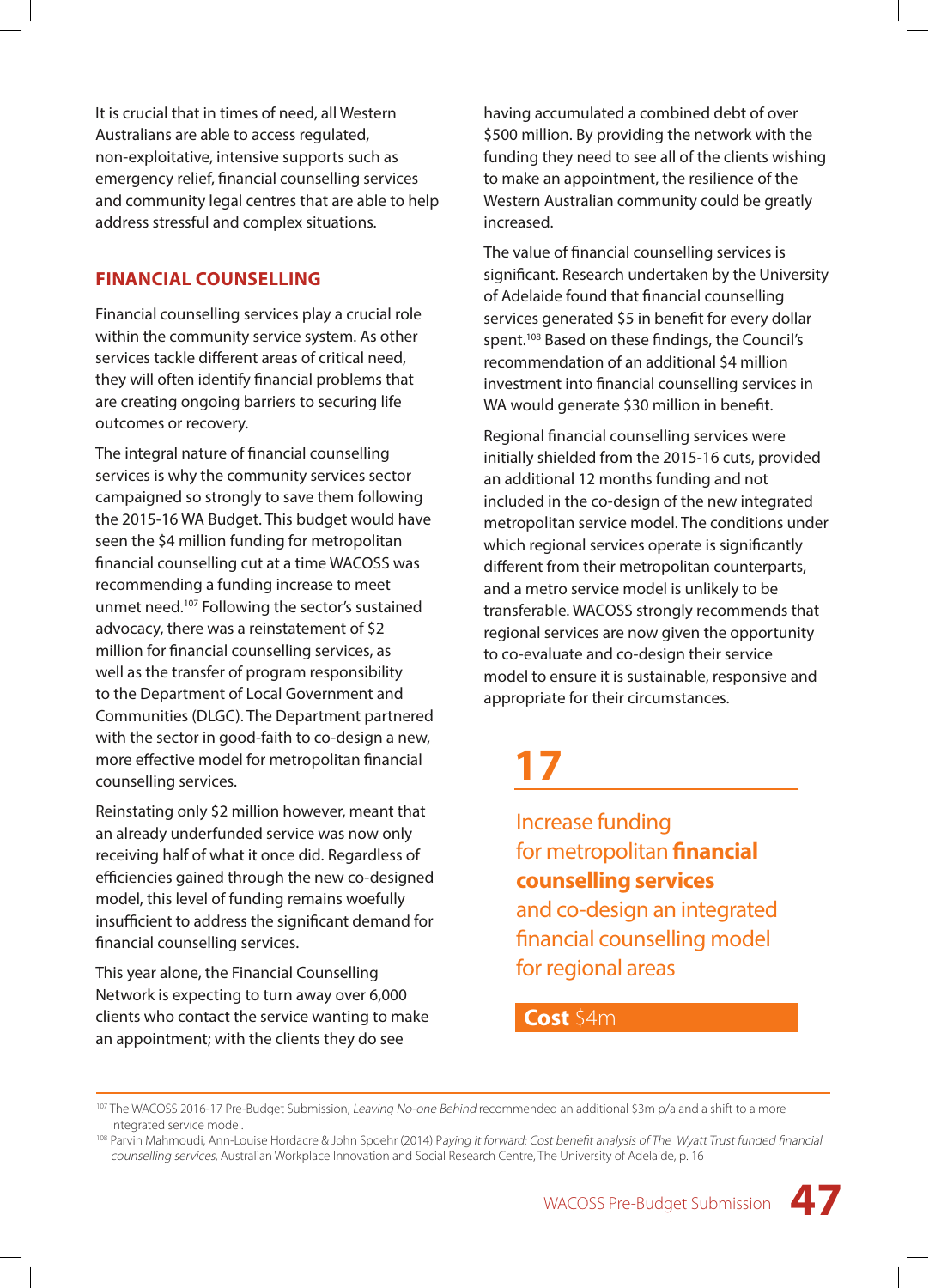#### **FINANCIAL ASSISTANCE**

Utility bills have often been a focus of financial hardship protection. Having to pay a utility bill can necessitate a choice between avoiding homelessness or purchasing food for the family versus retaining light and refrigeration or heating for their home. As a result, low-income earners may be forced to forsake services, such as water and electricity, which are essential to maintaining a reasonable standard of living in order to feed themselves, or to keep a roof over their head.

The Hardship Utility Grant Scheme (HUGS) provides financial assistance to those in financial hardship in order to pay their utility bills. An average of 55 people a day applied for HUGS over the last financial year, with approximately 10,000 Synergy customers referred to HUGS in 2015/16.<sup>108</sup> The payment is not means tested.

Total grant funding of \$8.5 million was allocated to assist utility bill payments in 2016-17 for households in financial hardship in the State Budget.<sup>109</sup> The scheme began as a once-off intervention to help households to better manage their budgets, linked with a household efficiency audit and grant. With both the financial counselling and energy efficiency measures removed it is not clear whether the program now meets its policy objectives. Inadequate data collection has meant it is not possible to determine how many people are re-applying every 12 months or whether they are in fact those most in need of assistance. Arguably a better approach to energy concessions for low income households would be simpler to administer and more equitable.

We recommend a proper evaluation of the scheme and trialling of a new hardship assistance model that is both more flexible and more targeted to ensure we are getting the best outcomes from this investment.

Providing assistance to those who are struggling

to pay utility bills is a vital service. That struggle, however, is only one of the ways in which financial hardship can present. Hardship policies are intended to assist customers to take control of their financial situation, but the narrow focus of HUGS means that the funds do not necessarily target the most pressing issues for those facing financial hardship.

Providing assistance to those who are struggling to pay utility bills is a vital service

A flexible, brokerage approach to financial assistance, whereby financial counsellors would be able to work with clients to make informed judgments regarding their specific needs could enable improved outcomes for individuals and the development of greater independence. Clients, in conjunction with a financial counsellor, would be able to determine on a case-by-case, bill-by-bill basis where the hardship grant money was most needed and how it could be best spent, with the outcomes monitored by that counsellor.

This kind of responsive model could provide greater self-determination for those in financial hardship and enable them to overcome the particular barriers preventing the achievement of financial resilience.

### **18**

Trial a more **flexible model of financial assistance** for those in hardship that enables the prioritisation of where hardship grants are spent

#### **Cost** \$2m<sup>110</sup>

<sup>108</sup> Joel Kelly (2016) 'Chill hits power bill' Sunday Times, p 11

<sup>109</sup> WA Budget 2016-17, BP3 p 147

<sup>&</sup>lt;sup>110</sup> This represents redirection of existing HUGs funding, not additional expenditure.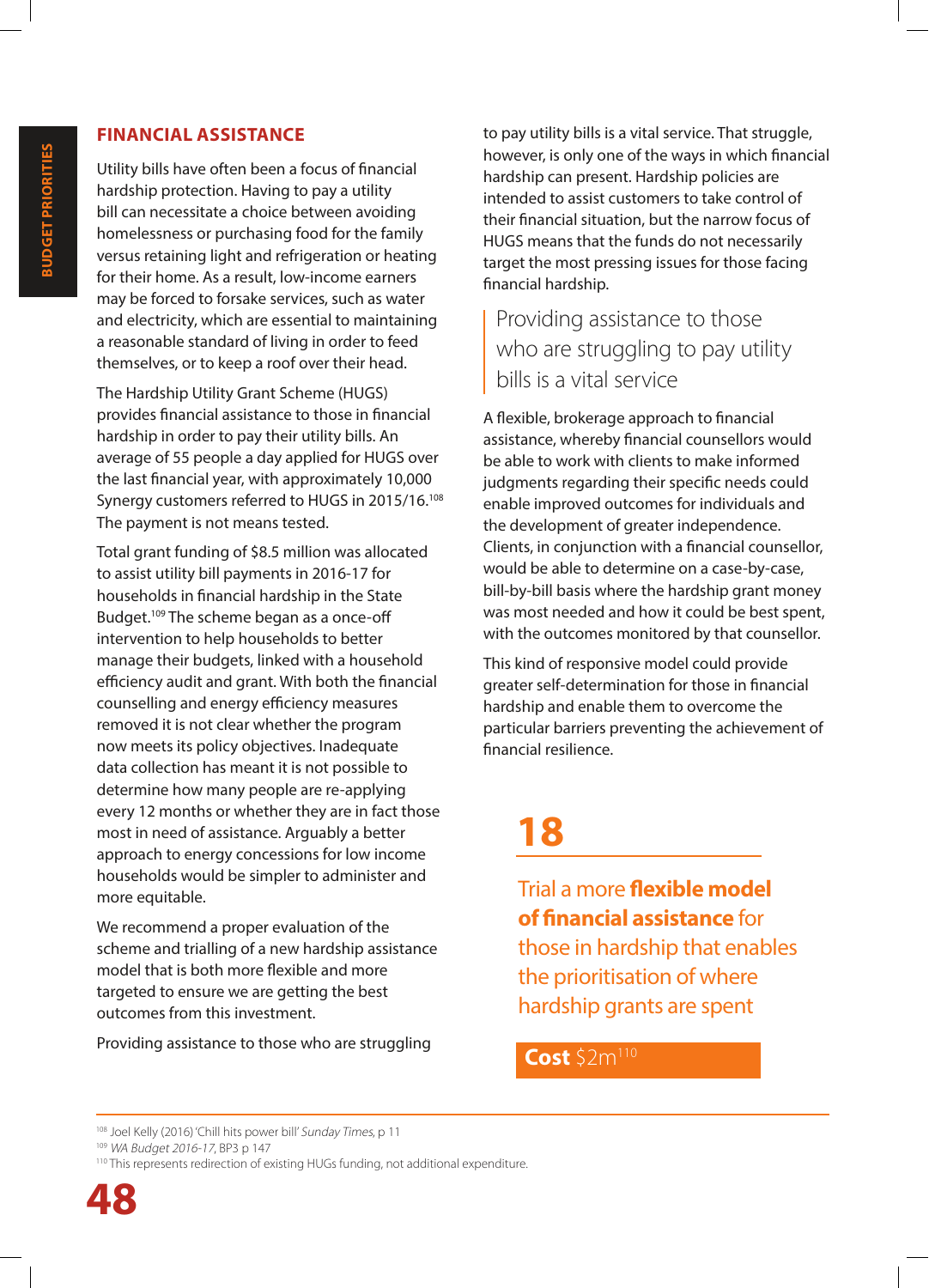#### **CONSUMER REPRESENTATION**

Electricity is an essential domestic service. Disconnection from electrical power can have severe social and economic ramifications for individuals, families and communities. Electricity supports fundamental human needs including food, hygiene and shelter. It supports equipment that is critical to wellbeing and independence, and it enables and supports community engagement and family life.

Fundamental to ensuring access to a reliable, safe, affordable supply of electricity is effective regulation developed on principles of best practice consumer protection. Western Australia remains the only state in Australia without funded consumer research and representation in our energy and water markets.<sup>111</sup> Without it, we cannot expect to see best practice consumer protection or be sure that we are not paying too much for our power.

The move to full retail contestability as part of the Western Australian Electricity Market Review makes the need for that consumer representation all the more essential.

Research shows that negative energy market outcomes, such as market failure or affordability problems, have greater consequences for vulnerable consumers.112 If full retail contestability is entered into without the appropriate consumer protections in place, the result could be costly for our economy and our community. The voice of consumers is essential in developing the support, concessions and awareness needed to enable vulnerable consumers to engage in a new energy market.

In the National Electricity Market (NEM), consumer representation and research funded by a market levy is commissioned and governed by Energy Consumers Australia (ECA). ECA was established in 2015 as a Council of Australian Governments initiative. It advocates within the national energy

market and funds grants for consumer protection and policy development.<sup>113</sup>

Western Australia has begun the process of transitioning into the National Electricity Market with the transfer of regulatory responsibility for the wholesale electricity market from the WA Economic Regulatory Authority to the Australian Energy Market Operator on 1 October 2016. At this stage it is not entirely clear when ECA might be expected to take on responsibility for oversight of consumer research and representation in WA during this transition and the matter may need to be resolved by the COAG Energy Council. Market participant levy arrangements do not currently operate in WA to support this work and so it will be necessary for the WA Government to fund ECA during the transition to ensure there is capacity for consumer representation in the development of new market arrangements.

In this critical period of electricity market reform, the Council calls on the State Government to fund ECA to provide consumer representation and research. Without it, the community and consumers cannot be assured that their interests will be considered or protected through both the reform process and in the final product.

### **19**

Fund Energy Consumers Australia to provide **consumer representation and research** in WA energy markets in transition to national market membership

#### **Cost** \$1m



<sup>111</sup> WACOSS (2014) Consumer research and representation in Western Australian electricity, gas and water markets

<sup>&</sup>lt;sup>112</sup> Australian Energy Market Commission (2016) Final Report: Retail Competition Review, p 46

<sup>113</sup> Energy Consumers Australia (2016) 'About ECA' http://www.energyconsumersaustralia.com.au/about-eca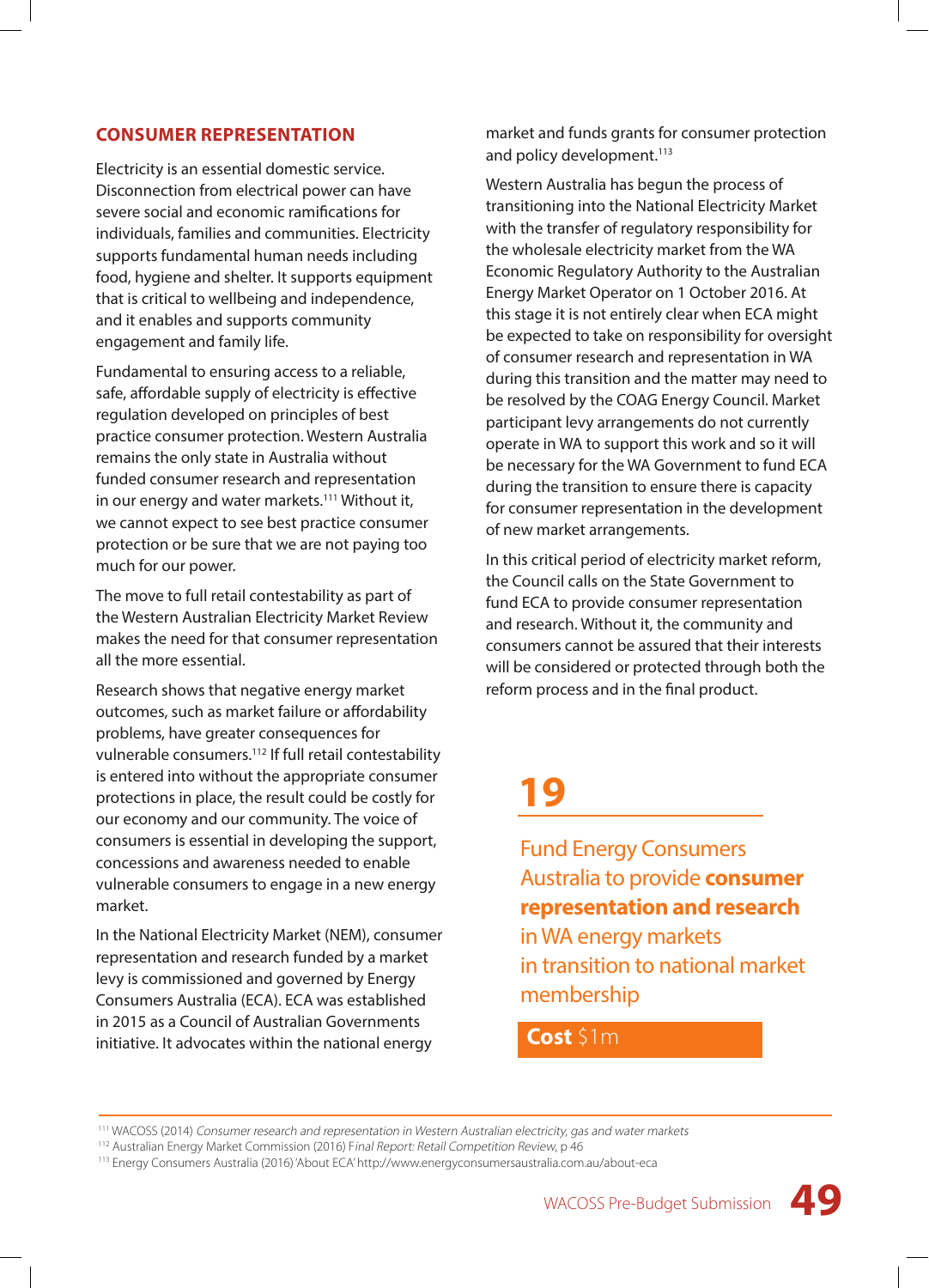#### **WAGERING TAX**

Western Australia has historically had a different relationship with gambling to other states as a result of the controls placed on the proliferation of electronic gambling machines or 'pokies'. The rise of online betting and gambling, however, has meant that access to gambling has become easier than it has ever been before.

Studies indicate that online or interactive gamblers are more likely to experience gambling problems than 'land-based' gamblers, with factors such as its privacy and convenience potentially increasing the risk and severity of gambling problems.114 Sports and race betting are associated with problem online gambling, an association that is not found in the same way for land-based gambling.

The rise of online gambling also means that, where revenue from the state-controlled TAB would previously have gone back into the public purse to be sent on infrastructure and services, online bookmakers are using gambling havens to avoid paying taxes in this state. Because Western Australia has been so successful in containing the pokies we have not had the proliferation of gambling support services (combining treatment of addiction with financial counselling) seen in other jurisdictions and so are underprepared and more vulnerable to societal harm.

Following the example of the United Kingdom, South Australia announced as part of their 2016/17 State Budget the introduction of a 15% place of consumption tax on the Net Wagering Revenue of betting companies that offer services in that state. Net Wagering Revenue is the difference between the total money staked with bookies and the money paid back on winning bets. This means that the bookmakers' winnings are taxed where the bets are made, rather

than the jurisdiction in which they hold their bookmaking licence.<sup>115</sup>

It is estimated that the tax will raise \$9.2 million in new tax revenue each year for South Australia, with \$500,000 per year from the revenue raised to go to the Gamblers Rehabilitation Fund to support problem gamblers.<sup>116</sup> The implementation of this tax may require regulatory reform to accurately capture when companies are receiving bets from Western Australians, potentially through aggregated and auditable data on online gambling site registrants, and enforce their tax obligations (learning from the experience in South Australia).

In 2015/16, Western Australia raised \$45.1 million in betting tax collections.<sup>117</sup> The introduction of such a tax in Western Australia would not only act to increase the revenue of the state (by an estimated \$10m in 2016/17), but if linked to support for problem gamblers such as in South Australia, provides a stronger capacity for WA to cope with the consequences that follow from increased access to gambling and betting online.

### **20**

Introduce a 15% **place of consumption tax**  on Net Wagering Revenue using proceeds to support financial counselling and addiction services for those harmed by online gambling

**Revenue** +\$10m

<sup>114</sup> Australian Gambling Research Centre (2014) 'Concerns related to interactive gambling', Interactive Gambling, AGRC Discussion Paper No. 3 115 SACOSS (2016) 'SA Wagering Tax', https://www.sacoss.org.au/sa-wagering-tax

<sup>116</sup> Ibid.

<sup>&</sup>lt;sup>117</sup> Department of Treasury, Western Australia (2015) Overview of State Taxes and Royalties 2015-16 p. 59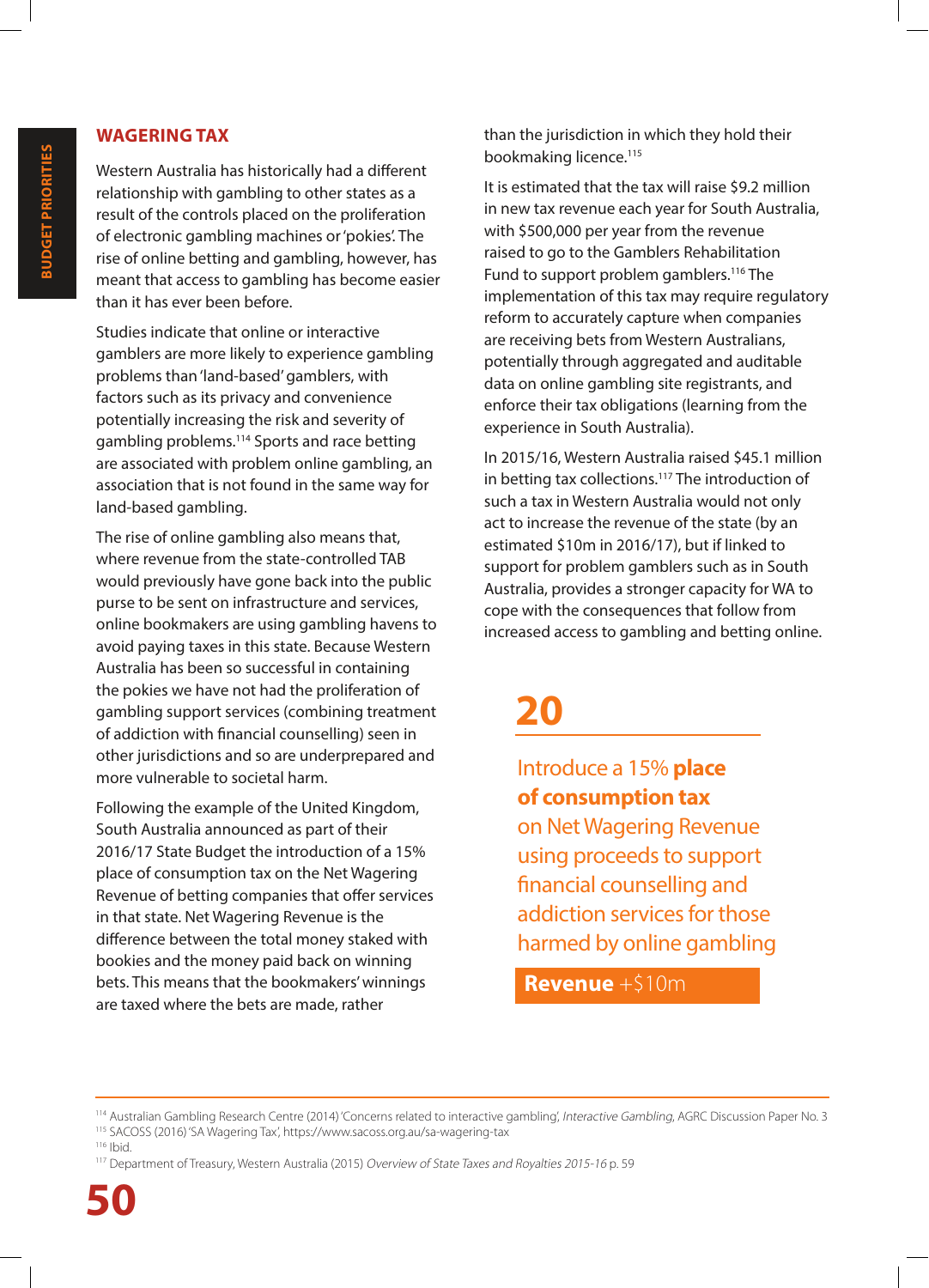# **ACKNOWLEDGEMENTS**

Each year, the Council consults widely in preparing our pre-budget submission. Peak organisations and other key stakeholder representatives from across the community services sector play a critical role in this process by providing data and information about the key service pressures in the community. We also appreciate input provided by government agencies.

AccordWest Activ Foundation Advocare Inc AHCWA AnglicareWA Australian Red Cross Broome Circle Inc Cancer Council WA Centacare Kimberley Centrecare Inc City of Wanneroo CLAN WA Commissioner for Children and Young People Communicare Inc. Community Legal Centres Association WA Community Sector Banking Community Vision Inc Consumer Credit Legal Service WA Department of Child Protection and Family Support Department of Finance Department of Local Government and Communities Department of the Premier and Cabinet Department of Regional Development Department of Social Services Financial Counselling Australia Food Rescue – UnitingCare West Fortis Consulting Givit Hope Alexander

Interchange Incorporated Jacaranda Community Centre Jon Rose Key Assets Kimberley Community Legal Services King Edward Memorial Hospital Lamp Inc Leeming Food Hampers Linkwest Local Information Network Karratha Lotterywest MacKillop Family Services Margaret River Community Centre Men's Outreach Mental Health Commission Mission Australia Mosaic Community Care Inc Ngala North Regional TAFE Orana House Parkerville Pathways SouthWest Peel Community Development Group Playgroup WA Regional Development Australia – South West Richmond Wellbeing Rise Network Inc Riverview Ruah Community Services Save the Children Shelter WA Shire of Augusta Margaret River Shire of Derby/West Kimberley

Social Ventures Australia South Coastal Women's Health Services South West Australian Homeless People St Bartholomew's House Inc St Vincent de Paul Society Starick Sudbury Community House Assn. Inc Sussex St Community Law Service Inc Swan Emergency Accommodation Tenancy WA The Salvation Army The Smith Family The Spiers Centre Inc Uniting Aid UnitingCare West University of Western Australia Victory Life Centre Volunteering WA WA NILS Wanslea Early Learning Development Western Australian Association for Mental Health Western Australian Local Government Association Western Australian Network of Alcohol and Other Drug Agencies Wongan Hills Community Resource Centre Yaandina Family Centre Limited YMCA WA Youth Affairs Council of WA Zonta House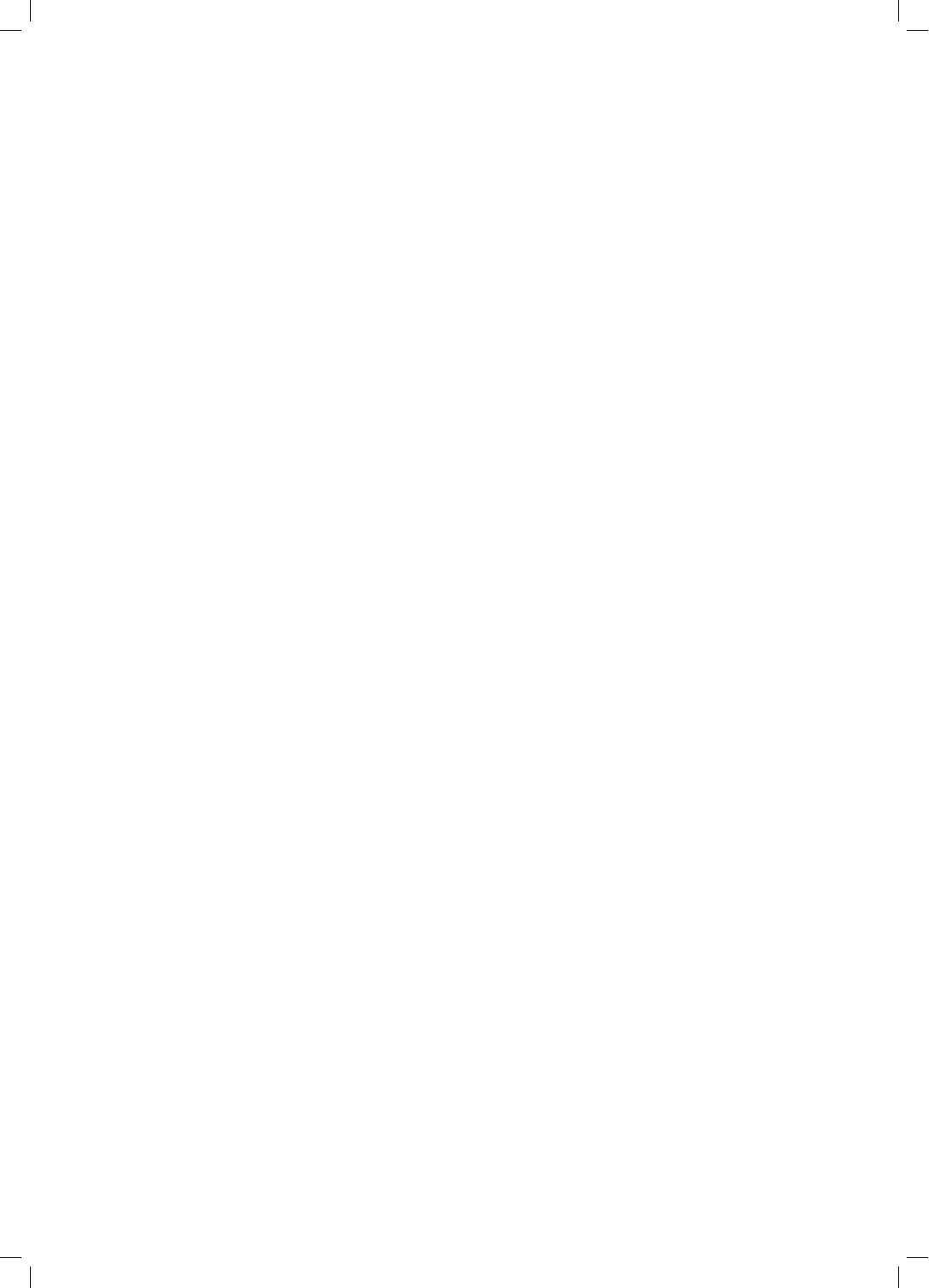Designed by

### **WACOSS DropIN** Solutions

www.dropin.org.au

Ó

**Promotions** 

Websites



DropIN Solutions is a suite of cost-effective marketing and web development services designed to help not-for-profits get their message across.

**Workshops** 

#### **Get in Touch**

bit.ly/dropinsolutions (08) 9420 7222

Ads